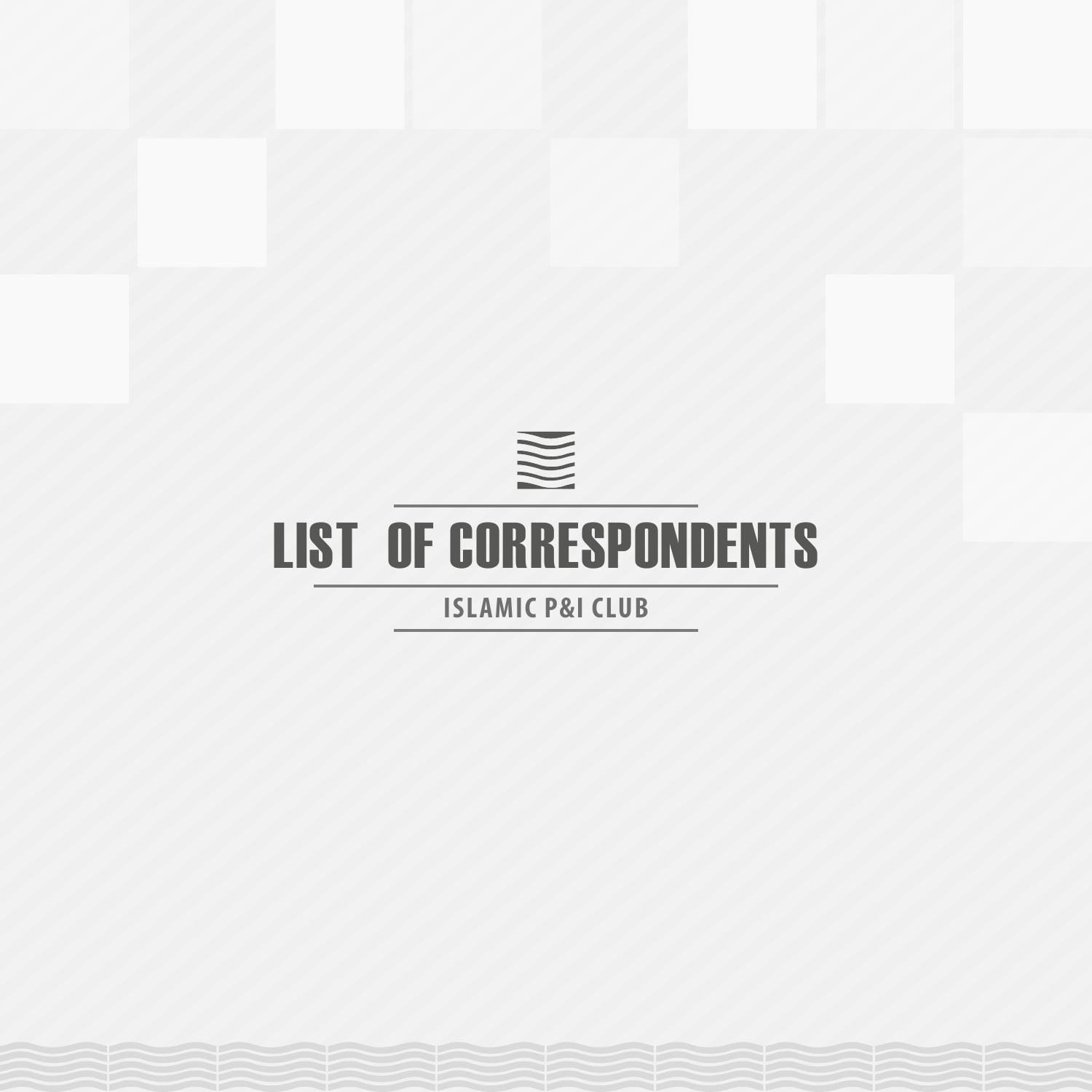# INDEX

| <b>ALBANIA</b>               | 48 | <b>EGYPT</b>             | 58 |
|------------------------------|----|--------------------------|----|
| <b>ALGERIA</b>               | 48 | <b>EL SALVADOR</b>       | 58 |
| ANGOLA                       | 48 | <b>EOUATORIAL GUINEA</b> | 58 |
| ANTIGUA AND BARBUDA          | 48 | <b>ERITREA</b>           | 59 |
| <b>ARGENTINA</b>             | 49 | <b>ESTONIA</b>           | 59 |
| <b>ARUBA</b>                 | 49 | <b>ETHIOPIA</b>          | 59 |
| <b>AUSTRALIA</b>             | 49 | <b>FALKLAND ISLANDS</b>  | 59 |
| <b>AZERBEIJAN</b>            | 50 | <b>FIJI</b>              | 59 |
| <b>AZORES ISLANDS</b>        | 50 | <b>FINLAND</b>           | 59 |
| <b>BAHRAIN</b>               | 51 | <b>FRANCE</b>            | 59 |
| <b>BANGLADESH</b>            | 51 | <b>GABON</b>             | 61 |
| <b>BARBADOS</b>              | 51 | <b>GAMBIA</b>            | 62 |
| <b>BELGIUM</b>               | 51 | <b>GEORGIA</b>           | 62 |
| <b>BELIZE</b>                | 51 | <b>GERMANY</b>           | 62 |
| <b>BENIN</b>                 | 52 | <b>GHANA</b>             | 62 |
| <b>BERMUDA</b>               | 52 | <b>GIBRALTAR</b>         | 63 |
| <b>BRAZIL</b>                | 52 | <b>GREECE</b>            | 63 |
| <b>BULGARIA</b>              | 53 | <b>GUADELOUPE</b>        | 63 |
| <b>CAMBODIA</b>              | 54 | <b>GUAM</b>              | 63 |
| CAMEROON                     | 54 | <b>GUATEMALA</b>         | 63 |
| CANADA                       | 54 | <b>GUINEA</b>            | 63 |
| <b>CANARY ISLANDS</b>        | 54 | <b>GUINEA-BISSAU</b>     | 63 |
| <b>CHILE</b>                 | 55 | <b>GUYANA</b>            | 63 |
| CHINA, PEOPLE'S REPUBLIC OF  | 55 | <b>HAITI</b>             | 64 |
| <b>COLOMBIA</b>              | 56 | <b>HAWAIIAN ISLANDS</b>  | 64 |
| CONGO                        | 56 | <b>HONDURAS</b>          | 64 |
| <b>COSTA RICA</b>            | 56 | <b>HONG KONG</b>         | 64 |
| <b>CROATIA</b>               | 56 | <b>ICELAND</b>           | 64 |
| <b>CUBA</b>                  | 57 | <b>INDIA</b>             | 64 |
| <b>CYPRUS</b>                | 57 | <b>INDONESIA</b>         | 65 |
| DEMOCRATIC REPUBLIC OF CONGO | 57 | <b>IRAN</b>              | 65 |
| <b>DENMARK</b>               | 57 | <b>IRAQ</b>              | 65 |
| DIEGO GARCIA                 | 57 | <b>IRELAND</b>           | 65 |
| <b>DJIBOUTI</b>              | 57 | <b>ITALY</b>             | 65 |
| <b>DOMINICAN REPUBLIC</b>    | 57 | <b>IVORY COAST</b>       | 68 |
| <b>ECUADOR</b>               | 58 | <b>JAMAICA</b>           | 68 |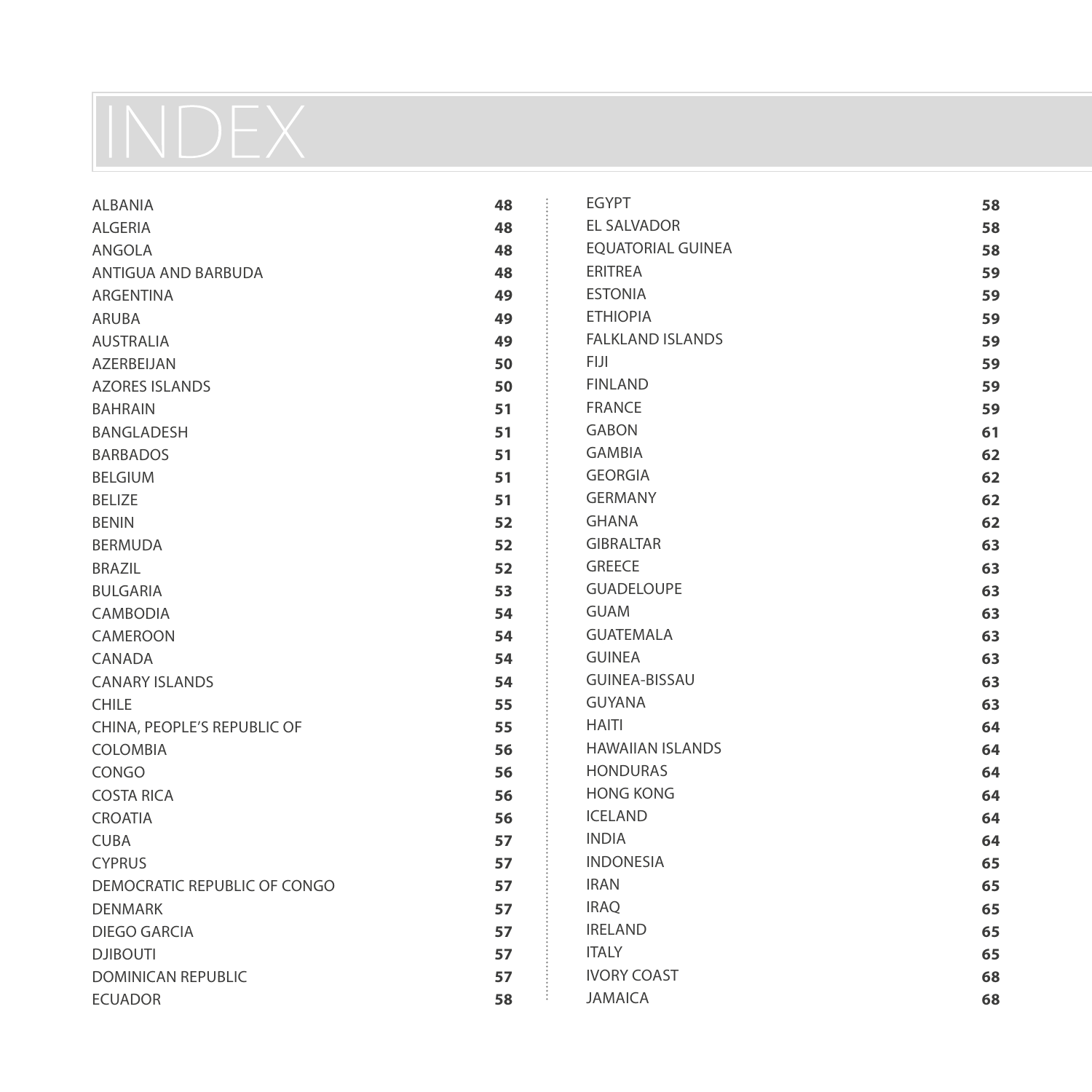# **List of Correspondents**

| <b>JAPAN</b>         | 68 | QATAR                      | 76 |
|----------------------|----|----------------------------|----|
| <b>JORDAN</b>        | 68 | REPUBLIC OF DJIBOUTI       | 76 |
| <b>KENYA</b>         | 69 | <b>REPUBLIC OF GUINEA</b>  | 76 |
| <b>KUWAIT</b>        | 69 | REPUBLIC OF PANAMA         | 76 |
| LATVIA               | 69 | <b>RUMANIA</b>             | 76 |
| <b>LEBANON</b>       | 69 | <b>RUSSIA</b>              | 77 |
| LIBERIA              | 69 | <b>SAUDI ARABIA</b>        | 77 |
| LIBYA                | 69 | SENEGAL                    | 77 |
| LITHUANIA            | 70 | <b>SEYCHELLES</b>          | 78 |
| MADAGASCAR           | 70 | <b>SIERRA LEONE</b>        | 78 |
| <b>MALAYSIA</b>      | 70 | <b>SINGAPORE</b>           | 78 |
| <b>MALDIVES</b>      | 70 | <b>SLOVENIA</b>            | 78 |
| <b>MALTA</b>         | 71 | SOMALI DEMOCRATIC REPUBLIC | 78 |
| MARTINIQUE           | 71 | <b>SOUTH AFRICA</b>        | 79 |
| <b>MAURITANIA</b>    | 71 | <b>SOUTH KOREA</b>         | 79 |
| <b>MAURITIUS</b>     | 71 | SPAIN                      | 79 |
| <b>MEXICO</b>        | 71 | <b>SRI LANKA</b>           | 81 |
| <b>MONTENEGRO</b>    | 72 | <b>SUDAN</b>               | 81 |
| <b>MOROCCO</b>       | 72 | SWEDEN                     | 81 |
| MOZAMBIQUE           | 72 | SWITZERLAND                | 82 |
| <b>NETHERLANDS</b>   | 72 | <b>SYRIA</b>               | 82 |
| NETHERLAND ANTILLES  | 72 | <b>TAIWAN</b>              | 82 |
| <b>NEW CALEDONIA</b> | 72 | <b>TANZANIA</b>            | 82 |
| <b>NEW ZEALAND</b>   | 73 | <b>THAILAND</b>            | 82 |
| <b>NICARAGUA</b>     | 73 | <b>TOGO</b>                | 82 |
| <b>NIGERIA</b>       | 73 | <b>TRINIDAD</b>            | 83 |
| <b>NORWAY</b>        | 73 | <b>TUNISIA</b>             | 83 |
| <b>OMAN</b>          | 74 | <b>TURKEY</b>              | 83 |
| <b>PAKISTAN</b>      | 74 | U.S.A.                     | 84 |
| PAPUA NEW GUINEA     | 74 | <b>UKRAINE</b>             | 87 |
| PARAGUAY             | 74 | UNITED ARAB EMIRATES       | 87 |
| PERU                 | 75 | <b>URUGUAY</b>             | 87 |
| <b>PHILIPPINES</b>   | 75 | <b>VENEZUELA</b>           | 88 |
| <b>POLAND</b>        | 75 | <b>VIETNAM</b>             | 88 |
| PORTUGAL             | 75 | <b>YEMEN</b>               | 88 |
| PUERTO RICO          | 76 |                            |    |
|                      |    |                            |    |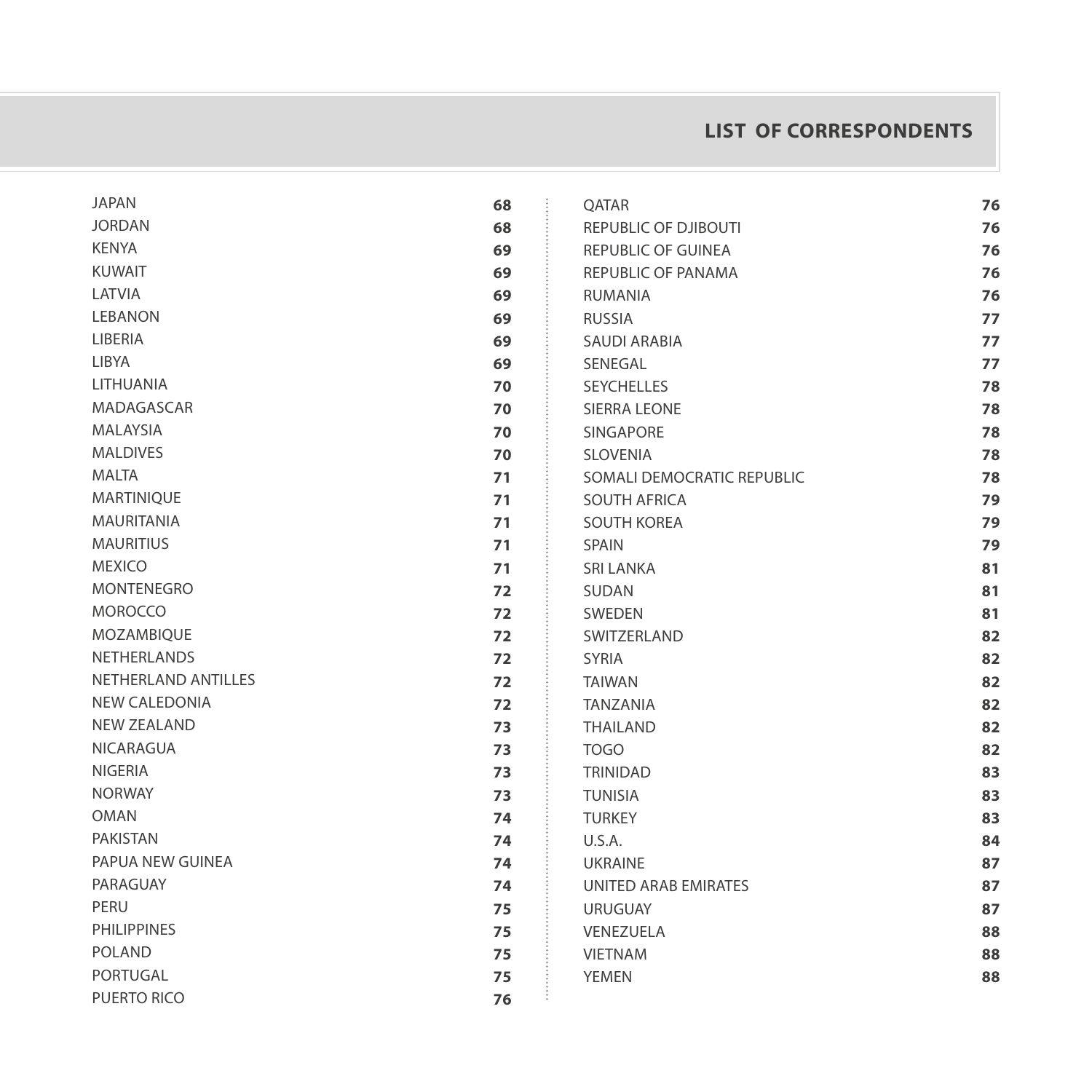#### **ALBANIA**

#### **DURRES**

#### **SAMER & MISA Sh.p.k. (Ltd)**

Lagja No.3 Sheshi "LIRIA" EGT Tower Kati peste (5th Floor) - DURRES (ALBANIA) **Tel:** + 355 52 222236 | **FAX:** + 355 52 222236 **E-MAIL:** samer-misa@samer-misa.com **Out of hours:** MR. ILIR MISA | Mobile: +355 68 20 24704

#### **ALGERIA**

# **ALGIERS**

#### **BUDD Algiers Algiers**

Cité des 720 Logements Bâtiment no. 4, No. 2 Les Vergers Bir-Mourad-Rais 16330, Algiers **Tel:** +213 21 44 66 76 | **Fax:** +213 21 54 30 53 **Email:** zakia.rahali@budd-pni.com budd.algerie@budd-pni.com **Out of hours:** Ms Zakia Rahali | Mobile: +213 661 50 76 10

#### **Societe Algerienne Des Etablissements Mory & Co.**

Head Office – 8, Boulevard Colonel Amirouche- Algiers-ALGERIA **Tel:** +213 (0) 23 50 34 93 | +213 (0) 23 50 34 94 **Fax:** +213 (0) 23 50 35 12 **Email:** ops-algiers@saem-dz.com **Out of hours:** KARA-SLIMANE | Mobile: +213 (0) 661 55 68 15 Capt. Mohamed Zerouali | Mobile: +213 (0) 661 10 59 86

#### **Seamar**

Residence 102 Lgts tour Sidi Yahia, Cage A BT 01 Logt 09 Said Hamdine, Bir Mourad Rais Alger/ALGERIE **Tel:** +213 23 57 32 53 | **Fax:** +213 23 57 32 52 **E-mail:** seamar99@yahoo.fr | operationseamar@yahoo.fr **Out of hours:** Mr. Rachid Francis | Mobile: +213 661 535 209 Mrs. Assia Boudaba | Mobile: +213 552 395 038 French mobile: +33 (0)6 122 18 100

| <b>ANGOLA</b>     |             |  |  |
|-------------------|-------------|--|--|
| <b>TENES</b>      | See Algires |  |  |
|                   |             |  |  |
| <b>SKIKDA</b>     | See Algires |  |  |
| <b>ORAN</b>       | See Algires |  |  |
| <b>MOSTAGANEM</b> | See Algires |  |  |
| <b>GHAZAOUET</b>  | See Algires |  |  |
| <b>BEJAIA</b>     | See Algires |  |  |
| <b>ARZEW</b>      | See Algires |  |  |
|                   |             |  |  |
| <b>ANNABA</b>     | See Algires |  |  |

#### LUANDA

#### **Africa P&I Angola C/O Capital Marine Services**

Avenida do Brazil, L30/3 Andar Appart. F, Bairro Cote Valodia, Sambizaga, Luanda, Angola **Tel:** +244 222 320 361 | **Fax:** +244 222 320 361 **Email:** angola@africapandi.com **Out of hours:** Mr Miranda LOPES | Mobile: +244 935 546 237 Mr Lawrence OTTO | Mobile: +244 926 159 179

#### **ANTIGUA AND BARBUDA**

#### ST JOHN'S

#### **Cariconsult Antigua Limited**

CABINDA See Luanda

Darkwood View, P.O. Box W1844, St. John's, ANTIGUA & BARBUDA, W.I. **Tel:** +1 268 464 2778 | Fax +1 268 560 8206 **E-mail:** group@cconsult.com.bb | ken@cconsult.com.bb **Out of hours:** Ken Stuart | Mobile: +1 268 464 2778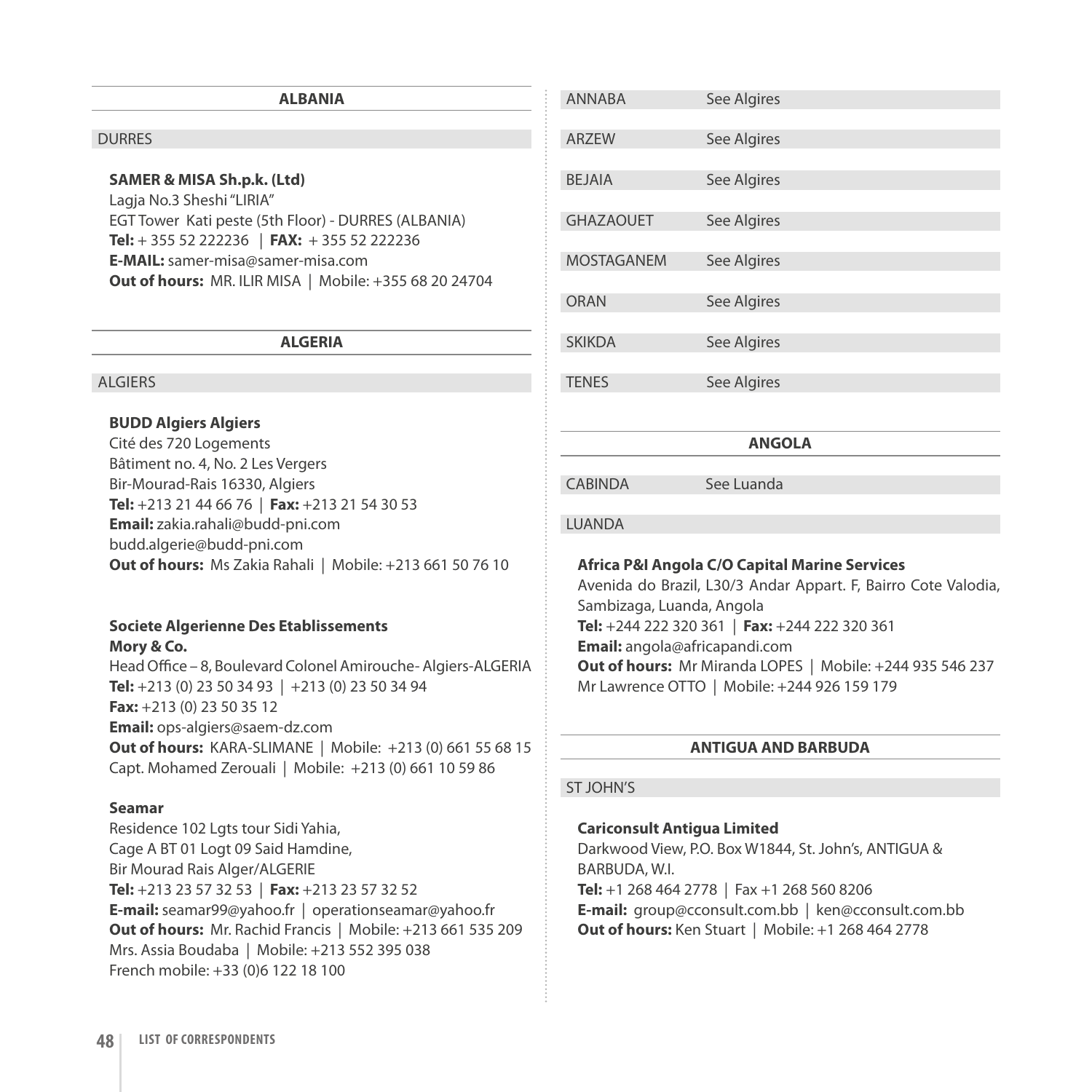#### **ARGENTINA**

# BUENOS AIRES

# **Agencia Maritima Walsh (E.Burton) S.R.L.**

Grecia 13 Zip code/City 8103 Ingeniero White - Bahía Blanca Port, Argentina **Tel:** +54 291 4573080 | **Fax:** +54 291 4573072 **E-mail:** surveys@walsh.com.ar | ericheiling@walsh.com.ar heiling@walsh.com.ar **Out of hours:** Eric H. Heiling | Mobile: +54 9291 5712627 Hermann Heiling | Mobile: + 54 9291 5715632

#### **Pandi Liquidadores S.R.L.**

Viamonte 494 – 8th floor (C1053ABJ) Buenos Aires , Argentina **Tel:** +5411 4313 3500 | **Fax:** +5411 4313 3161 **E-mail:** pandi@pandi.com.ar | alberto.trigub@pandi.com.ar **Out of hours:** Alberto Trigub | Mobile: +54 11 4449 1450 Ricardo Crisp | Mobile: +54 11 3692 7788

#### **ARUBA**

#### ORANJESTAD

#### **Firma C.S. Gorsira J.P.Ez.**

Frankrijkstraat # 1, P.O. Box 533, Oranjestad, ARUBA - The Islands of Curacao & Bonaire **Tel:** +297 58 24124 | +297 58 25988 **E-mail:** anveder@setarnet.aw | bronswinkelh@vrshipping.com **Out of hours:** Hanley Bronswinkel | Mobile: +297 593 0973

#### **AUSTRALIA**

#### ADELAIDE

#### **DLA Phillips Fox**

Level 14, 100 King William Street, Adelaide SA 5000, Australia **Tel:** +61 8 8124 1811 | **Fax:** +61 8 8231 0014 **Email:** james.bruun@dlaphillipsfox.com andrew.tulloch@dlaphillipsfox.com **Out of Hours:** James Bruun | Mobile: +61 8 8124 1828 Andrew Tulloch | Mobile: +61 3 9274 5825

#### **Wallmans Lawyers**

173 Wakefield Street, Adelaide SA 5000 **Tel:** +61 8 8235 3000 | **Fax:** +61 8 8235 3060 **E-mail:** ian.maitland@wallmans.com.au **Out of hours:** Ian Maitland | Mobile: +61 407 297 067

## BRISBANE

#### **Thynne & Macartney**

Level 27, Comalco Place, 12 Creek Street, Brisbane, Queensland 4000, Australia **Tel:** +61 7 3231 8888 | **Fax:** +61 7 3229 0855 **E-mail:** transport@thymac.com.au | mfisher@thymac.com.au mhockaday@thymac.com.au **Out of hours:** Michael Fisher | Mobile: +61 0408 735 653 Matthew Hockaday | Mobile: +61 0422 318 678

# BURNIE See Sydney

# CAIRNS

# **Brian White & Associates**

1st Floor, Moresby Haus, 4 Scott Street, Cairns, Qld 4870 Australia **Tel:** +61 7 4031 4711 | **Fax:** +61 7 4031 3810 **E-mail:** cairns@bwamarine.com **Out of hours:** Mr. Brian White | Mobile: +61 412 184 856 Emma Connolly | Mobile: +61 438 122 442

# DARWIN

# **RB Halstead & Associates Pty Ltd.**

5 Whitfield Street, Darwin, Northern Territory, 0800, Australia **Tel:** +61 8 8941 9487 | **Fax:** +61 8 8981 3610 **E-mail:** surveys@octa4.net.au **Out of hours:** Ron Halstead | Mobile: +61 8 8927 1439

DEVONPORT See Hobart

#### **FREMANTLE**

# **Cocks Macnish**

41 Colin Street, West Perth, Western Australia. P.O Box 513, West Perth, WA 6872 **Tel:** +61 8 9321 6676 | **Fax:** +61 8 9322 1543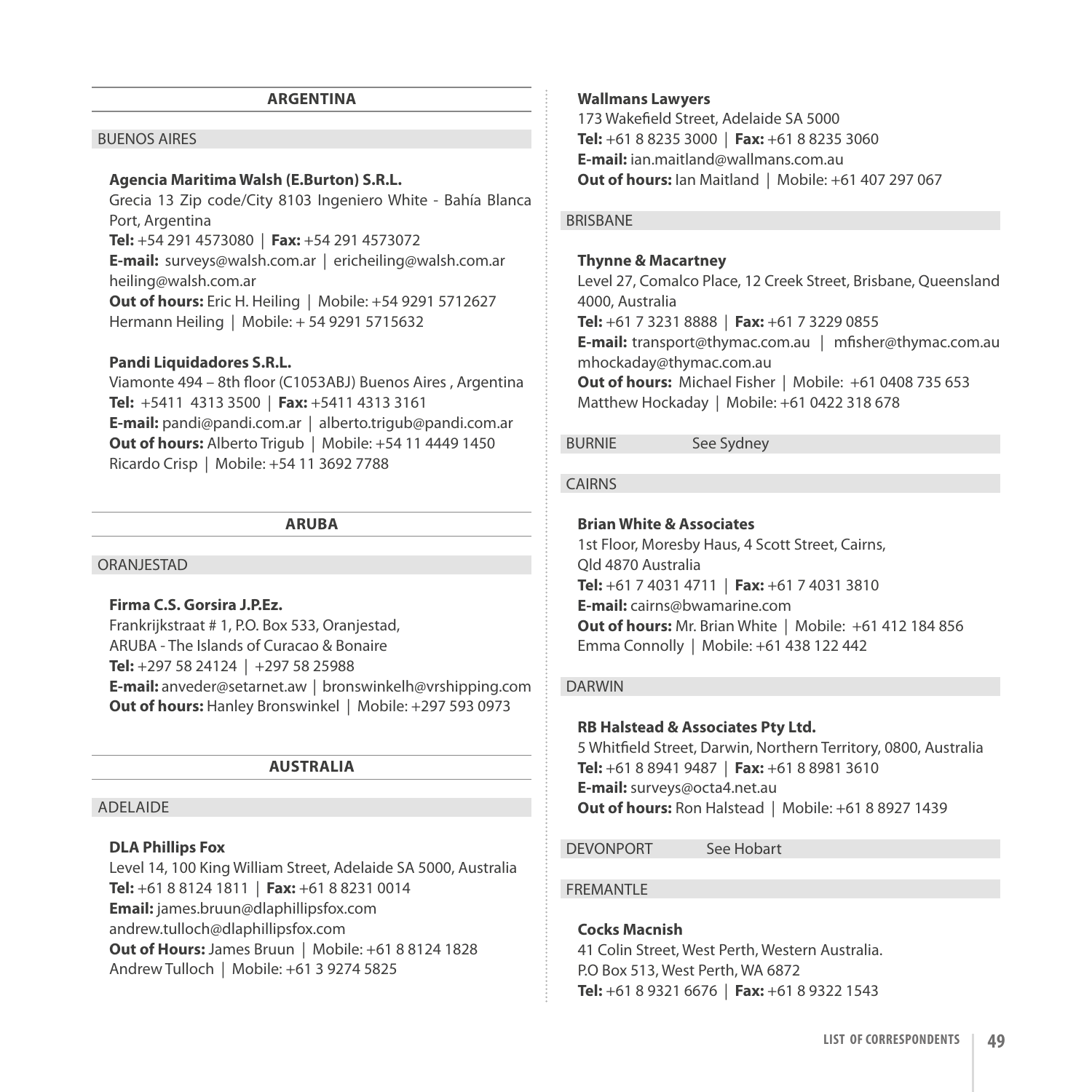**E-mail:** comac@cocksmacnish.com.au **Out of hours:** Ashley H. Nichols | Mobile: +61 417 959 935 T. Cocks | Mobile: +61 418 925 546

GLADSTONE See Brisbane

#### HOBART

#### **Page Seager Lawyers**

Level 2/179 Murray Street, Hobart, Tasmania 7000 (Australia) **Tel:** + 61 3 62 355 142 | **Fax:** + 61 3 6231 0352 **Email:** ihallett@pageseager.com.au ihallett@pageseager.com.au **Out of hours:** Ian Hallett | Mobile: +61 0428 623 426 Charles Law | Mobile: +61 0400 885 107

LAUNCESTER See Hobart

#### MELBOURNE

# **Holman Fenwick Willan**

Level 41, Bourke Place, 600 Bourke Street, Melbourne, Victoria, 3000, Australia **Tel:** +61 3 8601 4500 | **Fax:** +61 3 8601 4555 **Email:** transport@hfw.com | robert.springall@hfw.com **Out of hours:** Robert Springall | Mobile: +61 416 052 015 Gavin Vallely | Mobile: +61 0416 052 023

#### NEWCASTLE

#### **Sparke, Helmore**

Level 7, Sparke Helmore Building, 28 Honeysuckle Drive, Newcastle, NSW 2300, Australia **Tel:** +61 2 4924 7200 | **Fax:** +61 2 4924 7299 **Email:** richard.anicich@sparke.com.au stephen.routh@sparke.com.au **Out of hours:** Richard Anicich | Mobile: +61 404 828 238 Stephen Routh | Mobile: +61 418 168 200

#### PERTH

# **Holman Fenwick Willan**

Level 19 Alluvion, 58 Mounts Bay Road, Perth, 6000, Western Australia **Tel:** +61 8 9422 4700 | **Fax:** +61 9 9422 4777

**Email:** transport@hfw.com | hazel.brewer@hfw.com **Out of hours:** Hazel Brewer | Mobile: +61 418 528 853

# SYDNEY

# **Holman Fenwick Willan**

Level 29, 201 Elizabeth Street, Sydney, New South Wales, 2000, Australia **Tel:** +61 2 9320 4600 | **Fax:** +61 2 9320 4666 **Email:** transport@hfw.com | nic.vanderreyden@hfw.com **Out of Hours:** Nic van der Reyden | Mobile: +61 400 878 527

#### **Norton White**

Level 4, 66 Hunter Street, Sydney, N.S.W. 2000, Australia **Tel:** +61 2 9230 9400 | **Fax:** +61 2 9230 9499 **E-mail:** robert.wilson@norton.white.com nathan.cecil@norton.white.com **Out of hours:** Mr. Robert Wilson | Mobile: +61 412 307 636 Mr. Nathan Cecil | Mobile: +61 405 239 402 24 hour Client service (02) 9230 9405 (Within Australia) or +61 2 9230 9405 (From Overseas)

# **AZERBEIJAN**

# BAKU

# **Vitsan Co. Ltd.**

Azadlig Azadlig rp-ti No3, Baku, Azerbeijan **Tel:** +99 412 98 42 92 | **Fax:** +99 412 97 68 93 **E-mail:** office@vitsan.baku.az | namik@vitsan.baku.az tufan@vitsan.baku.com **Out of hours:** Namik Ibrahimov | Mobile: +99 450 212 57 31 Tufan Gürbüz | Mobile: +90 532 294 13 40

#### **AZORES ISLANDS**

#### **Ponta Delgada**

Albano de Oliveira Sucessor Lda Av. Infante D. Henrique, 5-º 9500-762 Ponta Delgada AZORES ISLANDS **Tel:** +351 296 282 638 | **Fax:** +351 296 283 746 **Email:** albano.agency@mail.telepac.pt **Out of hours:** Dr. Antonio Raposo | Mobile: + 351 917 765 828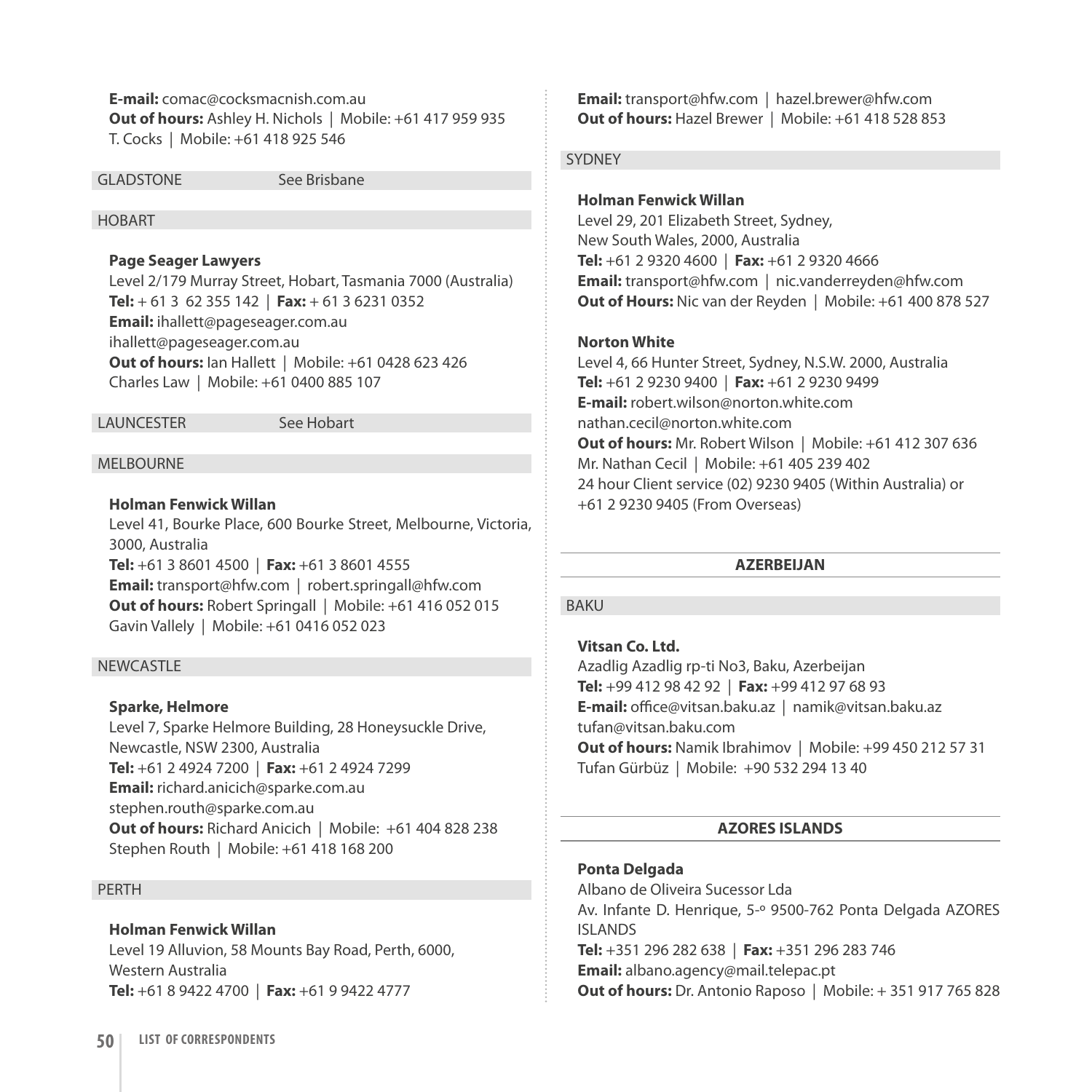Mr. José Raposo | Mobile: +351 917 287 275

#### **BAHRAIN**

#### BAHRAIN

# **Inchcape Shipping Services W.L.L.**

P.O. Box 828, Majis Al Ta'awon Highway, Sitra, Bahrain **Tel:** +973 17 739609 | **Fax:** +973 17 735284 **E-mail:** pandi.bahrain@iss-shipping.com **Out of hours:** Capt. Mandeep Singh Wadhwa Mobile: +973 9417047 Dan Whysall | Mobile: +973 39603951

#### **BANGLADESH**

# CHITTAGONG

#### **Interport Maritime Limited**

HBFC Building (5<sup>th</sup> Floor) 1/D Agrabad C/A Chittagong 4100, Bangladesh **Tel:** +880 31 2525065 | **Fax:** +880 31 728262

**Email:** chittagong@interport.org | interportctg@gmail.com kausar@interport.org

**Out of hours:** Kausar Parveen | Mobile: +880 1715003911 Capt. M. A. Kadir (Capt. MAK) | Mobile: +880 1819313702

# **Coast To Coast P&I Services Ltd.**

Hotel Agrabad Arcade, 2nd Floor Agrabad Commercial Area, Chittagong-4100, Bangladesh. **Tel:** + 88 031 2521561 | **Fax:** + 88 031 2515417

**E-mail:** info@bdpni.com | zalal@bdpni.com

alireza@bdpni.com

**Out of hours:** Zalal Uddin Ahmed | Mobile: +8801729090174 Ali Reza Chowdhury | Mobile: +88-01715277426

# **JF (Bangladesh) Limited.**

Finlay House, Agrabad, Chittagong, Bangladesh **Tel:** 880 31 716321-5 | **Fax:** 880 31 710006 **Email:** info@jfbdltd.com | info@jfbd.com | bkc@jfbdltd.com **Out of hours:** Mr B K Chowdhury | Mobile: +880 1713 101044 Md. Salauddin Chowdhury | Mobile: +880 1713 160081

#### **BARBADOS**

# **BRIDGETOWN**

**Cariconsult International Ltd.** Castle Close, Sam Lord's Castle, St. Philip, BB 18071, BARBADOS W.I. **Tel:** +1 246 423 6412 | **Fax:** +1 246 423 0985, **E-mail:** group@cconsult.com.bb | rupert@cconsult.com.bb **Out of hours:** Rupert Steer | Mobile: +1 246 231 2196

#### **BELGIUM**

#### ANTWERP

#### **DUPI Antwerp**

Frankrijklei 33 B-2000 Antwerpen (Belgium) **Tel:** +32 3 206 00 50, +32 3 206 00 53 | **Fax:** +32 3 206 00 59 **E-mail:** antwerp@dupi.com | jean-louis.tack@dupi.com **Out of hours:** Capt. JEAN-LOUIS TACK **Mobile:** +32 475 745 445 MONIQUE LARDOT | Mobile: +32 478 989 806

Please note that from our central office in Antwerp we are covering following Belgian ports: ANTWERP, BRUSSELS, GHENT, OSTEND, ZEEBRUGGE)

**BELIZE**

#### BELIZE CITY

#### **Maritime Claims-Americas, Inc.**

c/o Eurocaribe Shipping Services, Ltd., 14 Fort Street, Belize City, Belize **Tel:** +501 224 5286/227 8855 | **Fax:** +501 227 7100/223 1657 **E-mail:** mca@eurocaribe.bz | mca2@eurocaribe.bz cayestas@maritime-claims.com **Out of hours:** Greta Martha Williams | Mobile: +501 610 2072 Carl Ayestas | Mobile: +1 504 390 1515

(All communications to be copied to MCA, New Orleans **Tel:** +1 504 523 9811 | **Fax:** +1 504 523 9818)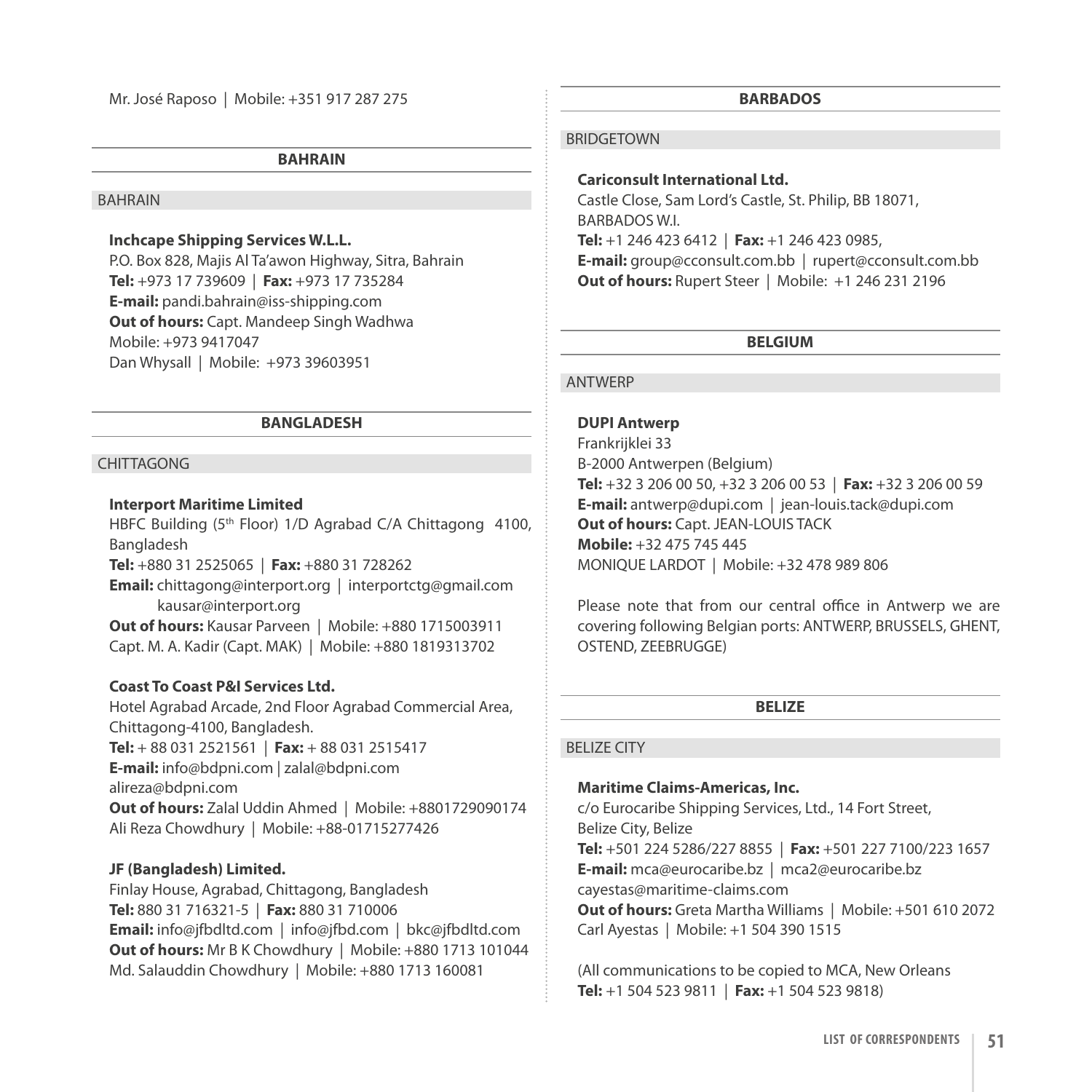#### **BENIN**

#### COTONOU

# **Africa Marine Services (Benin)**

Lemoine Building , 01 BP 2526 RP , Cotonou, Benin Republic **Tel:** 970 977 20 | **Fax:** 213 148 28 **Email:** chales\_bumale@yahoo.co.uk **Out of hours:** Charles Bumale | Mobile: + 228 970 977 20 Charles Mavboyan | Mobile: +228 941 8732

#### **BERMUDA**

#### HAMILTON

# **Appleby, Spurling & Kempe**

Cedar House, 41 Cedar Ave, (P.O. Box HM 1179), Hamilton, Bermuda **Tel:** +1 441 295 2244 | **Fax:** +1 441 292 8666 **Email:** jriihiluoma@ask.bm **Out of hours:** Mr. John E. Riihiluoma | Mobile: +1 441 298 3236

**BRAZIL**

ARACAJU See Recife

#### BELEM

#### **Williams Brothers Ltda.**

Rua Santo Antonio, 316, Conj. 501 Centro, 66010.090 Belem PA, BRAZIL **Tel:** +55 81 3341 7081 | **Fax:** +55 91 3223 9432, **E-mail:** willbel@williams.com.br **Out of hours:** Mr Eduardo Ferreira | Mobile: +55 91 9995 3715

#### CABEDELO

# **Williams Brothers Ltda.**

Rua Aderbal Piragipe, 42, 58310.000 - Cabedelo, PB, BRAZIL **Tel:** +55 81 3462 2634 | **Fax:** +55 81 3327 2300 **E-mail:** wilpandi@williams.com.br **Out of hours:** Marcus Vinícius | Mobile: +55 83 9986 4953

# FORTALEZA

#### **Williams Brothers Ltda.**

Avenida Barao de Studart, 2360, Sala 05, Ed. Torre, Fortaleza - CEP 61120-002, BRAZIL **Tel:** +55 85 3246 2744 | **Fax:** +55 81 3327 2300 **E-mail:** wilpandi@williams.com.br **Out of hours:** Daniel Barcelos | Mobile: +55 85 9933 0350 Samuel Diogenes | Mobile: +55 85 9707 3708

ITAJAI See Paranagua

ITAQUI See Recife

#### MACEIO

# **Williams Brothers Ltda.**

P.O. Box 1009, Rua Barao de Jaragua, 292, 57025.140 - Maceio - AL, BRAZIL **Tel:** +55 82 3223 2299 | **Fax:**+55 82 3221 9710, **E-mail:** willmcz@williams.com.br **Out of hours:** Ageu Nascimento | Mobile: +55 82 9976 6323

NATAL See Recife

#### PARANAGUA

#### **Van Herp & Frumento (P&I Services) Ltda.**

P.O. Box 355 - Centro Historico, 83.203-970 Paranagua, BRAZIL **Tel:** +55 41 3422 5512 | **Fax:** +55 41 3423 1691, **E-mail:** pandi-png@pandi-png.com.br frumento@pandi-png.com.br **Out of hours:** Joao Helio Frumento Filho Mobile +55 41 9978 2564 Eduardo Digiovanni Filho | Mobile: +55 41 9118 4108

PORTO ALEGRE See Rio Grande

# RECIFE

# **Williams Brothers Ltda.**

P.O. Box 245, Rua Prof Aurelio de Castro Cavalcante, 339, Boa Viagem 51130-280- Recife - PE, BRAZIL **Tel:** +55 81 3341 7081 | **Fax:** +55 81 3465 4555 **E-mail:** wilpandi@williams.com.br | willegal@williams.com.br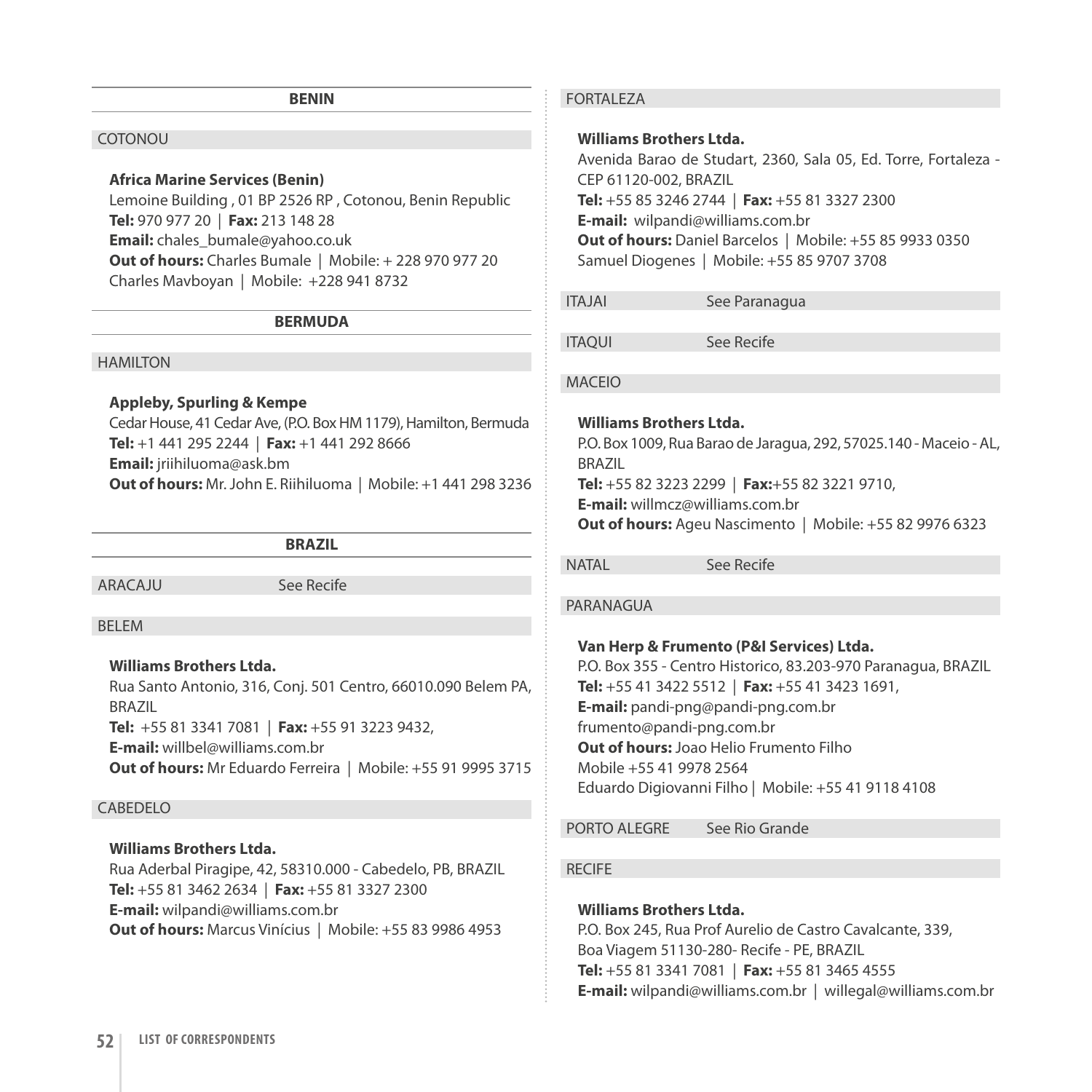**Out of hours:** Mario Williams Mello | Mobile: +55 81 9971 2203 Gabriel de Oliveira Jr. | Mobile: +55 81 9971 2202

#### RIO DE JANEIRO

#### **Representações Proinde (Rio) Ltda.**

Av. Rio Branco 45 - Suite 2402, 20090-003 Rio de Janeiro, RJ, BRAZIL **Tel:** +55 21 2253 6145 | **Fax:** +55 21 2253 6619 **E-mail:** proinde.rio@proinde.com.br derossi.lomba@proinde.com.br **Out of hours:** Roosevelt Derossi Lomb Mobile: +55 21 787 92625 Jorge Luiz B. Tavares | Mobile: +55 21 787 92621

#### RIO GRANDE

#### **Cranston Marine and P&I Consultants Ltda.**

Rua Gal. Osório 430, 3rd Floor Suite B4, Centro, 96200.400 - Rio Grande, RS, BRAZIL **Tel:** +55 53 840 40 027 | **Fax:** +55 32 320 232 **E-mail:** rig@cranwood.com.br | tony@cranwood.com.br **Out of hours:** Tony Rover | Mobile: +55 53 8404 0027 Everton Sampaio | Mobile: +55 53 99795787 a.o.h.

#### SALVADOR

# **Williams Brothers Ltda.**

Rua Portugal, No. 57, Suite 701, Ed. Status, Comercio, Salvador - CEP 40015-000, BRAZIL **Tel:** +55 71 3241 5122 | **Fax:** +55 71 3243 9048, **E-mail:** willssa@williams.com.br **Out of hours:** Almir Queiroz | Mobile: +55 71 9974 0986

#### SANTOS

#### **Representações Proinde Ltda.**

P.O. Box 13, 11001-970 Santos, SP, BRAZIL **Tel:** +55 13 4009 9550 | **Fax:** +55 13 4009 9560, **E-mail:** proinde@proinde.com.br carlos.augusto@proinde.com.br **Out of hours:** Carlos Augusto | Mobile: +55 13 7804 1532 Ricardo Martins | Mobile: +55 13 7804 1534

# VITORIASEASTAR

# **Consultoria Ltda.**

Av. Nossa Senhora dos Navegantes, 495 - Suites 407/410, Enseada do Suá - Vitória Espírito Santo State, 29050-470, BRAZIL **Tel:** +55 27 3225 6892 | **Fax:** +55 27 3227 3243 **E-mail:** seacelso@terra.com.br | sea.alex@terra.com.br **Out of hours:** Celso Martins Pimentel | Mobile: +55 27 9989 3834 Eliana Faissal Salim | Mobile: +55 27 9971 8700

## **BULGARIA**

# BOURGAS

# **Fidelitas Ltd.**

Bourgas 8000, KRZ Port, Administrative building, fl.2, office 12 **Tel:** (+359) 700 33 990 | **Fax:** (+359 ) 52 600453 **Email:** sales@fidelitas.bg | plamen.rusev@fidelitas.bg **Out of hours:** Vladimir Kostov | Mobile: +359 889 470970 Capt. Plamen Rusev | Mobile: +359 888 912 478

#### SOFIA

#### **Bulgarkontrola S.A.**

Bulgarkontrola S.A. Head Office 23, Sitnyakovo Blvd., Floor 2, Sofia 1505, Bulgaria. **Tel:** +359 2 9872239 | **Fax: +**359 2 9882354 **Email:** survey.dept@bulgarkontrola.bg **Out of hours:** Rosen Stoyanov | Mobile: +359 888 224658 Christo Moskov | Mobile: +359 889 066206

# PORT VARNA

# **Fidelitas Ltd.**

Varna 9000, 45A, Al.Dyakovich Str **Tel:** (+359) 52 953 330 / 333 | **Fax:** (+359) 52 600 453 **Email:** sales@fidelitas.bg | ognyan.kostov@fidelitas.bg **Out of hours:** Ognyan Kostov | Mobile: +359 888 416416 Biser Diveri | Mobile: +359 888 925825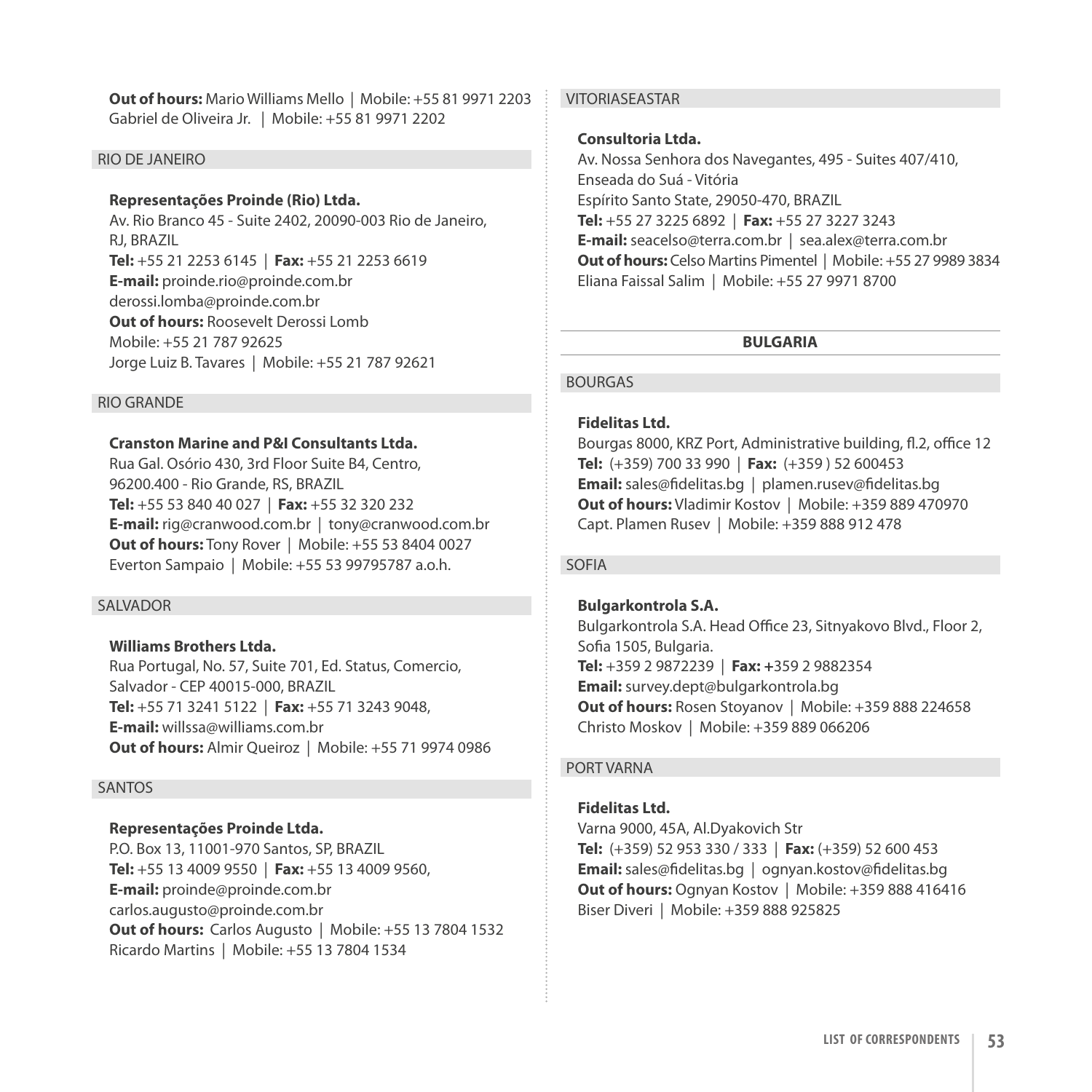#### **CAMBODIA**

#### SIHANOUKVILLE

#### **SEASIA P&I Services - Cambodia**

168KA, Street 598, Sangkat Toul, Sangke Khan, Phnom Penh, KINGDOM OF CAMBODIA **Tel:** +855 2388 1963 | **Fax:** +855 2388 1964, **E-mail:** cambodia@seasia-pandi.com **Out of hours:** Por Sour | Mobile: + 855 1146 5555

#### **CAMEROON**

# DOUALA

# **BUDD Cameroon**

Douala P.O Box 4574 - Résidence Kassap 82, Boulevard de la Liberte **Tel:** 237 33 42 73 45 | **Fax:** 237 33 43 05 71 **E-mail:** budd.cameroun@budd-pni.com suzanne.moume@budd-pni.com **Out of hours:** Suzanne Moume | Mobile: +237 77 78 91 00 Laure Leuche | Mobile: +237 77 60 08 37

#### **Tci Africa**

B.P. 1048, DOUALA, CAMEROON **Tel:** +237 33 43 94 80 **E-mail:** tci-douala@tci-africa.com **Out of hours:** Joël NDONA | Mobile: +237 99 91 22 68 Péguy HOUDJEU | Mobile: +237 77 11 85 64

#### **CANADA**

# Halifax, N.S.

**Pickford & Black Ltd.**  2000 Barrington Street, Suite 920, Cogswell Tower, Nova Scotia, Canada **Tel:** +1 902 423 9191 | **Fax:** +1 902 429 1326 **Out of hours:** Carl Conrad | Mobile: +1 902 456 6782 Gordon Smith | Mobile: +1 902 462 7726

# **MONTREAL**

**Shipowners Assurance Management Ltd.**  620 rue St. Jacques, Suite 305, Montreal, Quebec H3C lC7, Canada **Tel:** +1 514 393 9864 | **Fax:** +1 514 393 3848 **E mail:** peter.rozum@shipassurance.ca alan.loiseau@shipassurance.ca **Out of hours:** Peter Rozum President | Mobile: +1 514 594 6443 Alan Loiseau | Mobile: +1 450 699 7400

PORT HAWKESBURY (NOVA SCOTIA) See Montreal

Québec City See Montreal

# St. John's (Newfoundland)

# **Avalon Customs Brokers**

A Division of A. Harvey & Co. Limited 87 Water Street, St. John's, Newfoundland, Canada AIC 5X3 **Tel:** +1 709 576 4761 | **Fax:** +1 709 576 0159 **E-mail:** avaloncustoms@aharvey.nf.ca **Out of hours:** Paul S. Aitken | Mobile: +1 709 726 1916 Frank Hatcher | Mobile: +1 709 754 8761

#### Toronto (Ontario)

# **Fernandes Hearn LLP**

155 University Ave., Suite 700, Toronto M5H 3B7, Canada **Tel:** +1 416 203 9500 | **Fax:** +1 416 203 9444 **E-mail:** rui@fernandeshearn.com | rui@fernandeshearn.com **Out of hours:** Rui M. Fernandes | Mobile: +1 416 203 9505

# Vancouver B.C.

**Bull, Housser & Tupper**  3000 Royal Centre, P.O. Box 11130, 1055 West Georgia St., Vancouver B.C., Canada V6E 3R3 **Tel:** +1 604 687 6575 | **Fax:** +1 604 641 4949 **E-mail:** jdlm@bht.com | jwb@bht.com **Out of hours:** Merle McKenzie | Mobile: +1 604 306 4915 John W. Bromley | Mobile: +1 604 644 2226

**CANARY ISLANDS** (SEE SPAIN)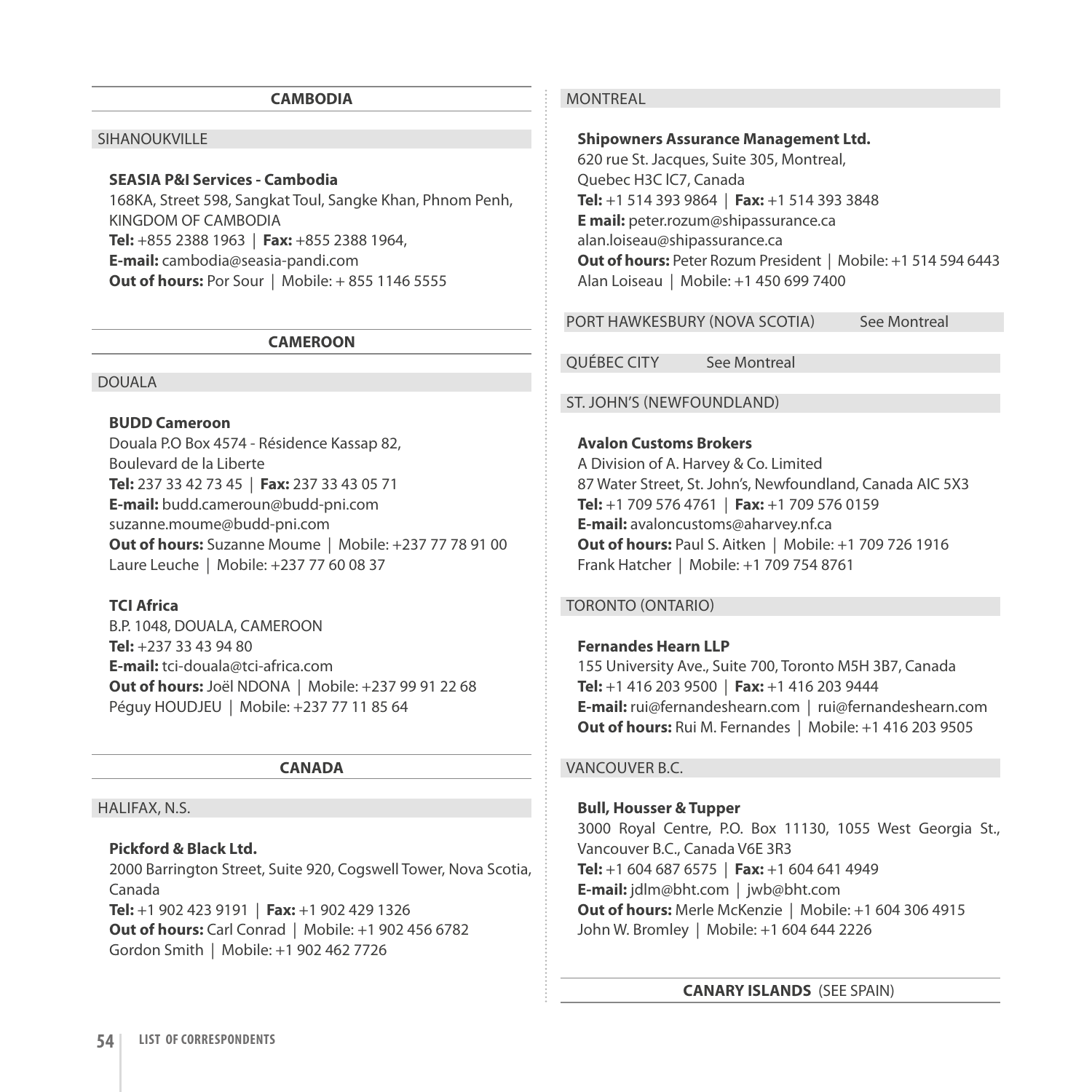#### **CHILE**

Antofagasta See Valparaiso

Talcahuano See Valparaiso

#### **VALPARAISO**

#### **Cavey Compañia Limitada**

Almirante Señoret 70, (Edificio Capitania), 11th Floor, Office 111, Valparaiso, Chile **Tel:** +56 32 213 1000 | **Fax:** +56 32 213 1001 **E-mail:** claims@cave.cl | john.marchant@cave.cl **Out of hours:** Andrew J. Cave | Mobile: +56 32 269 3020 Ruth Cave | Mobile: +56 32 273 9837

#### **CHINA, PEOPLE'S REPUBLIC OF**

#### **BEIJING**

#### **Huatai Insurance Agency & Consultant Service Ltd.**

14F China Re Building, No. 11 Jin Rong Avenue, Xicheng District, Beijing 100033, CHINA **Tel:** +86 10 66576588 | **Fax:** +86 10 66576501 **Email:** pni.bj@huatai-serv.com **Out of hours:** Ms He Miao | Mobile: +86 13 8010 98591 Ms Shan Hong | Mobile: +86 138 011 87853

#### **DALIAN**

# **Huatai Insurance Agency & Consultant Service Ltd**

22nd Floor, Anho Building, No.87, Renmin Road, Zhongshan District, 116001, P.R. CHINA **Tel:** +86 411 82535357 | **Fax:** +86 411 82535352 **Email:** pni.dl@huatai-serv.com **Out of hours:** Capt. Lu Tongzhe | Mobile: +86 13909851192 Ms. Zhao Bei | Mobile: +86 13942086293

#### GUANGZHOU

#### **Huatai Insurance Agency & Consultant Service Ltd**

Room 2110 Jun Yuan Mansion, No. 155 Tian He East Road Guangzhou 510620, P.R. CHINA **Tel:** +86 20 38816560 | **Fax:** +86 20 38812470

**Email:** pni.gz@huatai-serv.com **Out of hours:** Mr. Huang Xueming | Mobile: +86 13316109154 Ms. Ding Ting | Mobile: +86 13632463590

#### QUINGDAO

#### **Huatai Insurance Agency & Consultant Service Ltd.**

Room 9AB, 9th Floor, No.9 Building Pacific Plaza, No.35 Donghai Western Road, P.R CHINA **Tel:** +86 532 850 21883 | Fax +86 532 850 23828, **Email:** qingdao@huatai-serv.com **Out of hours:** Dong Jinpeng | Mobile: +86 13 9064 20837. Fu Xiaozheng | Mobile: +86 13 3350 86666

#### SHANGHAI

#### **Huatai Insurance Agency & Consultant Services Ltd.**

14-A, World Plaza, No.855 Pudong South Road, Shanghai 200120, P.R. CHINA **Tel:** +86 21 58369707 | **Fax:** +86 21 58369209, 58369705, **Email:** pni.sh@huatai-serv.com **Out of hours:** Capt. Jiang Weijian | Mobile: +86 13916354092 Mr. Cao Dong | Mobile: +86 13916107273

#### TIANJIN

#### **Huatai Insurance Agency & Consultant Services Ltd**

Room 8501, E8B, Binhai Finance Zone, No. 20, Guang Chang East Road, Teda, P.R. CHINA **Tel:** +86 22 66220722 | **Fax:** +86 22 66220725 **Email:** tianjin@huatai-serv.com **Out of hours:** Mr. Dong Yang | Mobile: +86 13820347223

#### XIAMEN

#### **Huatai Insurance Agency & Consultant Services Ltd.**

Room 1707-1708, PICC Building, 68 Hubin Bei Road, Xiamen, 361012 P.R. CHINA **Tel:** +86 592 2681 230 | **Fax:** +86 592 2681235 **Email:** pni.xm@huatai-serv.com **Out of hours:** Mr. David Z. Y. Liu | Mobile: +86 138 06086967 Ms. Tracy Zheng | Mobile: +86 186 5000 0798

YANTAI See Quingdao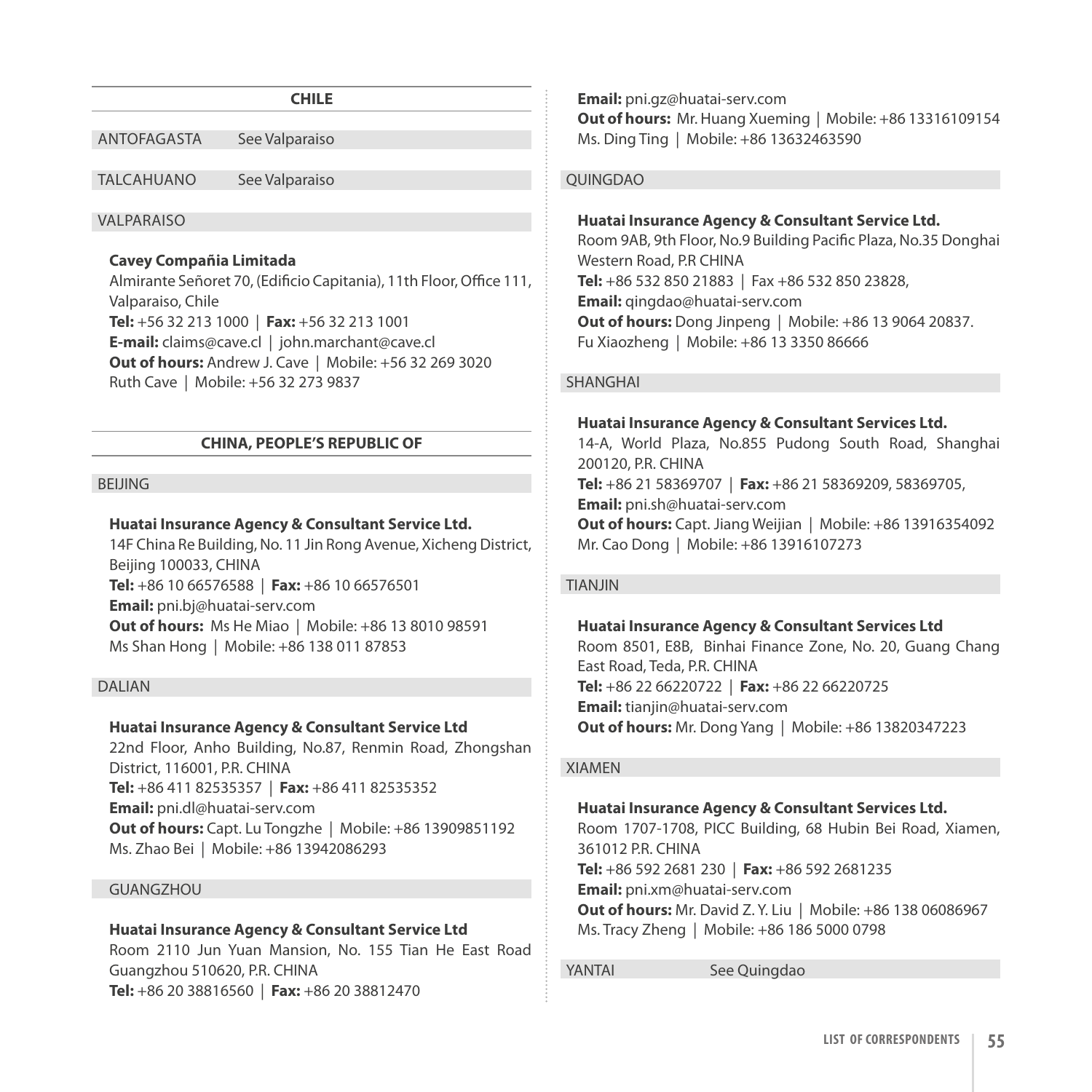#### **COLOMBIA**

# BUENAVENTURA

#### **A&A Multiprime SAS**

Calle 8 No 3-52, Oficina 201, Edificio Roldan, Buenaventura, Colombia **Tel:** +314 284 47 99 **E-mail:** buenaventura@aamultiprime.com **Out of hours:** Capt Miguel Caro | Mobile: +310 304 86 50

#### **CARTAGENA**

#### **A&A Multiprime SAS**

Edificio Colseguros Oficina 606, Calle Cochera del Gobernador, Cartagena, Colombia **Tel:** +314 284 47 99 **Email:** cartagena@aamultiprime.com **Out of hours:** Eng. Jorge Gutierrez | Mobile: +315 333 50 72

#### BOGOTA

#### **A&A Multiprime SAS**

Carrera 11 No 82-38 Of. 203, Bogotá, Colombia **Tel:** +57 1 530 35 29 | **Fax:** (57 1) 5303529 **Out of hours:** Alicia Gast | Mobile: +315 333 50 72

#### BARRANQUILLA

**A&A Multiprime SAS** Carrera 11 # 82-38 Oficina 203, Barranquilla, Colombia **Tel:** +314 284 47 99 **Email:** barranquilla@aamultiprime.com **Out of hours:** Eng. Manuel Calderon | Mobile: +315 333 5072 Santiago Moreno | Mobile: +314 284 4799

#### SANTA MARTA

**A&A Multiprime SAS** Carrera 11 # 82-38 Oficina 203. Santa Marta, Colombia **Tel:** +314 284 47 99 **E-Mail:** santamarta@aamultiprime.com **Out of hours:** Santiago Moreno | Mobile: (314)2844799 Alicia Gast | Mobile: (315)3335072

#### **CONGO**

#### POINTE NOIRE

**TCI Pointe Noire** B.P. 5178, R1 - Top Services Building, Route de l'aeroprt, Pointe Noire, CONGO **Tel:** +242 04 432 21 77 **Email:** tcipointenoire@yahoo.fr | tci-pointe-noire@tci-africa.com **Out of hours:** Samba Tall | Mobile: +242 05 563 81 98 Ibrahim Tall | Mobile: +242 06 662 62 53

# **COSTA RICA**

#### PUERTO LIMON

**Maritime Claims-Americas, Inc.**  c/o Mendinter Contiguo a la Municipalidad de Limon, Frente al Correo Central, Costa Rica **Tel:** +506 758 2515 | **Fax:** +506 758 2298 **Email:** bernardo@medintercr.com **Out of hours:** Bernardo Ricketts | Mobile: +506 795 4962

#### San Jose

# **Maritime Claims-Americas, Inc.**

C/O Mendinter, De Purdy Motors Paseo Colon, 250 Metros Al Sur, San Jose, Costa Rica **Tel:** +506 2256 8125 | **Fax:** +506 2258 0589 **Email:** jcrossi@mcacr.com | marianela@mcacr.com **Out of hours:** Juan Carlos Rossi | Mobile: +506 2288 0862

#### **CROATIA**

#### RIJEKA

**Samer & Gradisar Ltd.** Grohovski Put 24 - 51000 RIJEKA (CROATIA) **Tel:** +385 51 315 190 | **Fax:** +385 51 315 191 **E-mail:** samer.gradisar@hi.t-com.hr **Out of hours:** Daniela Gradisar | Mobile: +385 98 240 597

SPLIT See Rijeka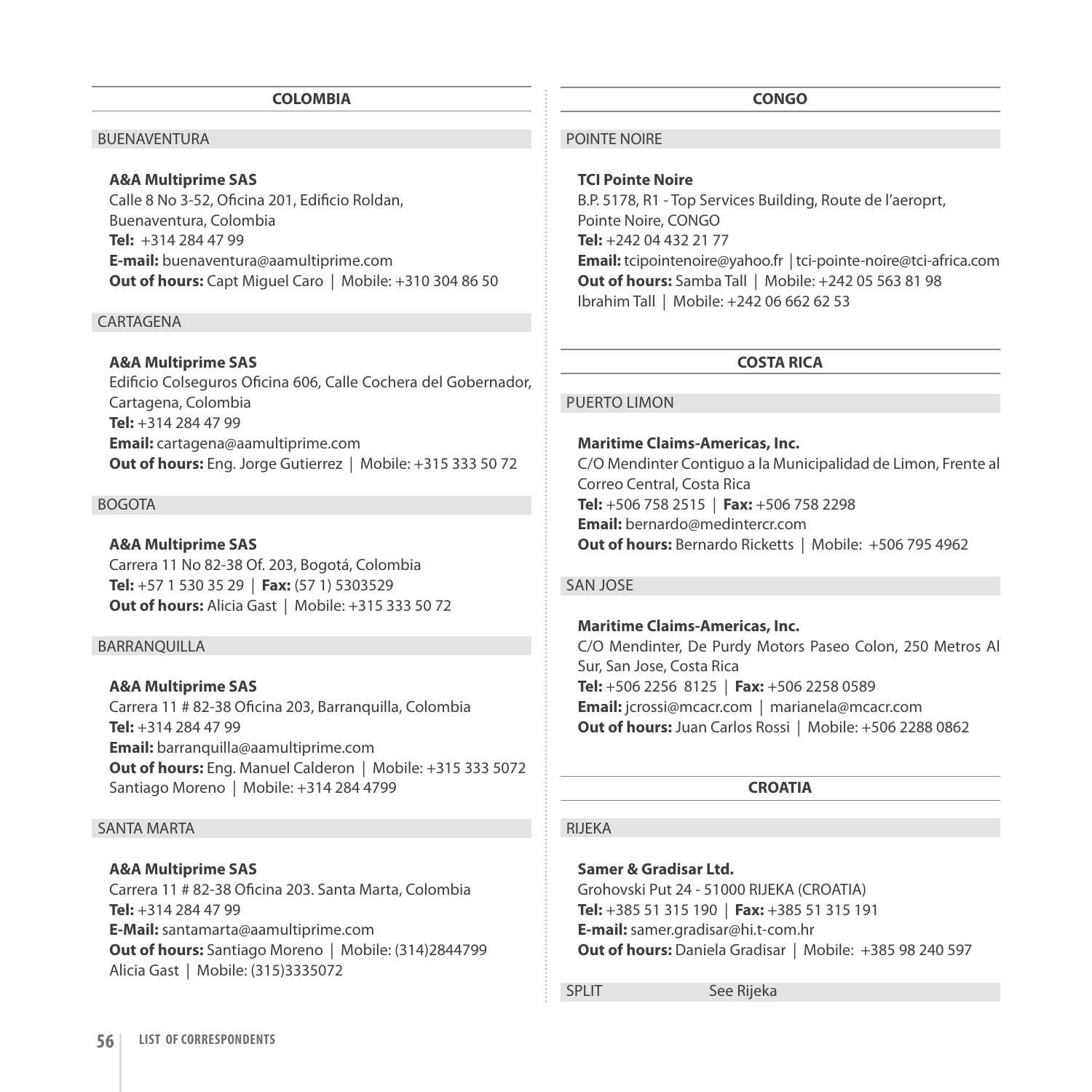**CUBA**

#### Havana

# **Marinter S.A. Monserrate No. 261, 5to. Piso Edificio Bacardi, Ciudad Habana, Cuba**

**Tel:** +537 8636913 | **Fax:** +537 8608343

**E-mail:** felipe.montano@marintercu.com oscar.gds@marintercu.com

**Out of hours:** Capt. Felipe N. Montano | Mobile: +537 404303 Oscar G. de Santamarina | Mobile: +537 2092561

**CYPRUS**

# **LARNACA**

#### **Hull Blyth Araouzos Ltd.**

21-23 Evanthias Pieridou, 6022 Larnaca. P.O. Box 40008. 6300 Larnaca, Cyprus **Tel:** +357 24652219 | **Fax:** +357 24652384 **E-mail:** shipping@hba.com.cy **Out of hours:** Louis Loizou | Mobile: +357 994 40211 Tonis Kritikos | Mobile: +357 99615669

#### Limassol

**Hull Blyth Araouzos Ltd.** 

147 Chr. Hadjipavlou Street, Prokymea Bldg, 3036 Limassol, Cyprus **Tel:** +357 253 26 495 | **Fax:** +357 257 47 662 **E-mail:** shipping@hba.com.cy | hba@hba.com.cy **Out of hours:** Louis Loizou | Mobile: +357 994 40211 Tonis Kritikos | Mobile: +357 99615669

Nicosia See Limassol

#### **DEMOCRATIC REPUBLIC OF CONGO**

#### **MATADI**

**TCI Africa** 

B.P. 237, Matadi, Democratic Republic of Congo **Tel:** +243 81 90 54 682

**E-mail:** kapolisi@yahoo.fr | sofmat@bulamatadi.net **Out of hours:** Kiskumba Bagulawi | Mobile: + 243 85 51 27 517

# **DENMARK**

| <b>AALBORG</b> | See Copenhagen, Denmark |
|----------------|-------------------------|
|                |                         |

AARHUS See Copenhagen, Denmark

#### COPENHAGEN

#### **P & I Scandinavia ApS**

Amaliegade 43, DK-1256, Copenhagen, Denmark **Tel:** +45 3315 4777 | **Fax:** +45 3391 1407 **E-mail:** info@pandiscan.com **Out of hours:** Henrik Nissen | Mobile: +45 2175 1924 Leif Jensen | Mobile: +45 4557 2966

# **DIEGO GARCIA**

Diego Garcia See Port Reunion, Ile de la Reunion

#### **DJIBOUTI**

# **DJIBOUTI**

**General Transport Services** 9-11 Rue de Geneve, P.O.Box 81, Republic of Djibouti. **Tel:** +253 21 34 38 35 | **Fax:** +253 21 35 32 94 **E-mail:** GTS.Djibouti@gsk-group.com ahmed.guelleh@gsk-group.com **Out of hours:** Ahmed O Guelleh | Mobile: +253 77 81 18 00 Farhan Abdillahi |Mobile: +253 77 81 07 87

#### **DOMINICAN REPUBLIC**

# Santo Domingo

# **Frederic Schad, Inc.**

Jose Gabriel Garcia No. 26, P.O. Box 941, Santo Domingo, Dominican Republic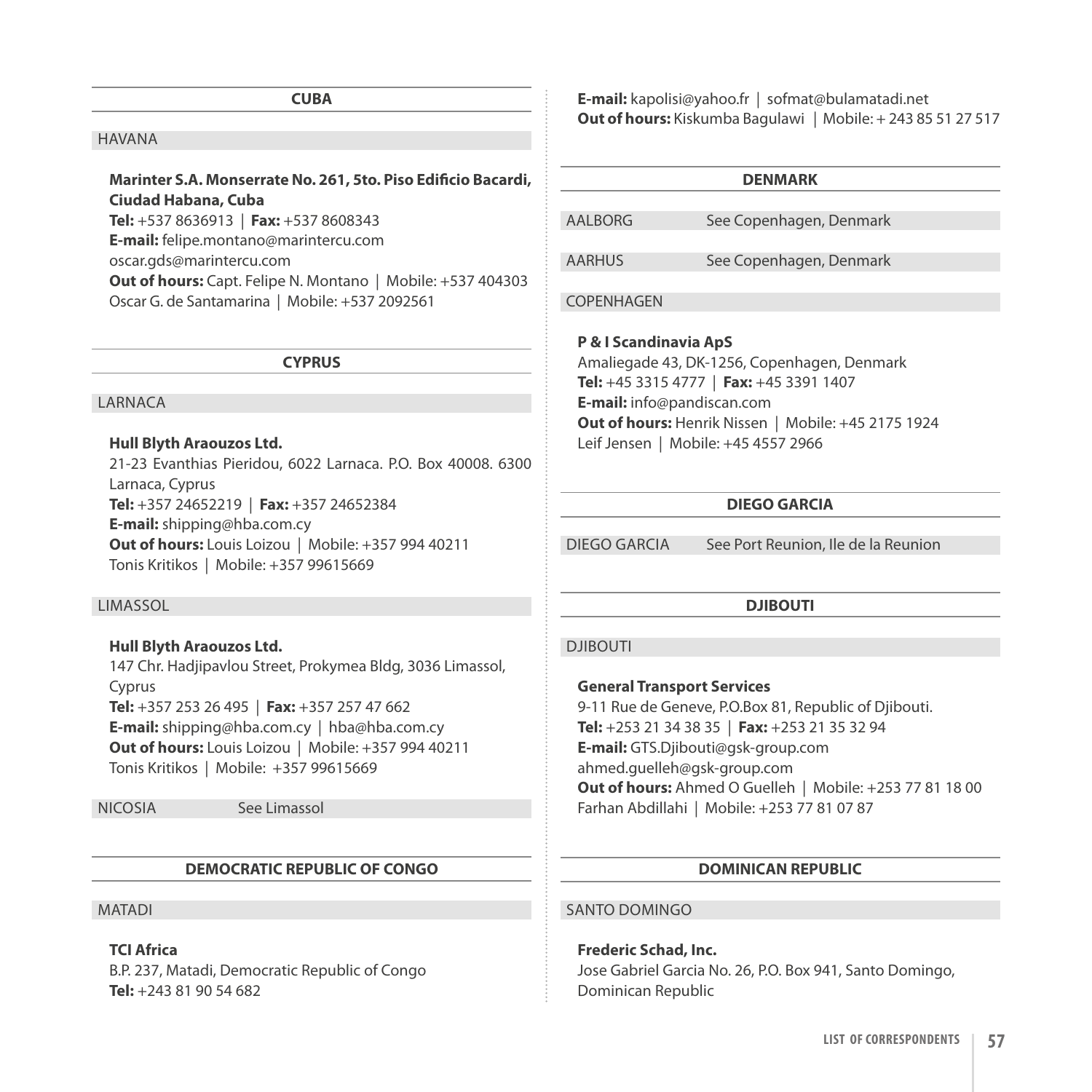**Tel:** +1 809 686 9377 | Fax: +1 809 686 7441 **E-mail:** mail.expertise@fschad.com | blangley.fchad@yahoo.com **Out of hours:** Bryan Langley | Mobile: +1 809 696 1433 Nilda Burgos | Mobile: +1 809 223 4341

#### **ECUADOR**

#### GUAYAQUIL

#### **Ecuapandi S.A.**

Av. C. Julio Arosemena 402 y Av. Principal de Miraflores 1 er Piso Of. 4, Ecuador **Tel:** +593 4 2 200408 | **Fax:** +593 4 2 489009 **E-mail:** ecupandi@telconet.net **Out of hours:** Jaime Molinari | Mobile: +593 9 9 405413

#### **EGYPT**

#### **ALEXANDRIA**

#### **Eldib Advocates**

2 Lumumba Street, P.O. Box 152, Alexandria 21131, Egypt **Tel:** +203 4950000 | **Fax:** +203 4958000 **E-mail:** eldib@eldib.com.eg **Out of hours:** Hisham Eldib | Mobile: +2012 21 77414 Amr Eldib | Mobile: +2012 21 40112

#### CAIRO

# **Eldib Advocates**

37 Abdel Khalek Tharwat Street, Cairo 11511, P.O. Box 1276, Egypt **Tel:** +202 3903720 | **Fax:** +202 3907280 **E-mail:** cairo@eldibadvocates.com

#### PORT SAID

#### **Eldib Advocates**

23rd July & Salah El Din Str., P.O. Box 920, Port Said (42111), Egypt **Tel:** +2066 239779 | **Fax:** +2066 239760 **E-mail:** portsaid@eldib.com.eg **Out of hours:** Albert Takla | Mobile: +2012 3548385

# Suez

# **Eldib Advocates**

6 El Imam El Leithy Street, Port Tewfik, Suez (43552) **Tel:** +2062 221570 | **Fax:** +2062 228930 **E-mail:** suez@eldib.com.eg **Out of hours:** Tarek Saad | Mobile: +2012 3334742 Albert Takla | Mobile: +2012 3548385

#### **EL SALVADOR**

#### ACA JUTI A

# **Maritime Claims-Americas, Inc.**

C/O REMASUR, Ooperations Building, Cepa First Floor, Acajutla, El Salvador **Tel:** +503 2452 4792 | **Fax:** +503 2452 5117 **E-mail:** mcaelsalvador@navegante.com.sv mcaelsalvador@gmail.com **Out of hours:** Milton Guillen | Mobile: +503 7853 4140 Guillermo Polio | Mobile: +503 7850 1160

#### **EQUATORIAL GUINEA**

#### **BATA**

**Budd C/O MacGuinea S.A** Patio Colasesga Bata - Litoral **Tel:** 240 333 084 378; Fax: 240 333 084 396 **Email:** budd.ecuatorial-guinea@budd-pni.com bata@macguinea.com **Out of hours:** Alejandro Torrent | Mobile: +240 222 60 33 10 Javier Cortes | Mobile: +34 67631 79 19

#### MAI ARO

#### **Budd c/o MacGuinea S.A**

Carretera del Aeropuerto, Km 4 PO Box 983 Malabo **Tel:** +240 333 090 567 | **Fax:** +240 333 090 568 **Email:** budd.ecuatorial-guinea@budd-pni.com **Out of hours:** Atilano Lopez Manager Mobile: +240 222 24 13 74 Jorge Rodriguez | Mobile: +240 222 72 04 88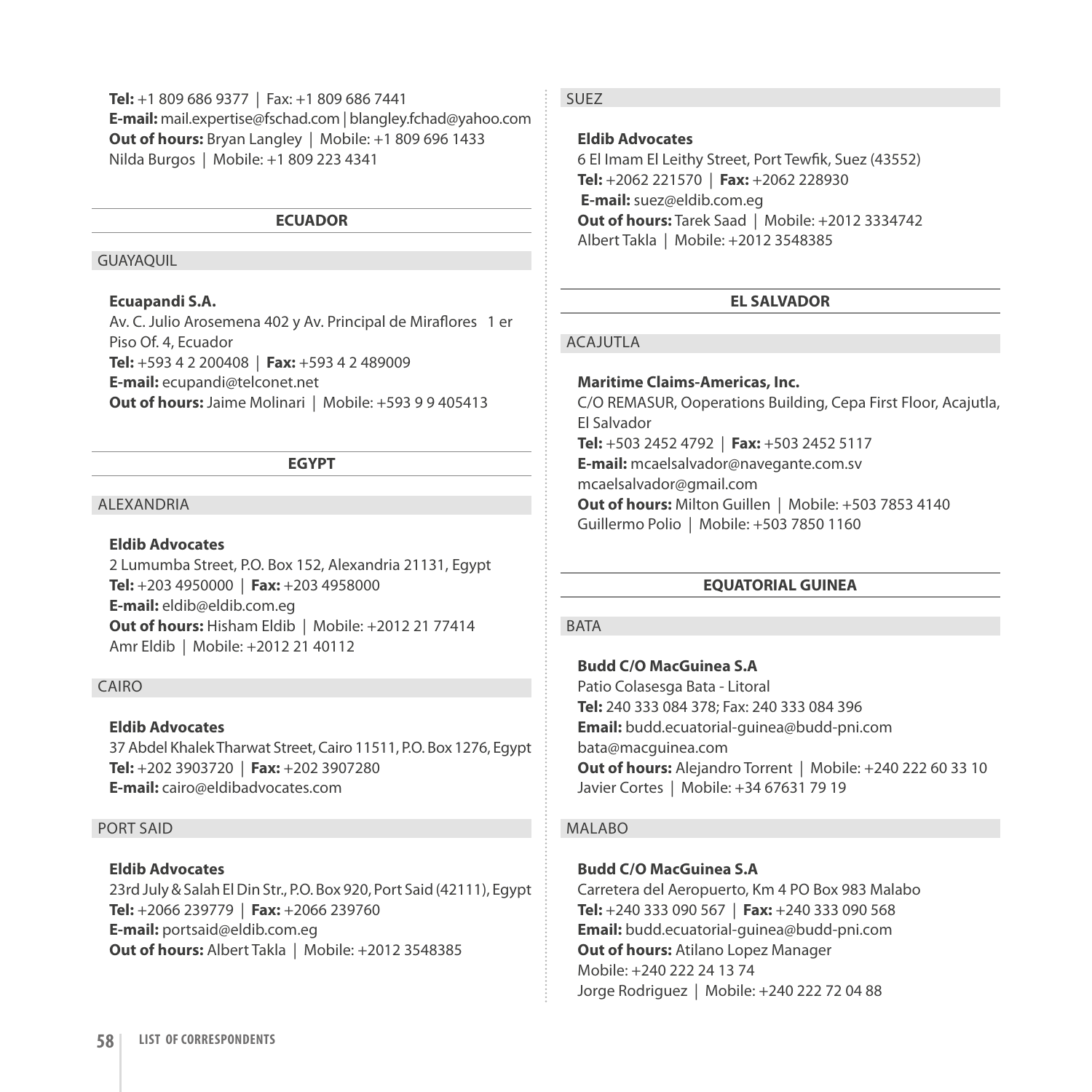#### **BREST**

**Les Courtiers Maritimes SARL** 38 Quai de la Douane, 29200 Brest, France **Tel:** +33 (0) 2 98 44 49 95 Fax: +33 (0) 2 98 43 30 20 **Email:** brokers@wanadoo.fr **Out of hours:** J.P. Caradec +33 (0) 2 98 44 23 04

CAEN See Rouen

#### CHERBOURG

#### **Worms Services Maritimes**

Quai des Mielles de Tourlaville, F-510104 Cherbourg, France **Tel:** +33 (0) 2 33 43 34 02 | **Fax:** +33 (0) 2 33 44 03 74 **Email:** wormssm@cherbourg-channel.tm.fr **Out of hours:** Mr. P.Y. Laplume | Mobile: +33 (0) 2 33 22 55 05

## Donges

#### **Agence Maritime**

Vigneron Centre Maritime, B.P. 49, 44480 Donges, France **Tel:** +33 (0) 2 40 45 31 31 | Fax: +33 (0) 2 40 45 35 35 **Email:** donges@agence-maritime-vigneron.fr Out of hours: Armel Rolland | Mobile: +33 (0) 2 40 38 03 02 Sylvain Moinard | Mobile +33 (0) 6 03 96 79 56

# Dunkirk

# **A.G.S.M. Dunkirk**

1/7 Place de la République, 59140 Dunkerque France **Tel:** +33 (0) 3 28 66 74 00 | **Fax:** +33 (0) 3 28 21 01 54 **Email:** mail@agsm-shipping.com | pandi@agsm-shipping.com **Out of hours:** Serge Pierre | Mobile +33 (0) 6 07 01 57 43 Sandrine Wieprzycki | Mobile: +33 (0) 6 89 94 78 68

#### Fos-sur-Mer

#### **Mcleans (Fos)**

Centre les Vallins, 13270 Fos-sur-Mer, France **Tel:** +33 (0) 4 42 05 10 70 | **Fax:** +33 (0) 4 42 05 52 39 **Email:** info@mcleans.fr **Out of hours:** Mr. P. Garo | Mobile: +33 (0) 6 07 79 20 28

HonfleurSee Rouen

# La Rochelle-Pallice

#### **McLeans (La Rochelle)**

B.P. 2063, 106, Bd. Emile-Delmas, 17009 La Rochelle Cedex, France **Tel:** +33 (0) 5 46 42 85 37 | **Fax:** +33 (0) 5 46 42 85 38 **Email:** larochelle@mcleans.fr | vringeard@mcleans.fr **Out of hours:** Virginie Ringeard | Mobile: +33 (0) 6 80 00 87 44 Emmanuelle Genin | Mobile: +33 (0) 6 76 13 31 11

# Le Havre

# **C. Boutigny & Co.**

55 rue du Pont VI 76000 Le Havre France **Tel:** +33 2 35 43 34 77 | **Fax:** +33 2 35 21 33 03 **Email:** c.boutigny@boutigny.fr **Out of hours:** Christian Boutigny | Mobile: +33 6 08 54 51 34 Jean Bigot | Mobile: +33 6 6271 8592

LE TREPORT See Rouen

Les Sables D'Olonne See Saint Nazaire

#### **LORIENT**

**Merri. A. Jacquemin 58 Avenue de la Perriere, F-56100, Lorient, France Tel:** +33 (0) 2 97 83 67 92 | **Fax:** +33 (0) 2 97 37 77 31 **Email:** shiplor@wanadoo.fr **Out of hours:** Alan Herve | Mobile: +33 (0) 6 07 80 23 88

# **MARSFILLE**

#### **ETIC SAS Port de Saumaty (MIN)**

Chemin du Littoral F-13016 Marseille France **Tel:** +33 495 06 11 92 | **Fax:** +33 491 46 20 28 **E-mail:** contact@eticmar.com | contact@africapandi.com **Out of hours:** Frank Benham | Mobile: +33 616 96 28 49 Alain Dalmas | Mobile: +33 616 96 28 36

# **Budd S.A.**

7 rue Bailli de Suffren, CS 80034, 13231 Marseille Cedex 01, France **Tel:** +33 (0) 4 91 33 58 33 | **Fax:** +33 (0) 4 91 33 13 31 **Email:** general.marseille@budd-pni.com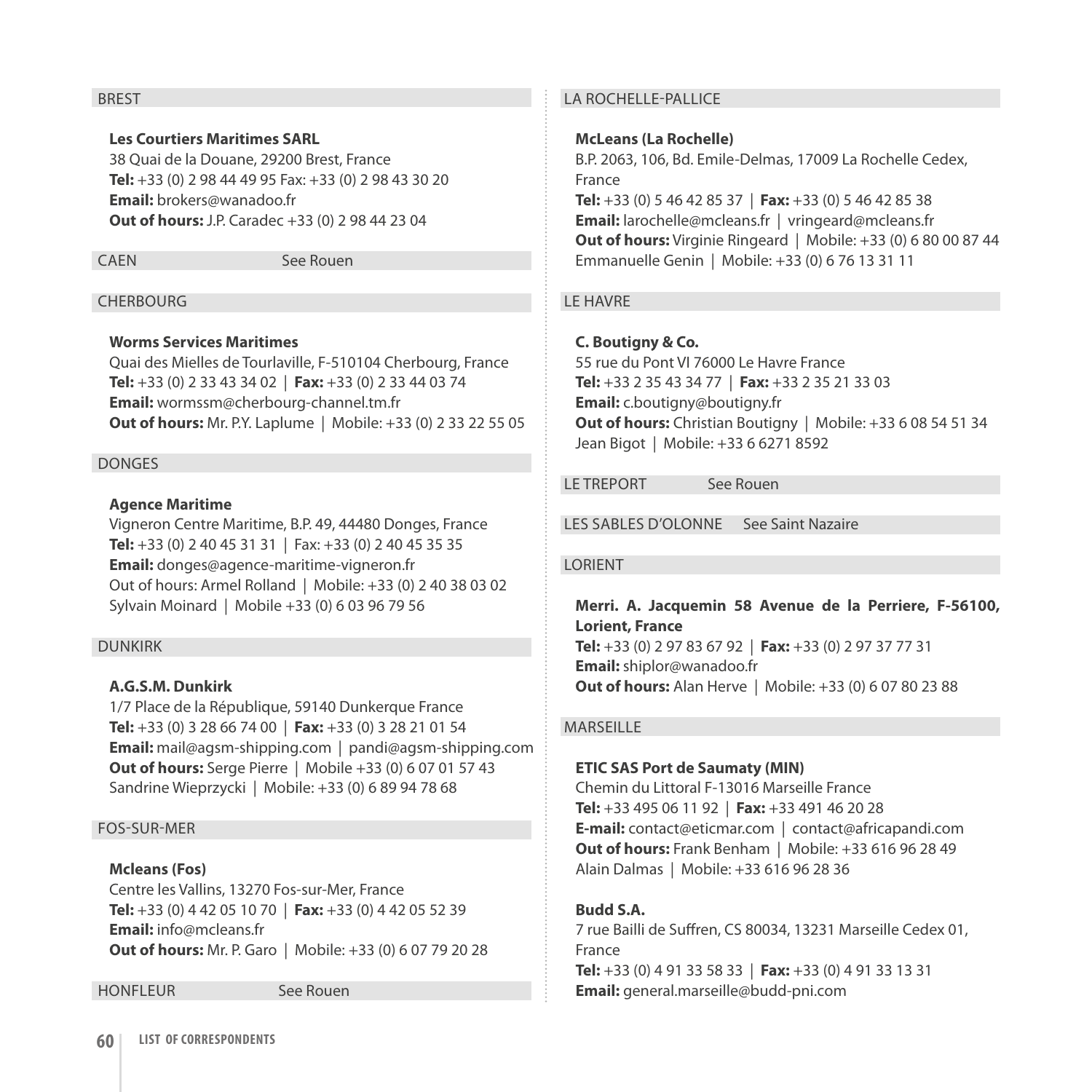**Out of hours:** Jaine Brun-Besnard | Mobile: +33 (0) 6 62 72 71 89 Jean-Pierre Perillat | Mobile: +33 (0) 6 11 11 27 85

# **McLeans**

64, Rue Sylvabelle, (P.O. Box 319), 13177 Marseille Cedex 20, France **Tel:** +33 (0) 4 96 10 25 25 | **Fax:** +33 (0) 4 91 37 29 81 **Email:** info@mcleans.fr | pgaro@mcleans.fr **Out of hours:** Phillipe Garo | Mobile: +33 6 07 79 20 28 Marc Gignoux pgaro@mcleans.fr | Mobile: +33 6 86 68 45 27

| <b>MONTOIR</b> | See Saint Nazaire |
|----------------|-------------------|
|                |                   |

Nantes See Saint Nazaire

Paris

# **Budd S.A.**

35 Avenue des Champs-Elysees, 75008 Paris, France **Tel:** +33 (0) 1 42 56 36 12 | **Fax:** +33 (0) 1 45 61 09 80 **E mail:** budd.paris@budd-pni.com , james.cudd@budd-pni.com **Out of hours:** Claudine Magnier | Mobile: +33 (0) 6 37 03 76 82 James Budd | Mobile: +33 (0) 6 07 77 41 17

# **McLeans (Paris)**

27 Rue Etienne Marcel, 75001 Paris, France **Tel:** +33 1 40 39 92 26 | **Fax:** +33 1 40 39 93 06 **Email:** tmauduit@mcleans.fr **Out of hours:** Tania Mauduit | Mobile: +33 6 80 03 04 02

PORT LA NOUVELLE See Sète

PORT VENDRES See Sète

# **ROUEN**

# **Normandy P&I Services**

255, Chemin de Croisset, F-76000 Rouen, France **Tel:** +33 (0)2 32 08 53 20 (24 hours) | **Fax:** +33 (0)2 32 08 53 29 **E-mail:** pandi@ro.normandyclaims.fr **Out of hours:** Brigitte Laumier | Mobile: +33 (0)6 07 16 51 13 Elise Duquennoy | Mobile: +33 (0)6 79 45 38 74

# Saint Nazaire

# **Brittany P&I Services**

5bis Bd de Verdun, 44600 Saint Nazaire, France **Tel:** +33 (0) 2 40 22 57 87 | **Fax:** +33 (0) 2 40 22 57 88 **Email:** info@britclaims.fr | vringeanr@britclaims.fr **Out of hours:** Virginie Ringeard | Mobile: +33 (0) 6 80 00 87 44 Emmanuelle Genin | Mobile: +33 (0) 6 76 13 31 11

# SÈTE

# **McLeans (Sète)**

2 quai d'Orient, 34200 Sète, France **Tel:** +33 (0) 4 67 74 43 43 | **Fax:** +33 (0) 4 67 80 07 30 **Email:** mcleans-sete@wanadoo.fr **Out of hours:** S. Cano |Mobile: +33 (0) 6 03 04 60 07(mobile) S. Gombault | Mobile: +33 (0) 6 71 01 68 89

# St. Malo

# **Agence Maritime Roy S.a.r.l.**

2 Chausée des Corsaires, P.O. Box 179, 35409 St. Malo Cedex, France **Tel:** +33 (0) 2 99 56 07 21 | **Fax:** +33 (0) 2 99 40 24 00 **E-mail:** agence-maritime-roy@wanadoo.fr courtmar.roy@wanadoo.fr **Out of hours:** M. Roy | Mobile: +33 6 8201 2710

# **GABON**

# **LIBREVILLE**

# **TCI Africa**

Zone portuaire d'Owendo, BP 72, Libreville, GABON **Tel:** +241 01 70 20 82 | **Fax:** +241 01 70 12 07 **E-mail:** mail@eltvedtosullivan.com, jean-pierre.david@bollore.com **Out of hours:** Jean-Pierre David | Mobile: +241 07 36 67 28

# PORT GENTIL

# **TCI Africa Gabon**

C/O Saga Afritramp B.P. 518, Port Gentil, GABON **Tel:** +241 01 55 35 16 | **Fax:** +241 01 55 56 42 **E-mail:** stephane.moteyen@bollore.com **Out of hours:** Stéphane Moteyen | Mobile: +241 07 67 16 21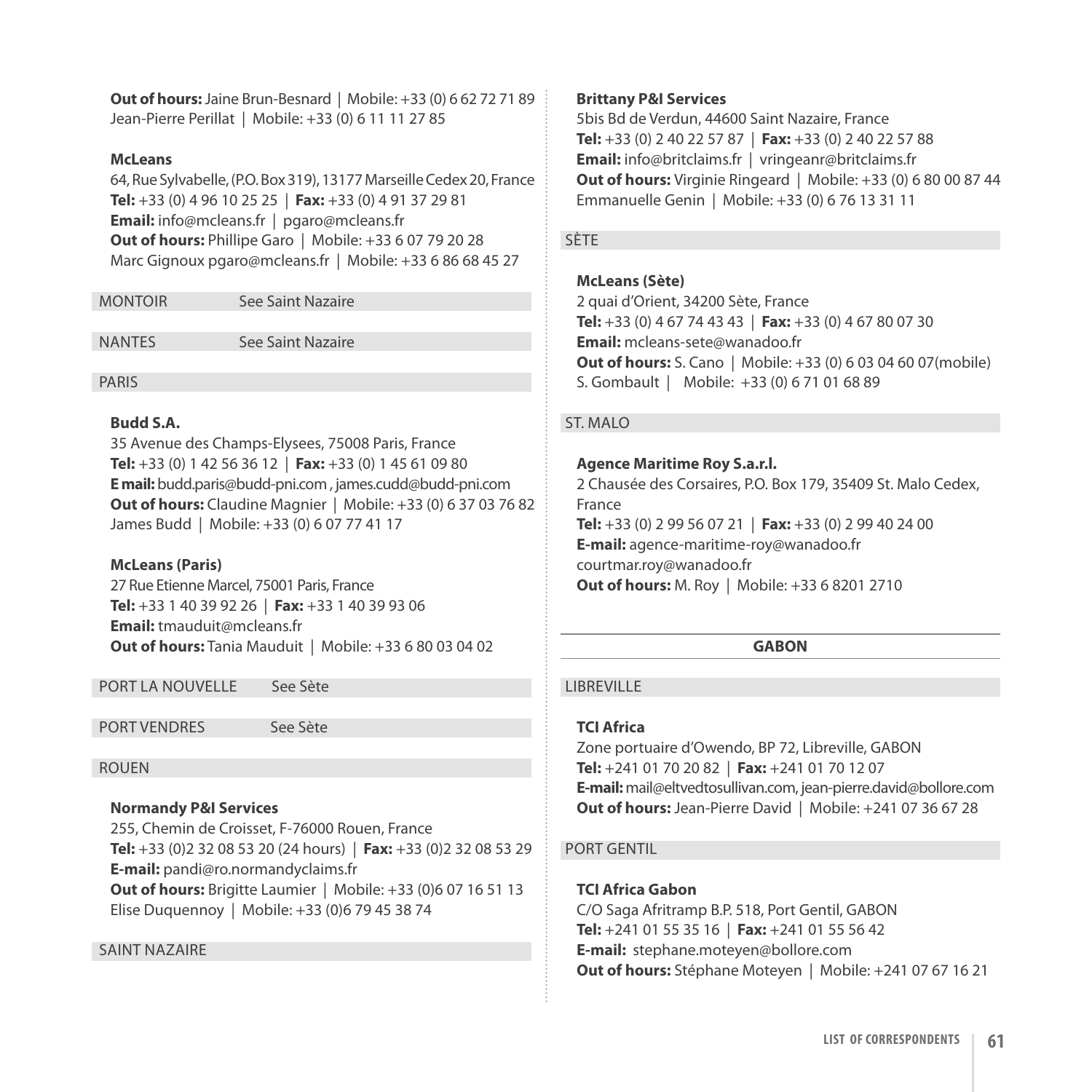#### **GAMBIA**

# **BANJUL**

# **Africa Marine Services (Gambia)**

4, Jallow-Jallow Street. Banjul, POB: 1656 GAMBIA **E-mail:** atmarship@gamtel.gm | mail@ergetafrica.com **Out of hours:** Captain Abou Baboucar Jallow Mobile: +220 992 46 47

#### **TCI AFRICA**

43, Buckle Street, P.O. Box 1471, Banjul, GAMBIA **Tel:** +220 4 22 58 95 | **Fax:** +220 4 46 35 59 **Email:** interstate@gamtel.gm **Out of hours:** B. Sagnia | Mobile: +220 7 76 11 44

#### **GEORGIA**

#### **BATUMI**

 $\overline{\phantom{a}}$ 

#### **Geomar Co. Ltd.Maritime Consultants & Surveyors**

32 Gogebashvili Str, Office 13, 6003 Batumi, GEORGIA **Tel:** +995 422 27 62 01 | **Fax:** +995 422 27 62 02, **Email:** info@geomar.ge | g.imnaishvili@geomar.ge **Out of hours:** Tariel Dolidze | Mobile: +995 959 558 507 George Imnaishvili | Mobile: +995 577 468 763

#### **GERMANY**

#### Bremen

# **Pandi Services J & K Brons GmbH**

Otto-Lilienthal-Strasse, 29 28199 Bremen, Germany **Tel:** +421 308 870 | **Fax:** +421 308 8732 **Email:** corresp@pandi.de | finance@pandi.de **Out of hours:** H J Schmude | Mobile: +171 885 7941 U Thalmann | Mobile: +171 885 7942

#### **HAMBURG**

**Pandi Services J & K Brons GmbH** Michaelisstrasse 24, 20459 Hamburg, Germany **Tel:** +40 369 81 80 **E-Mail:** corresp@pandi.de **Out of hours:** F Block | Mobile: +171 885 79 45 RJ Hermes | Mobile: +171 885 79 40

#### Rostock

# **PANDI Services J & K Brons GmbH**

Am Skandinavienkai 15 18147, Rostock Germany **Tel:** +381 66 91 79 40 **Email:** corresp@pandi.de **Out of hours:** S Kamradt | Mobile: +171 416 1996 RJ Hermes | Mobile: +171 885 7940

#### WII HFI MSHAVFN

#### **PANDI Services J & K Brons GmbH**

Börsenstr.42 /Börsenplatz , 26382 Wilhelmshaven , Germany **Tel:** +4421 75 45 20 **E-Mail:** corresp@pandi.de **Out of hours:** RJ Hermes | Mobile: (171)8857940 U Thalmann | Mobile: (171)8857942

#### **GHANA**

#### **TAKORADI**

**Africa Marine Services (Ghana)** No. 4 Kweikuma Estates, P.O.Box 0111, Sekondi. Takoradi **Tel:** +233 31 21372 **Out of hours:** Capt. E. Frimpong | Mobile: +233 31 21372

# **Africa P&I Ghana Limited.**

Harbour View Building, P.O. Box 695, Takoradi **Tel:** +233 31 23 704 | **Fax:** +233 31 91 621 **E-mail:** apig@ghana.com **Out of hours:** Daniel Amissah | Mobile: +233 244 284 374

#### **TEMA**

**Africa Marine Services (Ghana)** A/B 7, Community 11, PO Box CO. 1191, Tema **Tel:** +233 303 30 6619 | **Fax:** +233 303 306619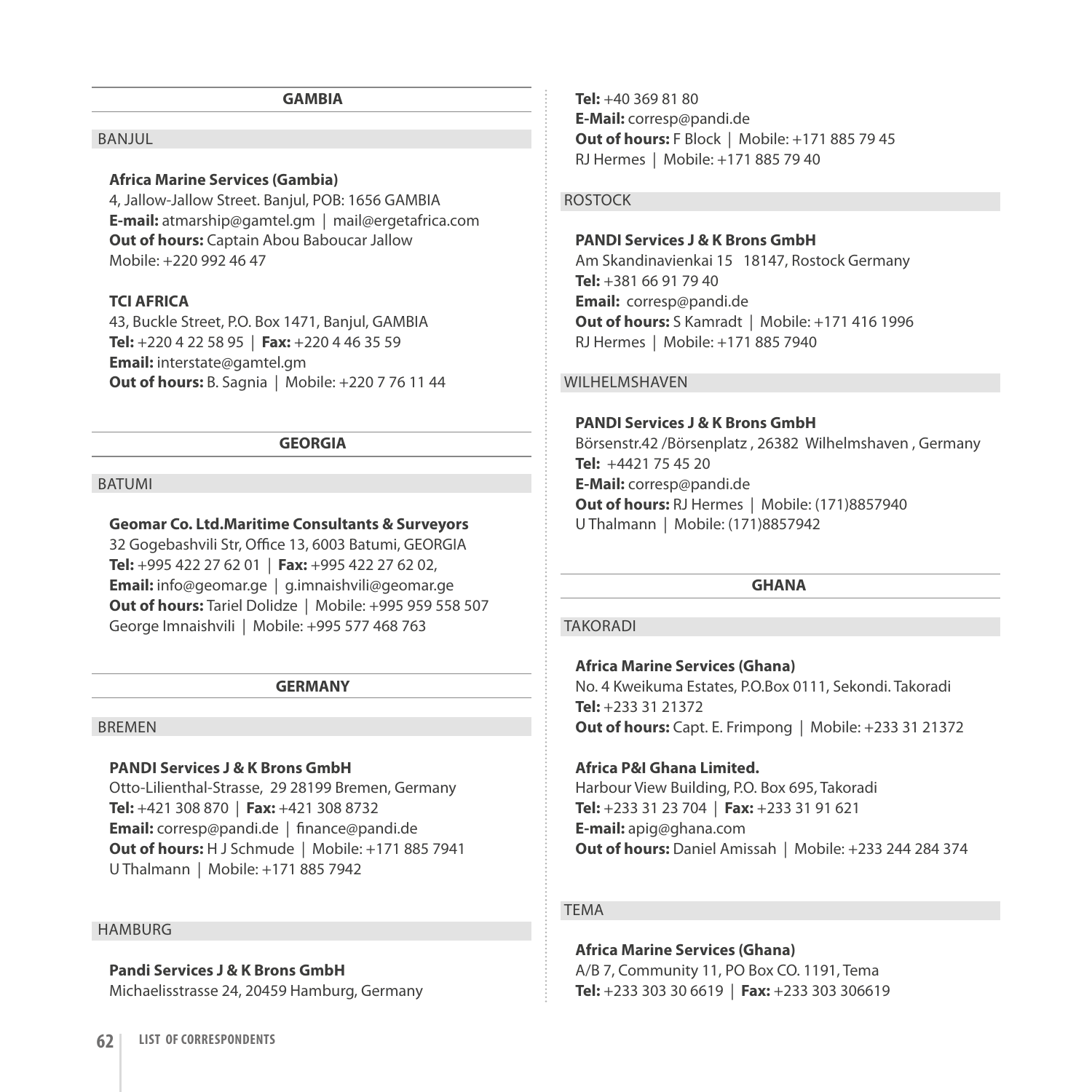**Email:** amsamsgh@yahoo.com **After hours:** Capt. S Owusu | Mobile 208 132 760 D Darty | Mobile 208 115 836

#### **GIBRALTAR**

# **GIBRALTAR**

# **Smith, Imossi & Co. Ltd.**

47 Irish Town, P.O. BOX 185, Gibraltar **Tel:** +350 2007 8644 | **Fax:** +350 2007 7838 **E-mail:** lloydsagent@smith-imossi.gi pimossi@smith-imossi.gi **Out of hours:** A.J. Arias | Mobile: +350 43116 P.L. Imossi | Mobile: +350 4240

#### **GREECE**

#### Piraeus

#### **Shipserve (International) Inc.**

72 Kolokotroni Street, Piraeus 185 35, Greece **Tel:** +30 210 422 0990-2 | **Fax:** +30 210 422 0997 **E-mail:** sara@shipserveinternational.com **Out of hours:** Sara Jones | Mobile: +30 6982 980 441 Vassilia Antonopoulou | Mobile: +30 6978 032 362

#### **GUADELOUPE**

#### Pointe-à-Pitre

#### **McLeans FWI-Frédéric Urcun**

180 Belles Vues de Montalègre, 97129 Lamentin, Guadeloupe, French West Indies **Tel:** +33 5 90 25 37 97 | **Fax:** +33 5 90 55 21 28 **Email:** amarex@wanadoo.fr | info@mcleans.fr

**Out of hours:** Philippe Garo | Mobile: +33 4 96 10 25 22

**GUAM** (See Cebu, Philippines)

#### **GUATEMALA**

# Guatemala City

#### **Maritime Claims-Americas, Inc.**

C/O Lord, S.A., 14 Avenida 6-22/24, Zona 14, Guatemala City, Guatemala **Tel:** +502 2333 6959 | **Fax:** +502 2367 3579 **Email:** mcaguatemala@coinver.net **Out of hours:** Fernando Lorenzana | Mobile: +502 5202 1267 Kathy Mehrwald | Mobile: +502 5201 0944

**GUINEA** (See Republic of Guinea)

#### **GUINEA-BISSAU**

# Guinea-Bissau

# **TCI Africa**

Rua 4 - Porta 5 P.O. Box 401, Bissau, Guinea-Bissau **Tel:** +245 20 21 62 | **Fax:** +245 20 58 97 **Email:** tavares@eguitel.com | transmar@eguitel.com **Out of hours:** Fernando Tavares | Mobile: +245 720 20 62

#### **GUYANA**

#### **GEORGETOWN**

#### **Cameron & Shepherd**

2 Avenue of the Republic, P.O. Box 9, Georgetown, Guyana **Tel:** +592 2 62671 | **Fax:** +592 2 67809 **Email:** cs@cameronandshepherd.com **Out of hours:** +592 2 62672

#### **Guyana National Shipping Corporation Ltd.,**

(Insurance Division) 5-9 Lombard Street, (P.O. Box 10447), Georgetown, Guyana **Tel:** +592 226 8896 | **Fax:** +592 225 3815 **Email:** e.o@solutions2000.net **Out of hours:** E. Oudkerk | Mobile: +592 2 51204 R. Singh | Mobile: +592 294 6008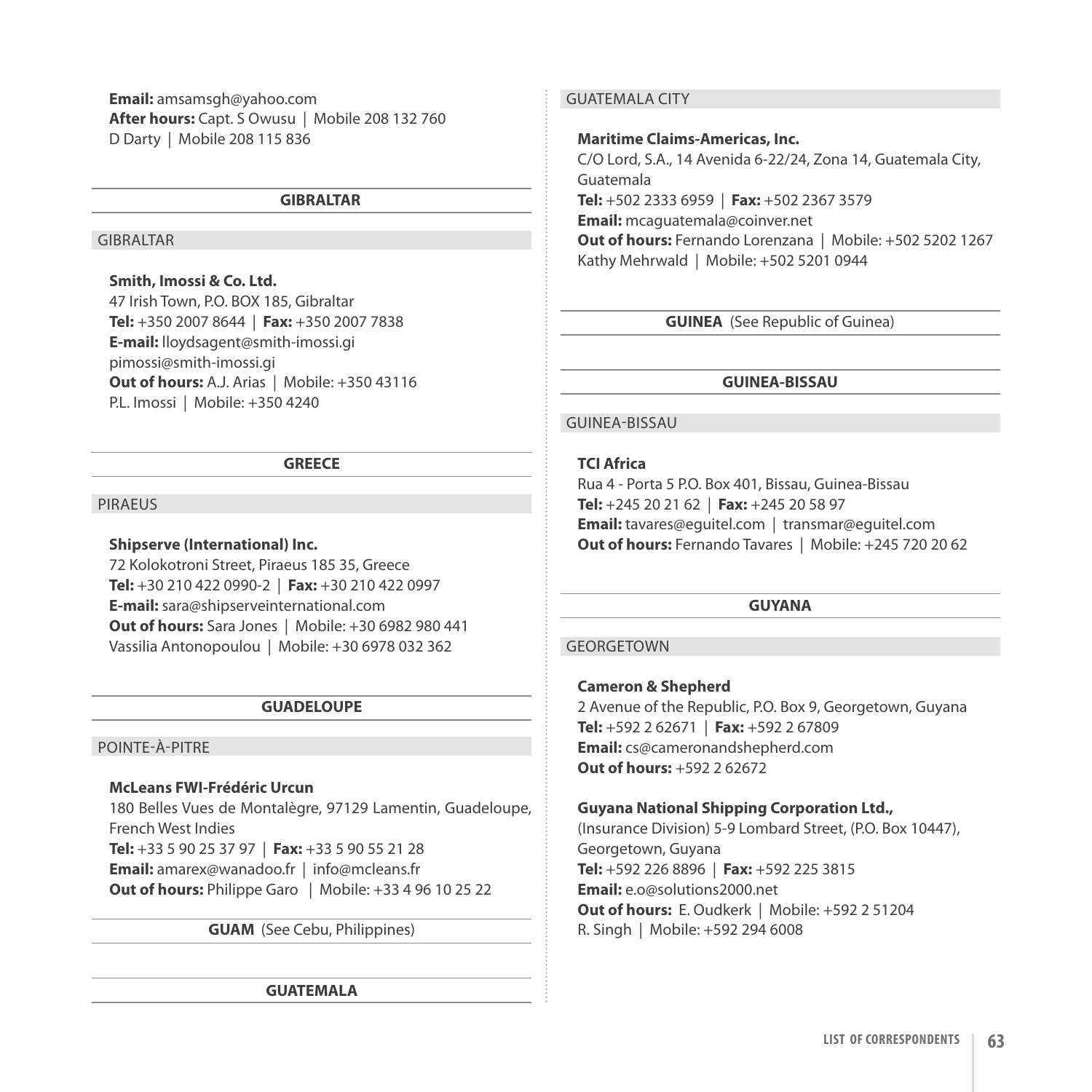#### **HAITI**

#### Port-au-Prince

#### **Antoine Hogarth SA**

Rua Assade 1, Turgeau, Port-au-Prince, Haiti P.O. Box 1255, Port-au- Prince, Haiti **Tel:** +509 28131965 | **Fax:** +509 22445880 **Email:** ahogarthsa@aol.com | marielyn@hogarthsa.com **Out of hours:** Marielyn Hogarth | Mobile: +509 37016668 Maurice Hogarth | Mobile: +509 37015414

**HAWAIIAN ISLANDS** (See UNITED STATES OF AMERICA)

#### **HONDURAS**

#### PUERTO CORTES

#### **Maritime Claims-Americas, Inc.**

C/O Agencia Guzman y Cia., S.A. de C.V., Segunda Avenida Este, Honduras, C.A. **Tel:** +504 665 0129 | **Fax:** +504 665 0753 **E-mail:** mcahonduras@yahoo.com | evagwork@gmail.com **Out of hours:** Eva Guzman | Mobile: +504 9991 7581

 $+ 5049904540$ 

#### San Pedro Sula

#### **Maritime Claims-Americas, Inc.**

c/o Agencia Guzman y Cia., S.A. de C.V., San Pedro Sula, Honduras, C.A. **Tel:** +504 550 3487 | **Fax:** +504 550 4223 **E-mail:** evageraldina@agenciaguzman.hn guzmansap@agenciaguzman.hn **Out of hours:** Eva Guzman | Mobile: +504 553 7193

#### **TEGUCIGALPA**

# **Maritime Claims-Americas, Inc.**

c/o Agencia Guzman y Cia., S.A. de C.V., Col. Forencia Sur, Tegucigalpa, Honduras, C.A. **Tel:** +504 239 6647 | **Fax:** +504 239 6653 **Email:** guzmantgu@hotmail.com

**Out of hours:** Alma. Guzman | Mobile: +504 990 4541

#### **HONG KONG**

#### Hong Kong

#### **Inchcape Shipping Services (HK) Limited**

Units 1802-1805, 18th Floor No. 3 Lockhart Road Wanchai, Hong Kong **Tel:** 00 852 2746 7322 | **Fax:** 00 852 2741 4422 **E-mail:** k.c.cheung@iss-shipping.com **Out of hours:** K.C. Cheung | Mobile: + 852 9306 2301 Sunny Chan | Mobile: + 852 9192 6227

#### **ICELAND**

#### Reykjavik

#### **Geir Zoëga**

Bygggar\_ar 5, 170 Seltjarnarnes, Iceland **Tel:** +354 551 7797 | **Fax:** +354 551 7793 **Email:** geir@arka.is **Out of hours:** Geir M. Zoëga | Mobile: +354 822 9022 Geir Zoëga | Mobile: +354 898 8687

# **Könnun EHF**

Hestháls 6-8, 110 Reykjavik, Iceland **Tel:** +354 570 9240 | **Fax:** +354 570 9004 **Email:** konnun@frumherji.is **Out of hours:** H. Agnarsson | Mobile: +354 892 1220(mobile) G. Svavarsson | Mobile: +354 896 4158

#### **INDIA**

#### **CHENNAI**

## **James Mackintosh & Co. Pvt. Ltd.**

TCR Regency Building, Flat A, , 10 Judge Jumbulingam Road, Mylapore, Chennai, India **Tel:** +91 44 28473591 | **Fax:** +91 44 28473590 **Email:** claims.chen@jamesmackintosh.com **Out of hours:** R. Krishnamurthy | Mobile: +91 98400 97205 M.S. Jayachandran | Mobile: +91 96000 78333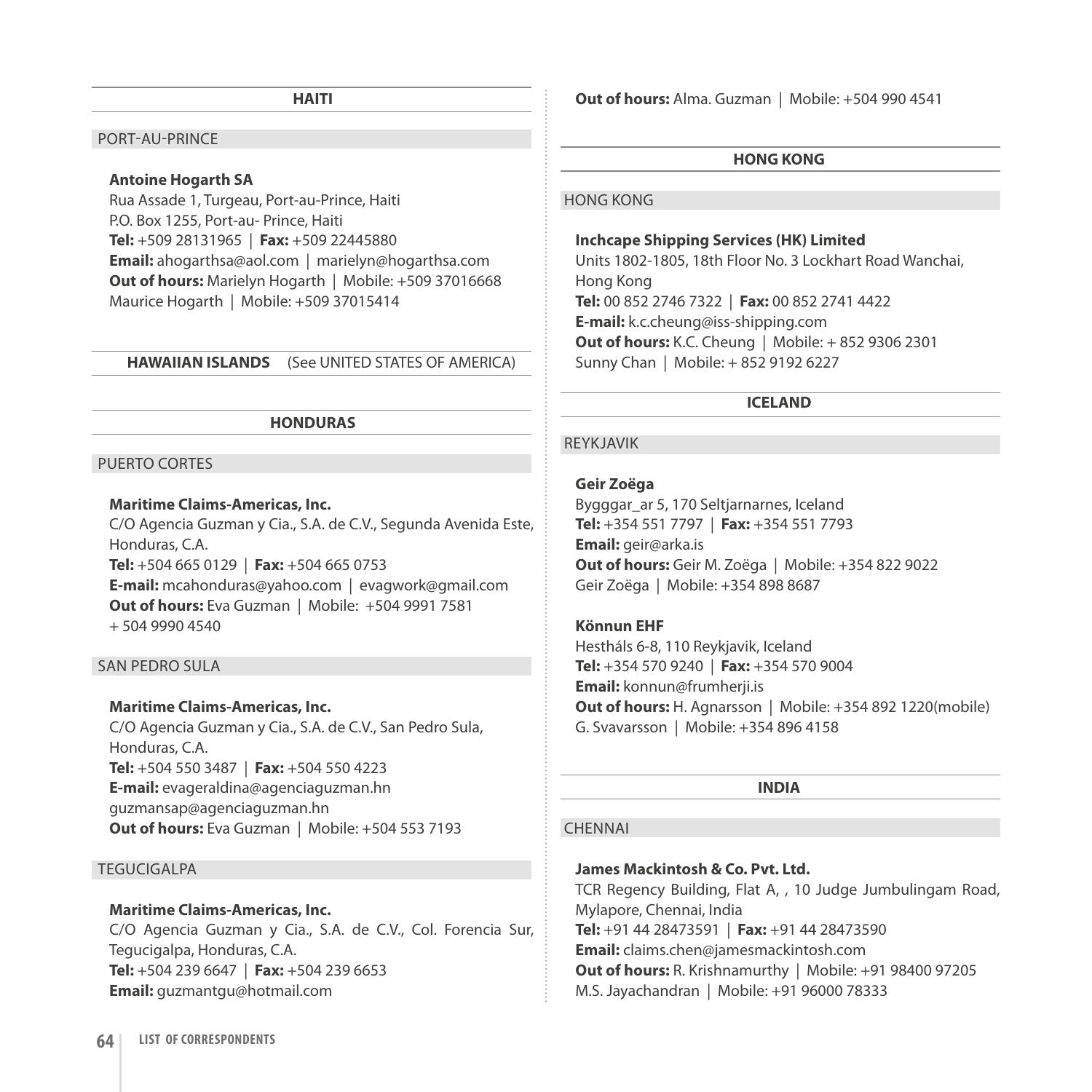#### **COCHIN**

**James Mackintosh & Co. Pvt. Ltd.**  Darragh Smail Centre, 2nd floor, 5th Cross Road, Willingdon Island, Cochin - 682 003 **Tel:** +91 484 2667813 | **Fax:** +91 484 2667814 **E-mail:** rwilliam.cok@jamesmackintosh.com **Out of hours:** Robert William | Mobile: +91 94471 50427

# **KOLKATA**

**James Mackintosh & Co. Pvt. Ltd.**  OM Tower, Suite 508, 5th Floor, 32 Chowringhee Road, Kolkata - 700 071 **Tel:** +91 33 2217 1686 | **Fax:** +91 33 2217 0116 **Email:** jmccal@cal2.vsnl.net.in **Out of hours:** S. Chakraborty | Mobile: + 91 98 300 24510

#### Mangalore

**James Mackintosh & Co. Pvt. Ltd.**  S9, Pam Arcade, 2nd Floor, Kottara Chowki, Mangalore 575 006, India **Tel:** +91 824 2451312 | **Fax:** +91 824 2451311 **Email:** mgl@jamesmackintosh.com npai@jamesmackintosh.com **Out of hours:** Nityyanand Pai | Mobile: +91 97417 01425

# **MUMBAI**

# **James Mackintosh & Co. Pvt. Ltd.**

A-1501/1502, Lotus Corporate Park, WE Highway, Gurgaon (E), Mumbai 400 063 **Tel:** +91 22 66383535 | **Fax:** +91 22 66383402 **Email:** p&i@jamesmackintosh.com **Out of hours:** H. F. Commissariat | Mobile: +91 98 200 44780 George Jacob | Mobile: +91 98 200 76119

#### **INDONESIA**

#### Jakarta

#### **P.T. Polynesia Bhakti**

11, JL. Menteng Atas Selatan II No 3 Jakarta 12160 Indonesia

**Tel:** +62 21 8379 0454 | **Fax:** +62 21 8378 0116 **Email:** polyba@rad.net.id **Out of hours:** Slamet Gijarto | Mobile: +62 81 811 2350 Soedarjanto | Mobile: +62 81 187 3261

#### **IRAN**

#### **TEHRAN**

**Sea Pars Shipping Services Ltd.**

**Tel:** +98 21 88 77 13 42-4 | **Fax:** +98 21 88 77 19 38 **Email:** info@seapars.com **Out of houes:** Farhang Ghasemi | Mobile: +98 912 114 20 66 Farhoud Ghasemi | Mobile: +98 912 120 16 15

#### **IRAQ**

#### **BAGHDAD**

#### **Sadiq Jaafar & Associates**

Al-Mansour, Amirat St., Dist. 601, Rd 12, Bldg 57, Baghdad, Iraq **Tel:** +964 1 5413829 | **Fax:** +964 1 5413101 **E-mail:** sadiqaljashamy@yahoo.co.uk | kms\_1944@yahoo.com **Out of hours:** Sadiq Jaafar | Mobile: + 964 719 1414 1633 +44 7963 293003 Balsham Al Jashami | Mobile: +964 780 742 6639

# **IRELAND**

#### Dublin

#### **P&I Shipping Services Ltd.**

P.O. Box 27 Chill Dara Industrial Estate, Newbridge, Co. Kildare, Ireland **Tel:** +353 1 813 2606 | **Fax:** +353 1 813 2607 **E-mail:** pandi@sealaw.ie | maryoreilly@sealaw.ie **Out of hours:** Sean O'Reilly | Mobile: +353 87 204 3411 Mary O'Reilly | Mobile +353 0861 76328

**ITALY**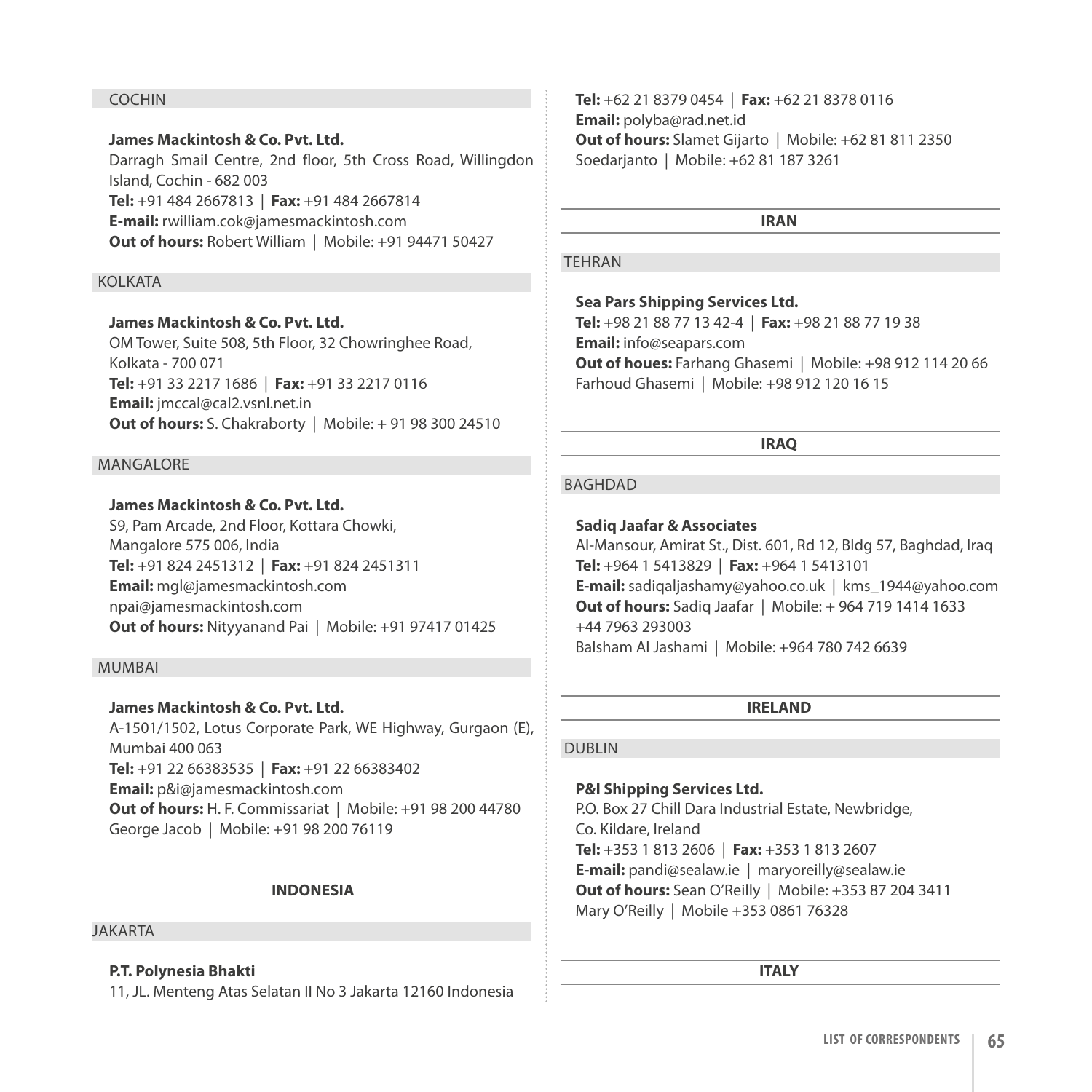# Ancona

**Humbert Kane**  57, Via E.Cialdini, 1-60122 Ancona, Italy **Tel:** +39 (071) 501011 | **Fax:** +39 (071) 56752 **E-mail:** kane.an@archibugi.com **Out of hours:** Dr. Alessandro Archibugi | Mobile: +39 (071) 360 82

#### **BARI**

**Nicola Girone s.r.l.**  Via Massaua, 1/E - 70123 Bari, Italy **Tel:** +39 (080) 5341736 | **Fax:** +39 (080) 5341786 **E-mail:** gironeba@tin.it **Out of hours:** Capt. Giovanni. de Tullio Mobile: +39 (335) 5324141 Capt. Maurizio Gennarini | Mobile: +39 (348) 2626072

#### **BRINDISI**

**Studio Legale Marrazza**  Via de Terribile 4, Brindisi, Italy **Tel:** +39 (0831) 523426 | **Fax:** +39 (0831) 564185 **E-mail:** marrazza@tin.it **Out of hours:** Tommasso Marrazza | Mobile: +39 (0831) 529918

#### Cagliari

**Ferpandi s.r.l. C/o Mr. Vincenzo Scotti**

Via Canelles 30 - 09124 Cagliari Country Name: Italy **Tel:** +39-070-667620 | **Fax:** +39-070-664008 **E-mail:** cagliari@ferpandi.com | talarico@ferpandi.com pescaglia@ferpandi.com **Out of hours:** Vincenzo Scotti | Mobile: +39-348-2249352 Antonio TALARICO | Mobile: +39-335-6409443

Civitavecchia See Livorno

FORMIA See Naples

**GAETA** 

**Holme & Co. s.r.l.**

Lungomare Caboto 344, Gaeta, Italy **Tel:** +39 (0771) 712352 | **Fax:** +39 (081) 7647520 **Out of hours:** G. Avolio de Martino | Mobile: + 39335 697 3324 M. Markowicz | Mobile: +39 335 697 3325

#### **GENOA**

#### **Ferpandi s.r.l.**

Via San Bartolomeo Degli Armeni 5, 16122 Genoa, Italy **Tel:** +39 010 8333111 | **Fax:** +39 010 8317006 **E-mail:** ferpandi@ferpandi.com | talarico@ferpandi.com **Out of hours:** Antonio Talarico | Mobile: +39 335 6409443 Massimiliano Bet | Mobile:+39 331 6862152

#### **Hugo Trumpy s.r.l.**

10 Via San Siro, 16124 Genoa, Italy P.O. Box 81467 GE 14-16124 Genoa **Tel:** +39 010 2494 264 | **Fax:** +39 010 2494282 **E-mail:** gr.pandi@hugotrumpy.it | rs.pandi@hugotrumpy.it **Out of hours:** G. Reggio | Mobile: +39 335 8318035 R. Sannino | Mobile: +39 335 7407557

Imperia See Genoa

La Spezia

#### **Hugo Trumpy s.r.l.**

Viale San Bartolomeo, 20 T 19126 LA SPEZIA **Tel:** + 39 0187 5511 | **Fax:** +39 0187 551301 **Email:** e.pensa@lardon.com | lardon@lardon.com **Out of hours:** E. Pensa | Mobile: +39 348 7676725 Erni Troiani | Mobile: +39 348 7677361

Leghorn See Livorno

Livorno

**Studio Legale Vaudo Paggini & C.**

Scali D'Azeglio 62, Livorno 57123, Italy **Tel:** +39 0586 240001 | **Fax:** +39 0586 240002 **Email:** info@vaudopaggini.com | vaudo@vaudopaggini.com **Out of hours:** Damiano Vaudo | Mobile: +39 335 6257163 Marco Paggini | Mobile: +39 335 6078248

MARINA DI CARRARA See Genoa

**MESSINA**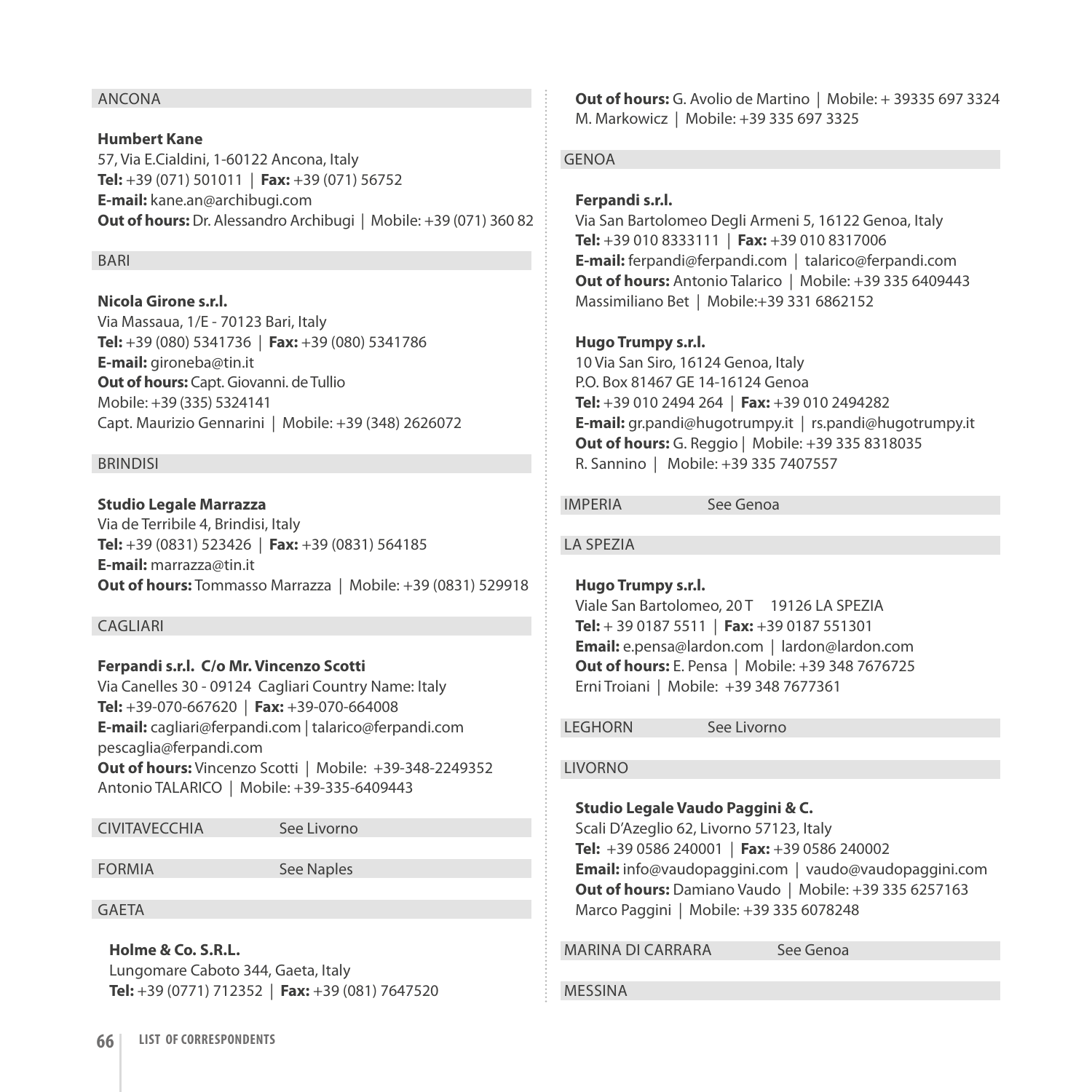#### **S.W.GARBUTT & SON Sas**

Corso Garibaldi 267/a , 98122 MESSINA – ITALY **Tel:** + 39 090 46977 | **Fax:** + 39 090 51012 **Email:** garbutt@carboymessina.com **Out of hours:** Stephen Garbutt | Mobile: + 39 347 3304042 Capt. Blandina | Mobile: + 39 348 6500891

Monfalcone See Trieste

# NAPI<sub>FS</sub>

# **Holme & Co.**

Via Santa Lucia No. 50, 80132 Naples, Italy **Tel:** +39 081 7647075 | **Fax:** +39 081 7647520 **Email:** holmemarine@holme.it | marie.fletcher@holme.it **Out of hours:** G. Avolio de Martino | Mobile: +39 335 697 3324 M. Markowicz | Mobile: +39 335 697 3325

# PAI FRMO

**Tagliavia & Co. s.r.l.**  via Emerico Amari 8, 90139 Palermo, Italy **Tel:** +39 091 587377 | **Fax:** +39 091 322435 **E-mail:** info@tagliaviapandi.it | ann.rowell@tagliaviapandi.it **Out of hours:** J. Hawthorne | Mobile: +39 091 946009 A. Rowell | Mobile: +39 091 6825 445

PORT NOGARO See Trieste

# Porto Marghera See Venice

# Porto Torres

**Tagliavia & Co. s.r.l.**  Casella Postale 58, Porto Industriale, 07046 Porto Torres, Italy **Tel:** +39 (091) 587377 | **Fax:** +39 (091) 322435 **E-mail:** tpandi@tin.it **Out of hours:** G. Acciaro | Mobile: +39 348 601 7620

#### **RAVENNA**

# **Kane Radonicich Holme s.r.l.**

Via Magazzini Anteriori 27, 48100 Ravenna, Italy **Tel:** +39 0544 422 146 | **Fax:** +39 0544 421 444 **E-mail:** general@krh-ravenna.it | gallotti@krh-ravenna.it **Out of hours:** Antonella Gallotti | Mobile: +39 0544 36076 R. Kennedy | Mobile: +39 333 739 9022

# **Mauro Consultants LTD**

VIA TRIESTE 90/A – 48122 RAVENNA, ITALY **Tel:** +39 0544 59 92 23 | **Fax:** +39 0544 59 74 39 **E-mail:** info@mauc.it **Out of hours:** Maurizio Mauro | Mobile: + 39 348 56 00 688 Loredana Innocenti | Mobile: + 39 338 29 99 835

#### **ROME**

**Studio Legale Vincenzini** 

Via Sant' Andrea delle Fratte 24 00187 Roma, Italy **Tel:** +39 06 6990490 | **Fax:** +39 06 6793517 **E-mail:** studio.legale@vincenzini.com g.vincenzini@vincenzini.com **Out of hours:** Giorgio Vincenzini |Mobile: +39 335 6078261 Ugo Vincenzini | Mobile +39 335 6260538

# SAI FRNO

**Holme & Co.**

Via Sabatini, 7 - Salerno, Italy **Tel:** +39 89 229926 | **Fax:** +39 81 7647520 **Out of hours:** G. Avolio de Martino | Mobile: +39 335 697 3324 M. Markowicz | Mobil: +39 335 697 3325

#### **Studio Legale Castaldo**

Via Velia 34, 84125 Salerno, Italy **Tel:** +39 (089) 251624 | **Fax:** +39 (081) 220068 **Email:** studiocastaldo@tin.it **Out of hours:** Avv. Bruno Castaldo | Mobile:+39 335 81923409 Avv. Gennaro Borriello | Mobile: +39 336 944579

# Savona

**FMC & Co. S.N.C**  Via Spinola, 4/7 17100 Savona, Italy **Tel:** +39 019 801155 | **Fax:** +39 019 814218 **Email:** ferrari.francesco@fermarcons.eu | molisani.enrico@fermarcons.eu **Out of hours:** Francesco Ferrari | Mobile: +39 348 4483 477 Enrico Molisani | Mobile: 39 340 5354 770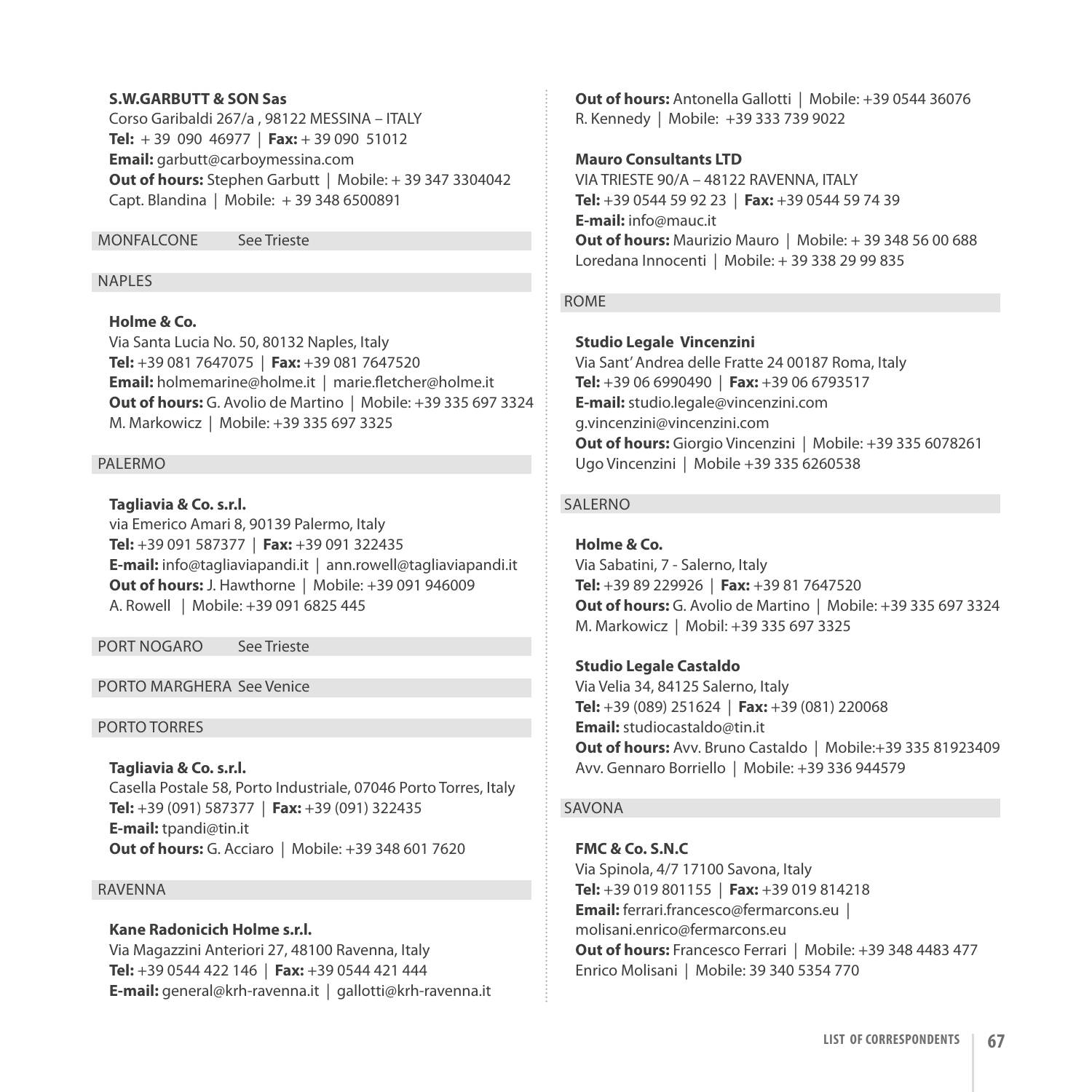#### SyracuseSee Palermo

#### **TARANTO**

# Ferpandi S.R.L.

c/o Cardoso & Figli Associates s.n.c., 46 Piazza Fontana, 74100 Taranto, Italy **Tel:** +39 099 4764203 | **Fax:** +39 099 4600105 **E-mail:** tarantooffice@cardoso.it **Out of hours:** Antonio Cardoso | Mobile: +39 347 8592766 Jose Cardoso | Mobile: +39 335 8355579

#### **Nicola Girone Srl**

CORSO V.EMANUELE II NR. 31 , 74123 TARANTO ITALY **Tel:** +39 099 4713768 | **Fax:** +39 099 4713832 **Email:** gironeta@tin.it | gironeba@tin.it **Out of hours:** Massimo Gennarini | Mobile: +39 333 8242673 Cap. Giovanni De Tullio | Mobile: +39 335 5324141

#### **TRIESTE**

#### **Samer & Co. Shipping s.R.L.**

Piazza dell'Unità d'Italia, 7 (P.O. Box 1380), 34121 Trieste, Italy **Tel:** +39 (040) 6 702711 | **Fax:** +39 (040) 6 7027300 **E-mail:** pandi@samer.com **Out of hours:** Capt. N. Castelli | Mobile: +39 335 7536937 L. Samer | Mobile: +39 335 7162490

#### **IVORY COAST**

#### Abidjan

# **ETIC Sas - Africa P&I Services**

Zone 2- Teichville 05 BO 3282 Abidjan 05 Ivory Coast **Tel:** +225 21 24 33 04 | **Fax:** +225 21 24 33 04 **E-mail:** ivorycoast@africapandi.com | africapandi.ci@gmail.com **Out of hours:** Fofana | Mobile: +225 09 11 84 15 Syndou | Mobile: +225 02 84 36 19

San Pedro See Abidjan

**JAMAICA**

Kingston

# **Myers, Fletcher & Gordon**

21 East Street, Kingston, Jamaica **Tel:** +876 922 5860 | Fax: +561 807 6884 **Email:** maritime@mfg.com.jm **Out of hours:** Christopher Kelman | Mobile: +876 816 2192 Krishna Desai | Mobile: +876 322 0579

#### **JAPAN**

#### **IMARARI**

# **ISS P&I Japan**

Land Hills 1F, 1-2-35 Nakahiyoshi-cho, Imabari-shi, Ehime-ken 794- 0055, Japan **Tel:** +81 898 34 3585 | **Fax:** +81 898 32 3587 **E-mail:** imabari.pandi@iss-shipping.com **Out of hours:** Tsuneari Higuchi

KOBE See Imabari

#### Tokyo

# **ISS P&I Japan**

Suzuyo Hamamatsu-cho Building, 1-16, Kaigan 2- chome Minato-ku, Tokyo 105-0022, Japan **Tel:** +81 3 5442 5001 | **Fax:** +81 3 5442 5002 **E-mail:** tokyo.pandi@iss-shipping.com **Out of hours:** M. Oiwa | Mobile: +81 80 1136 1967 T. Kuroda | Mobile: +81 90 9821 7378

YokohamaSee Tokyo

**JORDAN**

#### Amman

# **Red Sea Shipping Agency Co. (W.L.L.)**

Shmeisani, 24 Sharif Adbel Hameed Sharaf Street, P.O. Box 1248, Amman 11118, Jordan **Tel:** +962 (6) 5609501 | **Fax:** +962 (6) 5672170 & 5688241 **Email:** Claimsp&i@kawar.com.jo | claims@kawar.com.jo **Out of hours:** Ghassoub Kawar | Mobile: +962 79 8 22 55 05 Amin Kawar | Mobile: +962 79 5 25 52 22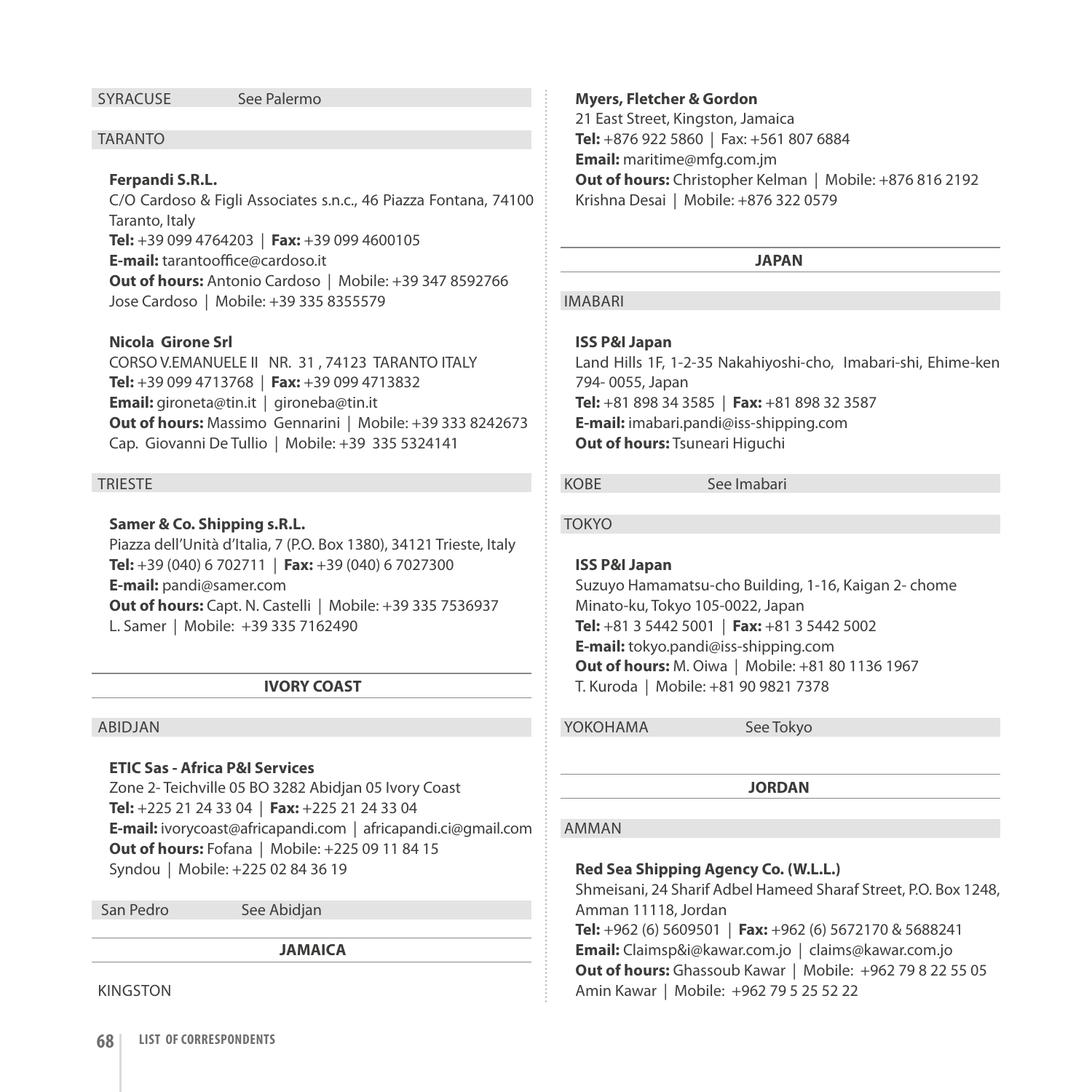# AQABA

# **Red Sea Shipping Agency Co. (W.L.L.)**

Hammamat Tunis Street, P.O. Box 18, Aqaba, Jordan **Tel:** +962 (3) 201 4217/19 | **Fax:** +962 (3) 201 6680 **E-mail:** management@aqaport.com.jo | azmi@aqaport.com.jo **Out of hours:** Walid Kawar | Mobile: +962 79 5 53 05 00 Azmi Falah | Mobile: +962 79 8 22 44 50

# **Petra Navigation & International Trading Co. Ltd.**

80 Gardens Str Fifth Flr P.O. Box 942501 Amman 1194 Jordan **Tel:** +962 6 5607021 | **Fax:** +962 6 5601362 **Email:** shipping@petranev.jo | petraaqa@ipetranav.com.jo **Out of hours:** M.Eng Omar Al Seif | Mobile: +962 6 201311 Khalil Najar | Mobile: +962 79 5546336

#### **KENYA**

### **MOMBASA**

# **Inchcape Shipping Services Kenya Limited**

PO Box 90194 Inchcape House Archbishop Makarios Cls off Moi Avenue Mombassa Kenya **Tel:** +254 41 2227754 | **Fax:** +254 41 2223714 **E-mail:** pandi.mombasa@iss-shipping.com **Out of hours:** Wilson Nyangala | Mobile: +254 020 2037885 Joseph Weloba | Mobile: +254 41 2493774

# **KUWAIT**

#### Shuwaikh / Shuaiba

# **Inchcape Shipping Services**

Arabian Gulf Street, Near Central Bank of Kuwait, P.O. Box 78, Safat 13001, Kuwait **Tel:** +965 2243 4752 | **Fax:** +965 2247 3899 **Email:** george.kurian@iss-shipping.com **Out of hours:** George Kurian | Mobile: +965 6687 9842

#### **LATVIA**

Liepaja See Riga

# **RIGA**

# **Pandi Balt Ltd.**

7 Maza Aluksnes Str., P.O. Box 66, Riga, LV-1045, Latvia **Tel:** +371 6 7 383 951 | **Fax:** +371 6 7 383 965 **E-mail:** pandi@pandibalt.lv **Out of hours:** Capt. S. Batmanov | Mobile: +371 29 216 619 Capt. Eugene Drevitskiy | Mobile: +371 29 186 054

VENTSPILS See Riga

**LEBANON**

**BEIRUT** 

# **Maurice G. Mouracadé & Co.**

Chammah Building, Selim Bustros Street, Tabaris, Beirut, Lebanon **Tel:** +961 (1) 201 821 | **Fax:** +961 (1) 200 590 **E-mail:** mgmpandi@dm.net.lb **Out of hours:** Roger Mouracadé | Mobile: +961 (3) 621 999 Mary Doueihi | Mobile: +961 (76) 325615

| <b>LIBERIA</b>  |              |  |  |
|-----------------|--------------|--|--|
|                 |              |  |  |
| <b>BUCHANAN</b> | See Monrovia |  |  |
|                 |              |  |  |
| <b>HARPER</b>   | See Monrovia |  |  |
|                 |              |  |  |
| <b>MONROVIA</b> |              |  |  |

**Africa Marine Services (Liberia)** Business Incubator Plaza, 80 Broad Street, P.O. Box 10-5697, 1000 Monrovia 10, Liberia **Tel:** +231 226611 | **Fax:** +231 226204 **E-mail:** africamarine@aol.com **Out of hours:** H. Brunson | Mobile: +231 651 1644 Badio | Mobile: +231 651 3423

SINOE See Monrovia

**LIBYA**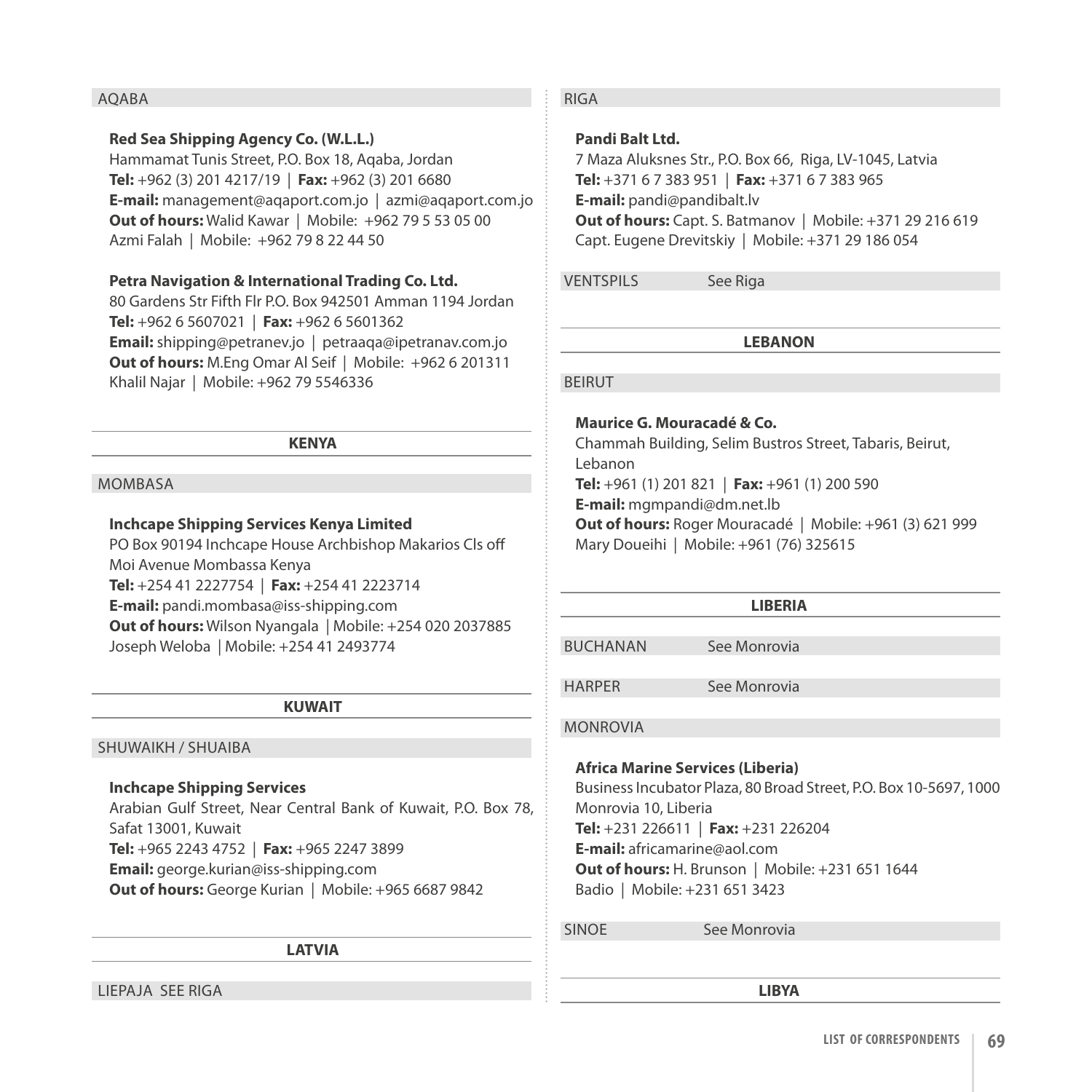#### Benghazi

#### **Gargoum (LMCS)**

P.O.Box 153, Legal Marine Dubai Street, Benghazi, Libya **Tel:** +218 61 479 3337 | **Fax:** +218 61 2220302 **E-mail:** gargoum@gargoum.com gargoumlegalmarine@lttnet.net **Out of hours:** Ali Gargoum | Mobile: +218 99 23022251 Ahmed Gargoum | Mobile: +218 91 3765055

MISURATA See Tripoli

#### **TRIPOLI**

**Shtewi Legal and Pandi Services**

207 Amhamed El Magrif Street, Second Floor, P.O. Box 12835, Tripoli, Libya **Tel:** +218 21 334 1588 | **Fax:** 218 21 334 1589 **E-mail:** shtewi@lttnet.net **Out of hours:** Mohamed Hassoun | Mobile: +218 21 444 1886

# **LITHUANIA**

#### Klaipeda

**Pandi Balt Ltd.**  P.O. Box 445, 8-2 Tilzes str., LT-91132 Klaipeda, Lithuania, **Tel:** +370 46 313 428 | **Fax:** +370 46 313 428 **E-mail:** pandi@pandi.lt info@pandi.lt **Out of hours:** Vladimir Taranenko | Mobile: +370 687 53410

#### **MADAGASCAR**

#### Antananarivo

# **Indoceanic-Duposel c/o R. Duponsel & Cie.**

BP 405, 18 Avenue de L' Independance, Antananarivo, Madagascar

**Tel:** +261 20 22 226 55

**E-mail:** duponsel@moov.mg | madagascar\_tana@indoceanic.com **Out of hours:** M Loye | Mobile: +262 692 01 77 77

ANTSIRANANA See Antananarivo

#### MAHAJANGA See Antananarivo

#### Toamasina

#### **Indoceanic-Duponsel c/o R. Duponsel & Cie**

BP142, 17 Boulevard Joffre, Toamasina, Madagascar **Tel:** +261 20 53 333 56 | **Fax:** +261 20 53 316 70 **E-mail:** duponsel@wanadoo.mg | port\_tomasina@indoceanic.com **Out of hours:** Marc Muller | Mobile: +261 32 02 289 George Kwan | Mobile: +261 33 12 105

TOI AGNARO See Antananarivo

VOHEMAR See Antananarivo

#### **MALAYSIA**

# KOTA KINABALU

#### **Harrisons Trading (Sabah) Sdn Bhd**

19 Jalan Haji Saman, (PO Box 10022), 88800 Kota Kinabalu, Malaysia **Tel:** +60 88 215011 | **Fax:** +60 88 222457

**E-mail:** htshipkk@tm.net.my **Out of hours: F. Wong | +60 88 269848** 

#### Penang

**TMC - Malaysia**  Unit 19-5, Block C1 47301 Petaling Jaya, Selangor Darul Ehsan, Malaysia **Tel:** +60 3 7884 8400 | **Fax:** +60 3 7880 6914 **E-mail:** tmc-malaysia@totalmarine.com **Out of hours:** Capt. Mohana Das | Mobile: +60 016 209 9005

PORT KLANG See Penang

**MALDIVES**

#### Malé

**Consultation & Marine Surveying Pvt. Ltd**

H. Pegasus, Abadhah Fehi Magu, Malé, Maldives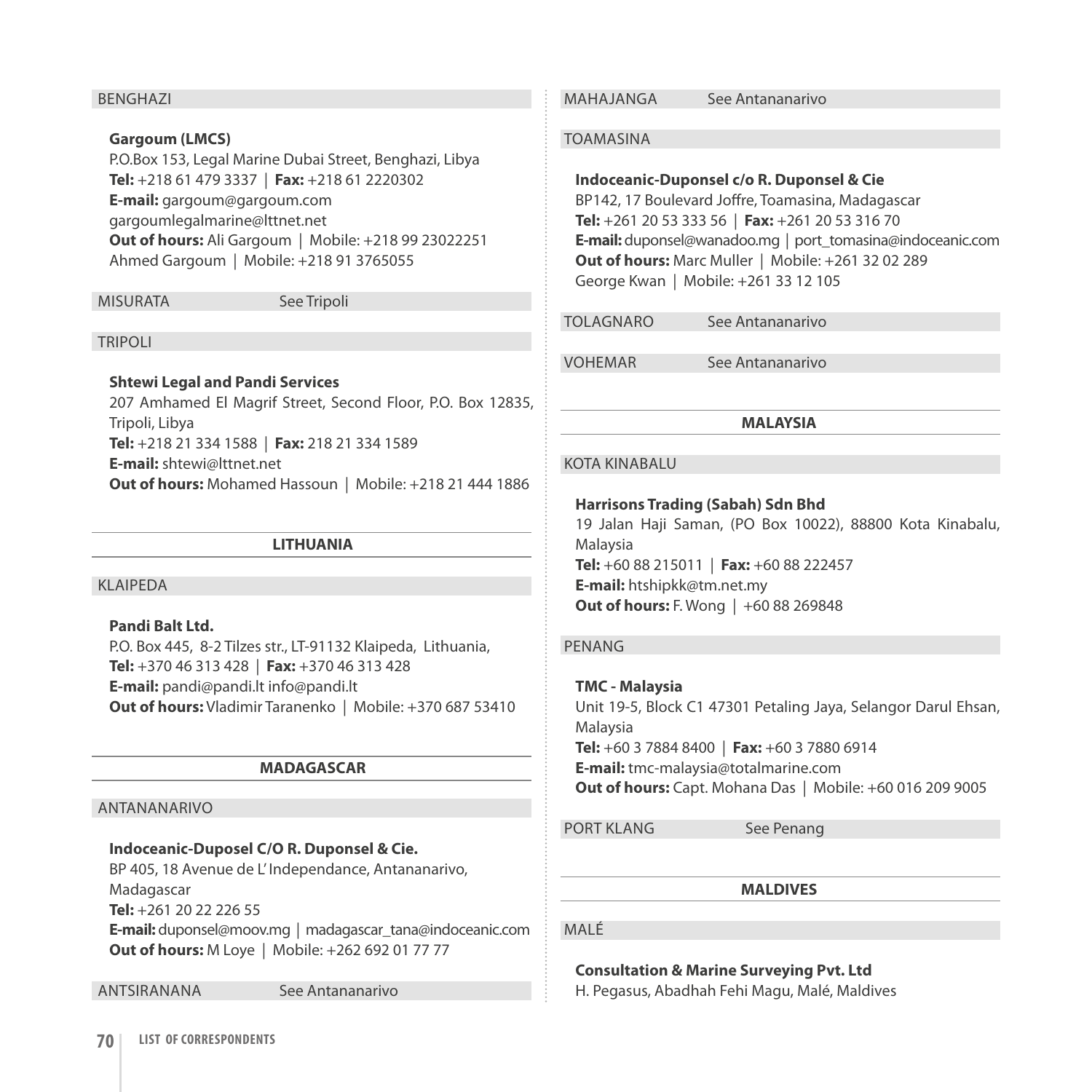**Tel:** +960 767 6930 | **Fax:** +960 332 2257 **E-mail:** cmarinesurveying@gmail.com **Out of hours:** Capt. Mohamed Shareef | Mobile: +960 767 6930

#### **MALTA**

# **VALLETTA**

# **H. Vassallo Limited**

53/2 Old Theatre Street, Valletta VLT 1427, Malta **Tel:** +356 2122 5548 | **Fax:** +356 2122 3582 **E-mail:** mail@hvassallo.com **Out of hours:** C.L. Bugeja | Mobile: +356 7922 5548 Joseph Buhagiar | Mobile: +356 9944 2703

#### **MARTINIQUE**

### Fort de France

#### **Jean-Pierre Porry**

Agence Porry, Immeuble du Port Avenue François Mitterrand, 97200 Fort de France, Martinique **Tel:** +596 (0) 596 63 73 45 | **Fax:** +596 (0) 596 60 07 54 **E-mail:** claims@porry.fr | porry@porry.fr

**Out of hours:** Jean-Pierre Porry | Mobile: +596 696 33 76 04

Patrick Ferdinand | Mobile: +596 696 45 78 37

#### **MAURITANIA**

#### **NOUADHIBOU**

#### **McLeans**

c/o Ets A.O. Ismail, B.P. 77 Nouadhibou, Mauritania **Tel:** +222 574 52 45 | **Fax:** +222 574 57 58 **E-mail:** smpndb@toptechnology.mr **Out of hours:** Sidi Jdeydou | Mobile: +222 641 09 50 Nagi Moine | Mobile: +222 41 96 29

#### **NOUAKCHOTT**

#### **McLeans**

c/o Ets A.O. Ismail, ZRB 585 avenue de Sahel, B.P. 40254 Nouakchott, Mauritania **Tel:** +222 529 52 52 | **Fax:** +222 529 28 99 **E-mail:** Ahmedou@smpn.mr | ahmedou@smpn.mr **Out of hours:** Abdallahi Ismail | Mobile: +222 647 48 41 A. Lemrabott | Mobile: +222 642 11 45

# **MAURITIUS**

# **PORT LOUIS**

# **Indoceanic - De Chermont**

c/o De Chermont & Partners, Edith Cavell Street, Port Louis, Mauritius **Tel:** +230 212 1848 | **Fax:** +230 212 4949 **E-mail:** indoceanic@wanadoo.fr | isles@indoceanic.com **Out of hours:** Daniel Heeraman | Mobile: +230 728 43 99 Dominique Thomson | Mobile: +262 692 01 77 77

#### **MEXICO**

#### MEXICO CITY

**Pandi Nave S.A. de C.V.**  Cerrada de Soledad no.23, Col. San Nicolás Totolapan 10900 Mexico D.F. **Tel:** +52 55 1675 6408 | **Fax:** +52 55 2615 9766 **E-mail:** pandinave@pandinave.com **Out of hours:** Timothy G. Meyer | Mobile: +52 55 5506 6306 Stephanie Meyer | Mobile: +52 55 5433 2033

#### **P&I Services (México), S.A. de C.V.**

Homero 1425, Suite 504, Colonia Los Morales Sección Palmas, Delegación Miguel Hidalgo, C.P. 11540 México, D.F. **Tel:** +52 55 5395 1221 | **Fax:** +52 55 5395 4911 **E-mail:** pandiser@grupodelmex.com **Out of hours:** Fernando Delfín G | Mobile: +52 55 5501 9679 Juan Lomán V | Mobile: +52 55 5437 6561

## Vera Cruz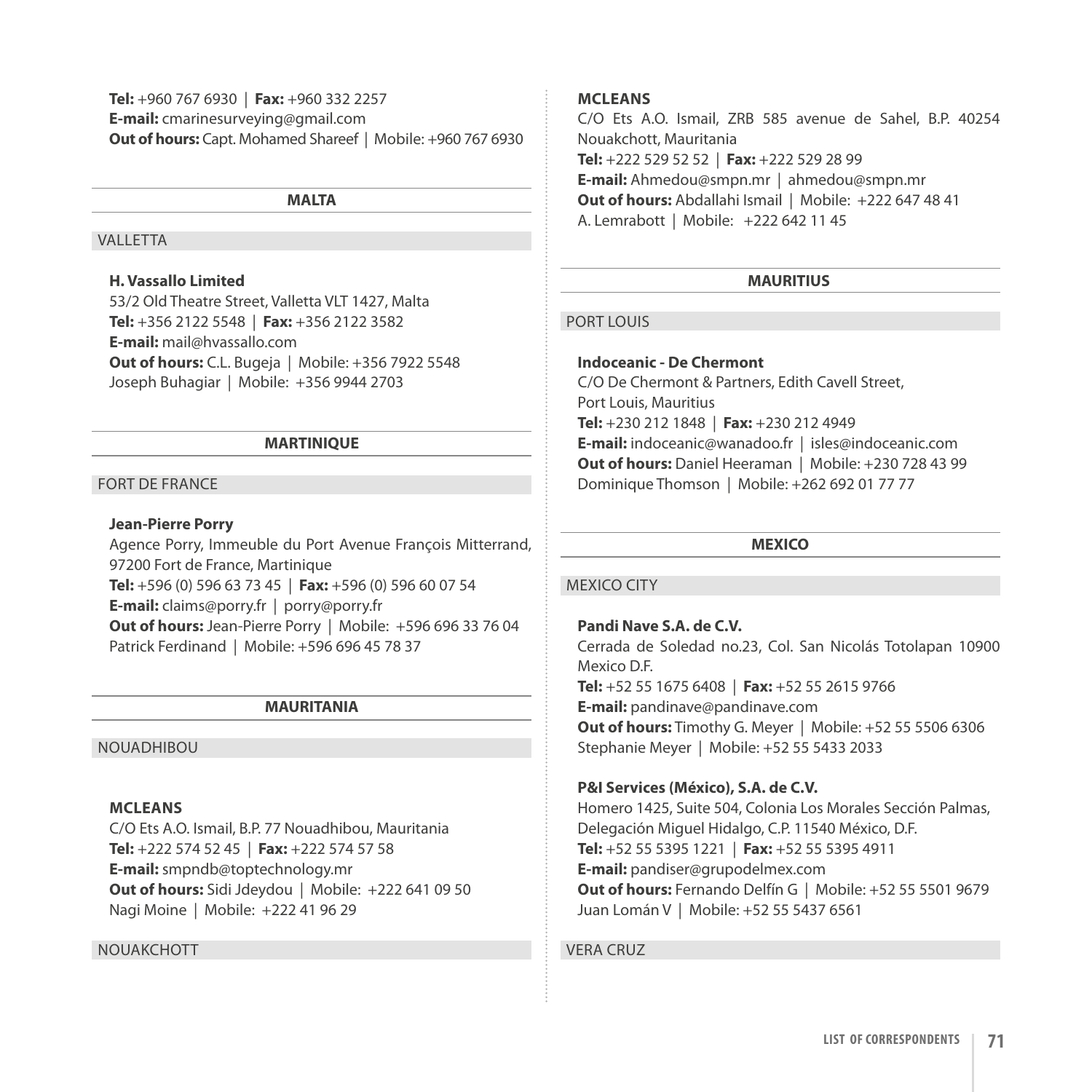#### **P&I Services (Mexico)**

S.A. de C.V./Grupo Delmex Independencia 837-B, Centro, C.P. 91700 Veracruz, Veracruz **Tel:** +52 (229) 931 5278 | **Fax:** +52 (229) 932 4422

#### **E-mail: peivermx@prodigy.net.mx**

**Out of hours:** Alejandro Lobatón Garnier | Mobile: +52 229 929 1249

#### **MONTENEGRO**

**BAR** 

# **Samer & Strugar Shipping Ltd.**

St. Marsala Tita, D-5, 85000 Bar, Montenegro **Tel:** + 381 30 317350 | **Fax:** + 381 30 311447 **E-mail:** samer.strugar@t-com.me **Out of hours:** Daniela Strugar | Mobile: + 381 69 031125

#### **MOROCCO**

# CASABI ANCA

#### **Societe Maghrébine de Défense Maritime, (DEFMAR)**

Espace Paquet, Suite N° 506, Place Nicolas Paquet, Boulevard Mohamed V - Casablanca **Tel:** +212 522 45 25 25 | **Fax:** +212 522 45 05 01 **E-mail:** somadef@defmar.com | s.elalami@defmar.com **Out of hours:** Sanae Elalami | Mobile: +212 664 54 12 55 Tarik Baalla | Mobile: +212 666 26 95 18

#### **MOZAMBIQUE**

#### Beira

# **P&I Associates (Mozambique) Ltd.**

Casa Infanta Da Sagres, Largo Do Buzi 1/6, P.O. Box 44, Beira, Mozambique

**Tel:** +258 (03) 323 143 24 | **Fax:** +258 (03) 322 916

**E-mail:** marine@tdm.co.mz

**Out of hours:** Herbert Nkomo | Mobile: +258 82 501 7350

Maputo See Beira

# **NETHERLANDS**

Amsterdam See Rotterdam

#### **ROTTERDAM**

(For P&I matters)

**Dutch P&I Services B.V.** 

Wijnhaven 65F, 3011 WJ, Rotterdam P.O. Box 23085, 3001 KB Rotterdam **Tel:** +31 10 440 5555 | **Fax:** +31 10 440 5595 **E-mail:** info@dupi.nl **Out of hours:** F.J.H. van Dalen | Mobile: +31 623 398 410 P. van Bodegraven | Mobile: +31 623 398 506

C.D. Heijboer Manager | Mobile: +31 654 242 073

#### (For H&M matters)

**Scandinavian Underwriters Agency**  Admiraliteitskade 40, 3063 ED Rotterdam **Tel:** +31 10 452 5100 | **Fax:** +31 10 212 0245 **E-mail:** Rotterdam@scua.com **Out of hours:** Harry Gelsing | Mobile: +31 6 5326 0733 Harry Sanders | Mobile: +31 6 3010 7203 Peter Muller | Mobile: +31 6 1269 4574

# **NETHERLAND ANTILLES**

# Curacao

#### **Cunningham Lindsey Netherland Antilles nv**

Dokweg 19, Maduro Plaza, (P.O. Box 3030) Curacao N.V. **Tel:** +599 9 7370733 | **Fax:** +599 9 7370743 **E-mail:** cunlin@cura.net **Out of hours:** Capt. Andrew R. Binder | Mobile: +599 9 5602251

# **NEW CALEDONIA**

#### **NOUMEA**

**Mcleans, c/o ALB Naval 2,**  Allée Bellevue, Baie des Citrons, B.P. 8745, 98807 Noumea, New Caledonia

**E-mail:** jackalain@canl.nc | jackalain@gmail.com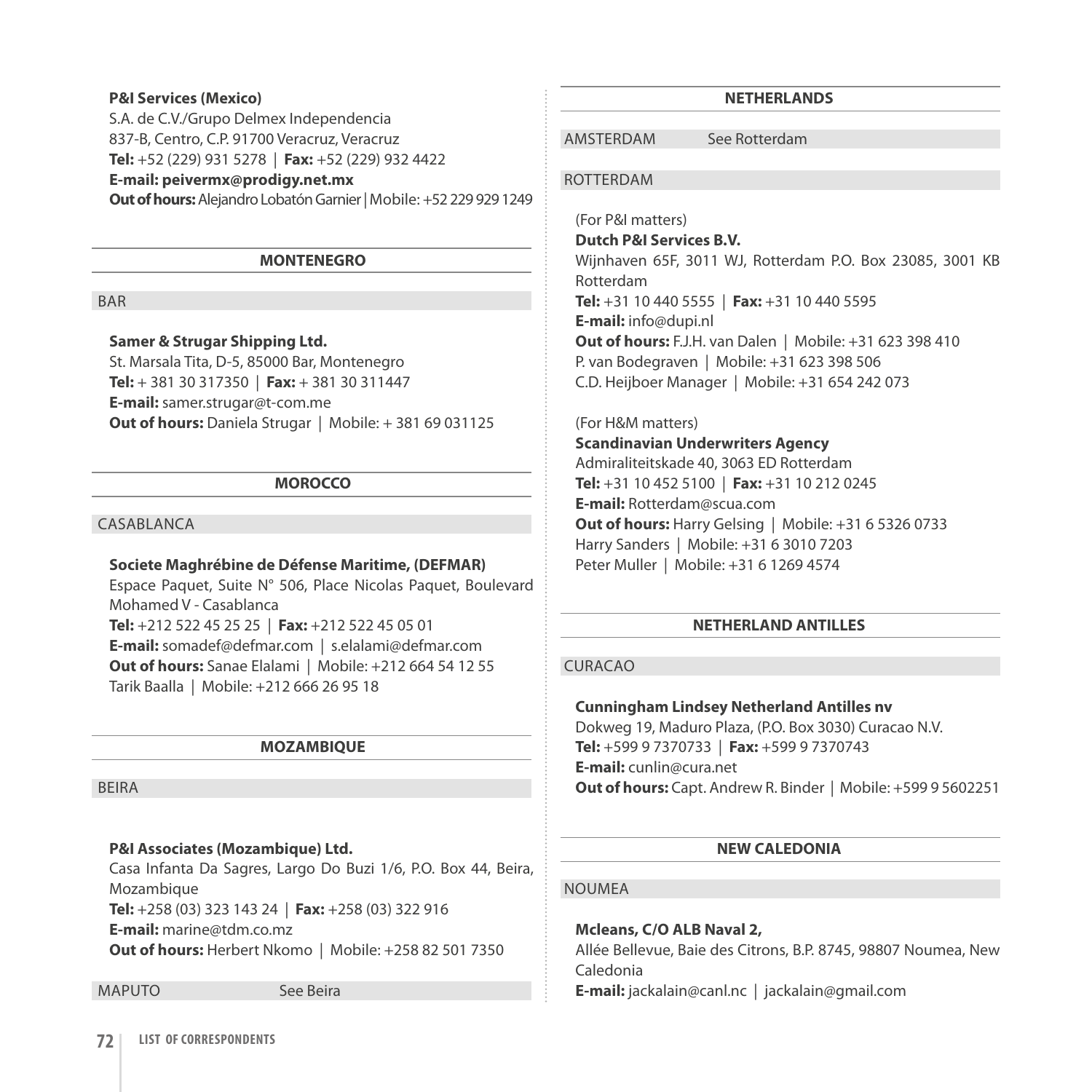Out of hours: Capt. Alain Le Breton | Mobile: +687 78 10 84

# **NEW ZEALAND**

#### Auckland

# **P&I Services**

Floor 11, 2 Commerce Street, P.O. Box 437, Auckland, New Zealand **Tel:** +64 9 303 1900 | **Fax:** +64 9 308 9204 **E-mail:** pandiak@clear.net.nz | pandiwn@clear.net.nz **Out of hours:** N.A. Wheeler | Mobile: +64 274 921 975 Alistair Irving | Mobile: +64 274 455 396

WELLINGTON See Auckland

# **NICARAGUA**

#### **CORINTO**

#### **Maritime Claims-Americas, Inc.**

c/o Unitrans S.A. Del Mercado Central 20 varas Al Sur, Corinto, Nicaragua **Tel:** +505 2240 1242 | **Fax:** +505 342 2324 **E-mail:** sunitran@ibw.com.ni **Out of hours:** Henry Canales | Mobile: +505 887 3192 Bruno Urbino | Mobile: +505 8931 5832

#### Managua

# **Maritime Claims-Americas, Inc.**

c/o Unitrans S.A. KM 7 C Norte, Shell Waspan 8 C.Al Sur1/2C. Abajo, Managua, Nicaragua **Tel:** +505 2240 1242 | Fax: +505 240 0207 **E-mail:** mcanic2009@hotmail.com **Out of hours:** Bruno Urbina | Mobile: +505 8931 5832

# **NIGERIA**

APAPA See Lagos/Apapa

Lagos/Apapa

**Africa P&I (Nigeria) Ltd.**

P.O.B. 3958, 34 Rhodes Crescent, Apapa, Lagos, Nigeria **Tel:** +234 1 545 55 79 | **Fax:** +234 1 545 55 79 **E-mail:** africapandi@hyperia.com **Out of hours: Femi Awogbade | Mobile: +234 1 775 6718** 

# **Africa Marine Services (Nigeria)**

22, Kofo Abayomi Avenue, P.O. Box 2363, Apapa, Lagos **Tel:** +234 1 587 2822 | **Fax:** +234 1 587 2822 **Out of hours:** A. Hardcastle | Mobile: +234 803 321 8030 T. Iduimuida | Mobile: +234 802 304 7328

# Port Harcourt

# **Africa Marine Services (Nigeria)**

13A Bishop Dimiere Rd., GRA Phase 11, Port Harcourt, Rivers State, Nigeria **Tel:** +234 844 611 90 | **Fax:** +234 1 844 611 89 **Out of hours:** Mr. Iain Marsh | Mobile: +234 803 323 6039

WARI See Port Harcourt

**NORWAY**

# Bergen

**Fjeld Consultant AS** Oestre Muralmenning 1B, P.O. Box No. 567, N-5086 Bergen, Norway **Tel:** +47 55 59 79 00 | **Fax:** +47 55 59 79 01 **E-mail:** fc@fjeld-consultant.no jostein.herland@fjeld-consultant.no **Out of hours:** Erik Vellinga | Mobile: +47 9487 6088 Jostein Herland | Mobile: +47 9061 6978

# Oslo

# **Wesmans A/S Kongensgt.**

2, 0153 OsloP.O. Box 638 Sentrum, NO-0106 OSLO, Norway **Tel:** +47 40 00 43 88 | **Fax:** +47 93 37 03 00 **E-mail:** info@wesmans.com **Out of hours:** Karl Erik Presterud | Mobile: +47 91 30 41 04 Tom Erik Johansen | Mobile: +47 97 13 21 86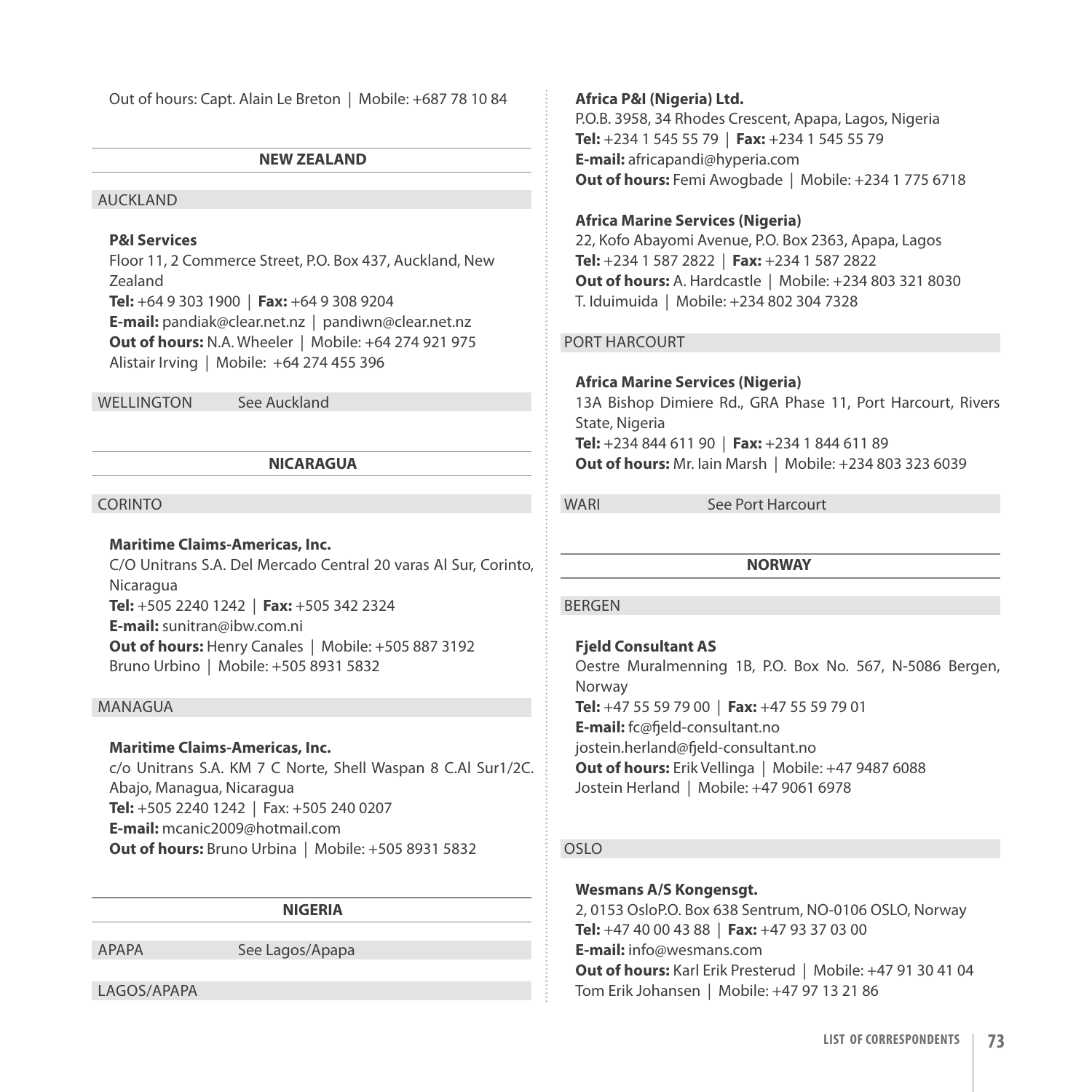# **TRONDHFIM**

# **Bachke & Co. A/S**

P.O. Box 2503, Sentrum N- 7413 Trondheim, Norway **Tel:** +47 73 99 28 50 | **Fax:** +47 73 99 28 51 **E-mail:** surveys@bachke.no **Out of hours:** Arild Bachke | Mobile: +47 91 35 18 26 Oyvind B. Iversen | Mobile: +47 90 94 54 04

#### **OMAN**

#### **MUSCAT**

# **Gulf Agency Co. (Oman) LLC**

GAC Building, Dohat Al Adab Street, Al Khuwair, Muscat, Sultanate of Oman **Tel:** +968 2447 7800 | **Fax:** +968 2447 7891 **E-mail:** claims.oman@gac.com **Out of hours:** Kosala Wijesinghe | +968 9934 0352

#### **Inchcape Shipping Services**

Ground Floor Bldg 483 Al Noor Street, Way 3109, Block No. 131 Ruwi, Muscat - Sultanate of Oman **Tel:** +968 24 793395 | **Fax:** +968 24 786320 **E-mail:** soloman.lewis@iss-shipping.com **Out of hours:** Soloman Lewis | Mobile: +968 24 705763 Christopher John Stone | Mobile: +968 99342779

#### **SALALAH**

# **Inchcape Shipping Services**  Al Awqadain, Salalah Port Authority Building, Room 111, Salalah Sultanate of Oman **Tel:** +968 23 219 033 | **Fax:** +968 23 219 036 **E-mail:** jai.prakash@iss-shipping.com **Out of hours:** Capt. Jai Prakash | Mobile: +968 99232650

# **PAKISTAN**

#### **KARACHI**

# **James Finlay PLC**

3rd Floor, Finlay House, I.I. Chundrigar Road, P.O. Box 4670,

Karachi- 74000, Pakistan **Tel:** +92 (21) 32442726 | **Fax:** +92 (21) 32418097 **E-mail:** shahrukh@finlayskhi.com | shahrukh@go4b.net **Out of hours:** Capt. Syed Shahrukh Abbas **Mobile:** +92 345 200 9901 Zia-ul-Hassan | Mobile: +92 345 200 9902

#### **UNITED MARINE SURVEYORS (PVT) LIMITED**

Rm. 201, 26th Street, Phase – V , Tauheed Commercial, D.H.A, Karachi 75500- Pakistan **Tel:** +92 21 35861355 | **Fax:** +92 21 35861354 **Email:** info@ums.com.pk **Out of hours:** Capt. Muhammad Shabir **Mobile:** +92333-2161294 Engr. M. Iqbal Shaikh | Mobile: +92334-39985422

# **PAPUA NEW GUINEA**

# LAF

**Adsteam Agency (PNG) Ltd.** Marsina Street, (P.O. Box 132), Lae, Papua New Guinea **Tel:** +675 4724755 | **Fax:** +675 4724831 **E-mail:** carvasso@laea.adsteam.com.pg laeop@laea.adsteam.com.pg **Out of hours:** M. Carvasso | Mobile: +675 6936140

# PORT MORESBY

**Brian White & Associates**  1st Floor, Investwell Building, P.O. Box 698, Port Moresby NCD 121, Papua New Guinea **Tel:** +675 311 2311 | **Fax:** +675 325 5007 **E-mail:** moresby@bwamarine.com **Out of hours:** Margaret Arla | Mobile: +675 7380 3481 Brian White | Mobile: + 61 412 184 856

# **PARAGUAY**

# **ASUNCION**

**Chadwick Weir Representation in Paraguay**  Benjamin Constant 593 10D, Asuncion, Paraguay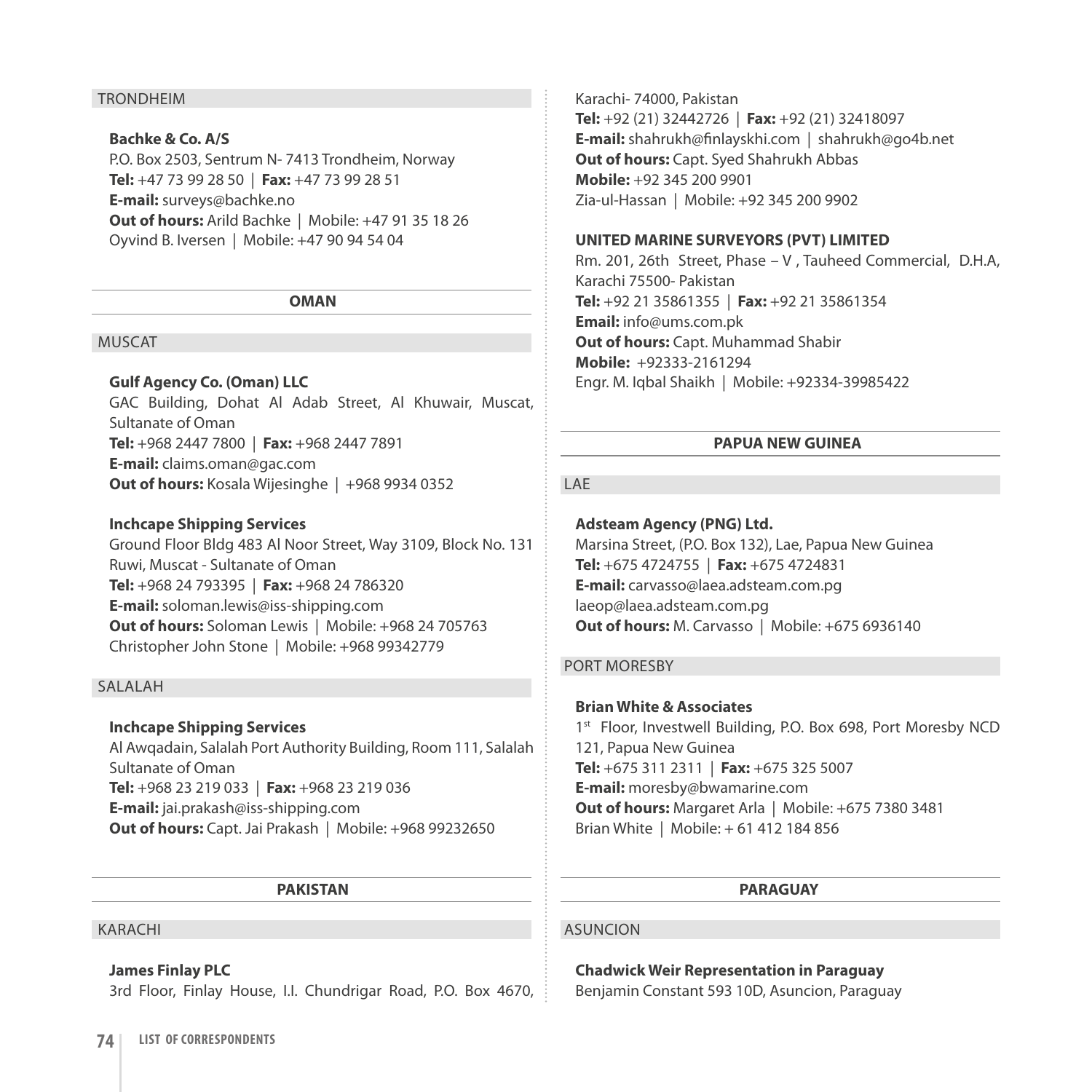**Tel:** +595 (21) 497 933 | **Fax:** +595 (21) 495 159 **E-mail:** smisrl@rieder.net.py **Out of hours:** Amanicio Bogado | Mobile: +595 9712 26184

# **PERU**

# Lima

# **Overseas Service Agency S.A.**

Amador Merino Reyna 195, San Isidro, P.O. Box 18- 0258, Lima 18, Peru **Tel:** +51 (1) 442 9090 | **Fax:** +51 (1) 442 2673 **E-mail:** osa@osa.com.pe | slg@osa.com.pe **Out of hours:** Sylvia Grant | Mobile: +51 1 242 0126 Martin Grant | Mobile: +51 1 446 7931

## **PHILIPPINES**

#### **CEBU**

#### **Del Rosario Pandiphil, Inc.**

45 4th St. corner Lapu-Lapu Avenue, San Antonio Village, Apas, Cebu City, Philippines **Tel:** +63 32 234 1690 | **Fax:** +63 32 234 1698 **E-mail:** mail@delrosario-pandiphil.com **Out of hours:** +63 917 830 8384

#### **Manila (GMT +8)**

Asia Pacific P&I Correspondents Inc. Cityland Pasong Tamo Tower 2210 Don Chino Roces Avenue Makati City 1231 Philippines **Tel:** +63 2 817 0981 | **Fax:** +63 2 893 2776 **E-mail:** may.valles@thg.com.ph | mayvalles@appandi.com **Out of hours:** Paul C. Thomas | Mobile: +63 920 920 2506 Capt John Pearsall | Mobile: +63 920 921 8433

SUBIC See Manila

**POLAND**

GDANSK

#### **Morska Agencja Gdynia Ltd.**

Harbour Office Gdansk, 33a Oliwska Str., 80-563 Gdansk, Poland **Tel:** +48 58 620 41 17 | **Fax:** +48 58 621 06 08 **Email:** pandi@mag.gdynia.pl **Out of hours:** Janusz Legowski | Mobile: +48 605 207 776 Krzysztof Kuchta | Mobile: +48 603 650 494

# GDYNIA

#### **Morska Agencja Gdynia Ltd.**

15, T. Wendy Street, 81-341 Gdynia, Poland **Tel:** +48 58 785 38 56 | **Fax:** +48 58 785 37 86 **E-mail:** pandi@mag.pl **Out of hours:** Janusz Legowski | Mobile: +48 605 207 776 Krzysztof Kuchta | Mobile: +48 603 650 494

# SZCZECIN

**Sulnave Sp. Z.o.o.** Ul. Nowy Rynek 1/5, 70-533 Szczecin, Poland **Tel:** +48 91 814 22 03 | **Fax:** +48 91 814 22 05 **E-mail:** west@sulnave.com.pl **Out of hours:** Ewa Sztafiej | Mobile: +48 502 573 51

#### **PORTUGAL**

# LISBON

#### **B.V. Campbell Lda Av. da**

Republica 6 - 7 Esq, 1050 - 191,Lisbon Portugal **Tel:** +351 (21) 8680758 | **Fax:** +351 (21) 8680760 **E-mail:** bvcsurveyors@mail.telepac.pt **Out of hours:** Bruce Campbell | Mobile: +351 919 445 746 José António J. Gil | Mobile: +351 964 058 938

# **James Rawes & Ca Lda.**

47 Rua Bernardino Costa, (P.O. Box 2122), 1200-052 Lisboa, Portugal **Tel:** +351 (21) 3470231 | **Fax:** +351 (21) 3241840 **E-mail:** surveys@jamesrawes.pt | davidevans@jamesrawes.pt **Out of hours: Paula Pereira | Mobile: +351 (21) 0837582** David Evans | Mobile: +351 (21) 4870593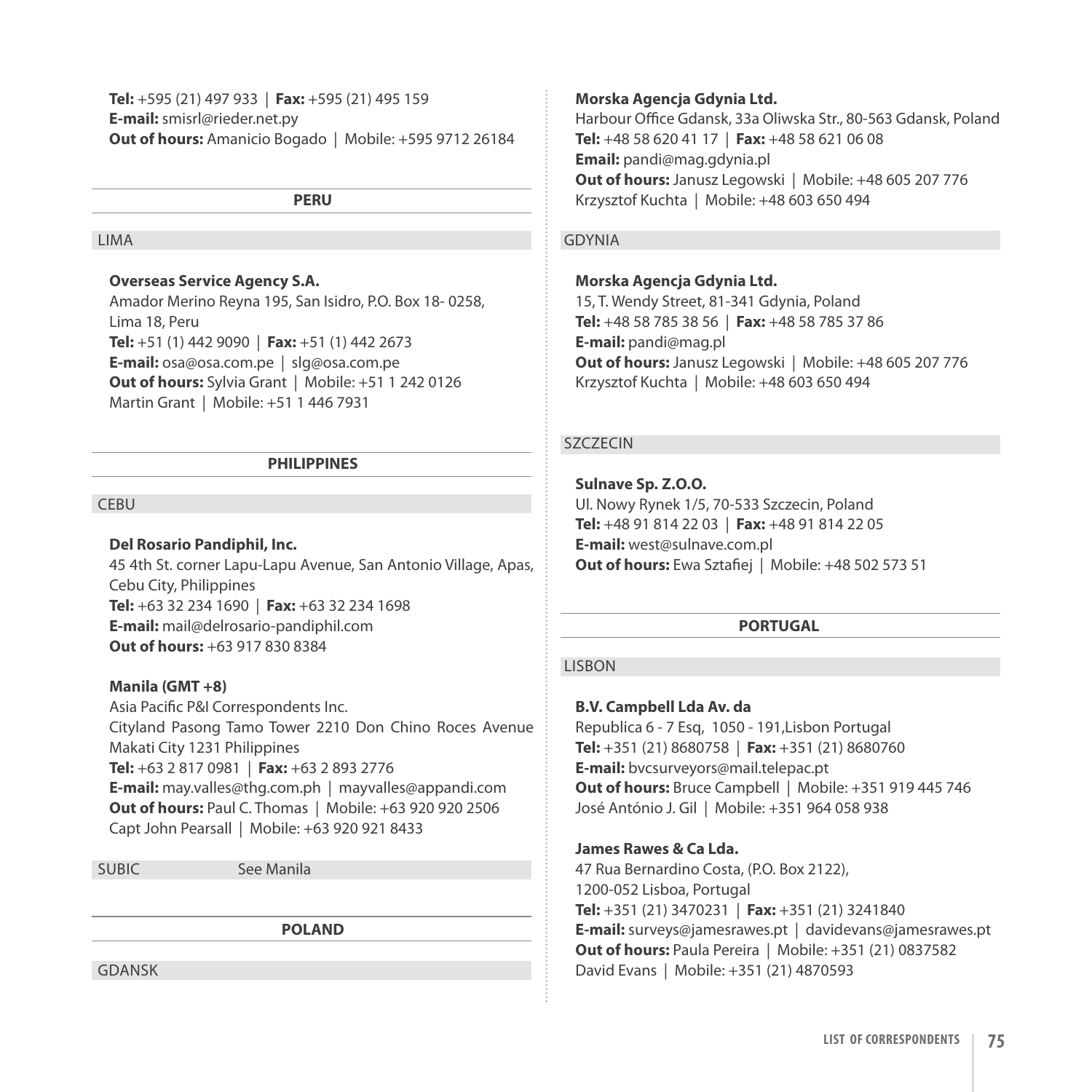#### MatosinhosSee Oporto

# Oporto

# **Pinto Basto Comercial, Lda.**

Rua Dr. Francisco Sá Carneiro, 336-R/C, 4450-676 Leça da Palmeira, Portugal **Tel:** +351 22 999 4334 | **Fax:** +351 22 996 7387 **E-mail:** Maria.Helena@pintobasto.com joao.azeredo@pintobasto.com **Out of hours:** Maria Helena Ribeiro | Mobile: +351 91 937 0541 Joao Azeredo | Mobile: +351 91 223 1134

#### **PUERTO RICO**

# San Juan

# **Jimenez, Graffam & Lausell**

420 Ave. Ponce de León, Midtown Condominium, Suite 505, San Juan, Puerto Rico **Tel:** +1 (787) 767 1030 | **Fax:** +1 (787) 751 4068 **E-mail:** manager@jgl.com **Out of hours:** William A. Graffam | Mobile: +1 (787) 723 3380 J. Ramón Rivera Morales | Mobile: +1 (787) 790 7155

#### **QATAR**

Doha

# **Milaha**

33rd Floor Al Jazeera Tower, Faza Street West Bay P.O. Box 153 Doha QATAR **Tel:** +974 4494 9666 | **Fax:** +974 4483 3244 **E-mail:** comms@milaha.com **Out of hours:** Arturo B. Bargo | Mobile: +974 5586 7119 Raja Gomez | Mobile: +974 5503 4804

# **REPUBLIC OF DJIBOUTI**

Djibouti

#### **General Transport Services**

9/11 Rue de Geneve, P.O. Box No. 81, Djibouti **Tel:** +253 340 118 | **Fax:** +253 353 924 **E-mail:** GTS.Djibouti@gsk-group.com **Out of hours:** Ahmed Osman Guelleh | Mobile: +253 811 800 Capt. Pawan Datta | Mobile: +253 810 787

# **REPUBLIC OF GUINEA**

#### CONAKRY

#### **T.C.I Africa**

B.P. 5106, Conakry, Republic of Guinea **Tel:** +224 30 43 20 95 | **Fax:** +224 30 43 20 95 **E-mail:** tciguinee@yahoo.fr **Out of hours:** Capt. Diallo | Mobile: +224 64 32 37 0

#### **REPUBLIC OF PANAMA**

# BAI BOA

**Fernie (Limited) S.A.** Marr Centre P.O. Box 0843-00191 La Boca Balboa, Republic of Panama **Tel:** +507 211 9488 | **Fax:** +507 211 9450 **E-mail:** ferniepi@cfernie.com **Out of hours:** Andre Perret | Mobile: +507 6617 3229 John Blennerhassett | Mobile: +507 6612 1152

#### **CRISTOBAL**

**Fernie (Limited) S.A.**  1110 Columbus Avenue, P.O. Box 0301-03506, Colon, Republic of Panama **Tel:** +507 433 8500 | **Fax:** +507 433 8528 **E-mail:** ferniepi@cfernie.com **Out of hours:** Andre Perret | Mobile: +507 6617 3229 John Blennerhassett | Mobile: +507 6612 1152

Puerto Armuelles See Cristobal

#### **ROMANIA**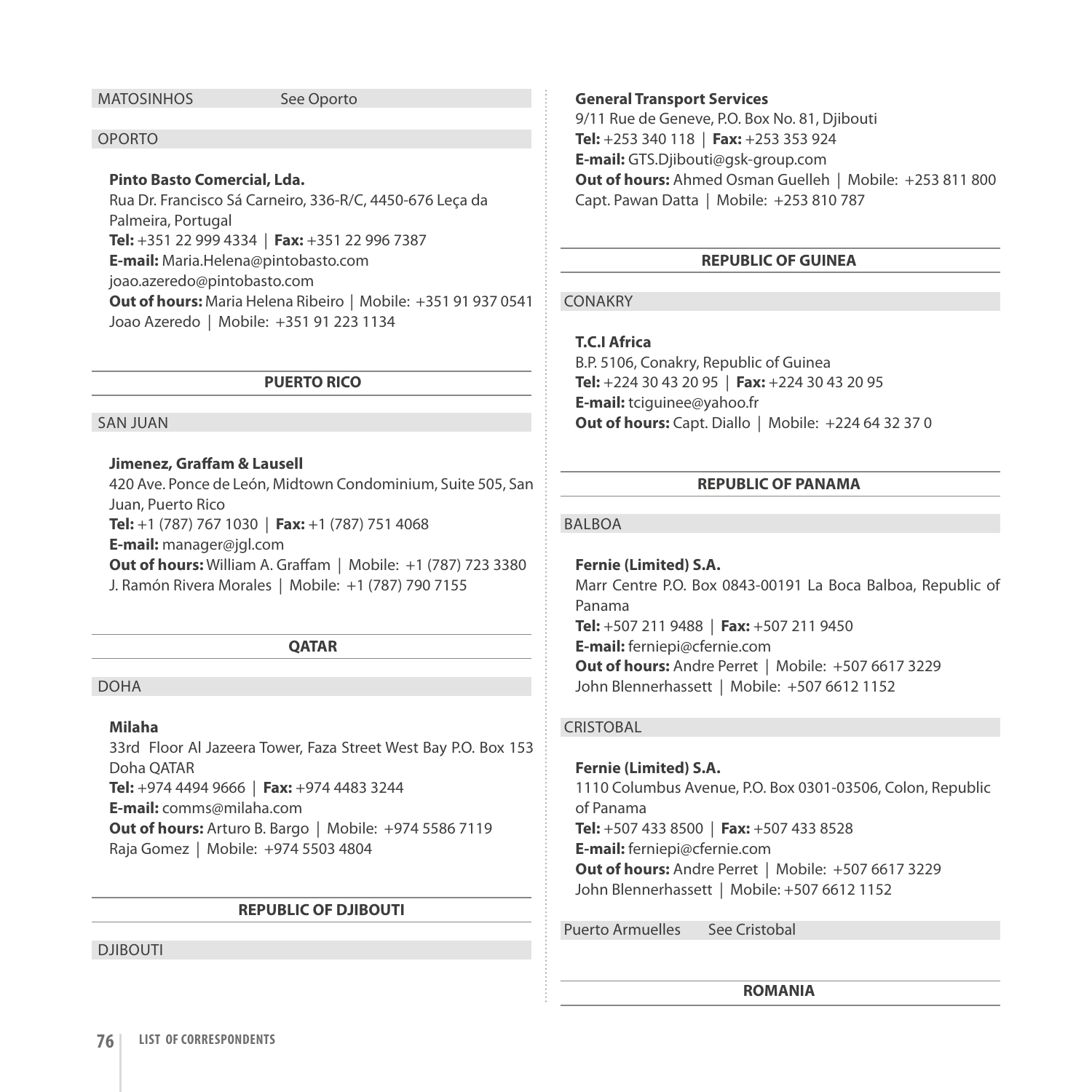# **BUCHAREST**

**Interservices S.A.**  Strada Daniel Barcianu Nr. 4, 030901 Bucharest, Rumania **Tel:** +40 21 321 9235 | **Fax:** +40 21 326 9235 **E-mail:** office@mancas.ro **Out of hours:** Luciana Mancas | Mobile: +40 21 253 1865 Gabriel Mancas | Mobile: +40 21 253 1865

# **CONSTANTZA**

**Interservices S.A.** Str. Revolutiei din 22 Decembrie 1989 No.41, Bloc SNC, Etaj 2, Apt 31, Constantza, Rumania, **Tel:** +40 241 611644 | **Fax:** +40 241 611644 **E-mail:** constantza@mancas.ro **Out of hours:** Capt. Spiridon Timofte | Mobile: +40 744 625379 Gabriel Tudorache | Mobile: +40 744 656604

#### **GALATZ**

**Interservices S.A.** Strada Traian No. 5, Bloc C5, Scara 2, Apt. 21, Galatz, Rumania **Tel:** +40 236 462603 | **Fax:** +40 236 461707 **E-mail:** galatz@mancas.ro **Out of hours:** Virgil Naghirneac | Mobile: +40 745 616457 Iliutza Mocanu | Mobile: +40 745 616458

Tulcea See Bucharest

**RUSSIA**

Kaliningrad

# **Pandi Services East**

P.O. Box 728, Kaliningrad 236010, Russia **Tel:** +7 4012 91 65 28 | **Fax:** +7 4012 91 65 28

**E-mail:** pandi@038.ru

**Out of hours:** Sergey Balabanov | **Mobile:** +7 9022 37 98 00 Daria Kovalenko | **Mobile:** +7 9062 13 50 64

Moscow

#### **Jurinflot International Law Firm**

34 Marxistskaya Street, (P.O. Box 60), 109147 Moscow, Russia **Tel:** +7 095 7925701 | **Fax:** +7 095 792 5700 **E-mail:** jurin@jurinflot.ru **Out of hours:** Vadim Ermolaev | Mobile: +7 095 763 03 82 Vladimir Mednicov | Mobile: +7 095 743 48 61

# MURMANSK

**Novorossiysk Insurance Company Nostra Ltd.**

2 Gubernskogo Street, Novorossiysk, Russia **Tel:** +7 8617 613 493 | **Fax:** +7 8617 613 493 **E-mail:** nostra@nvrsk.ru **Out of hours:** Andrew Kusakov | Mobile: +7 9887 655632 Tatyana Lovcheva | Mobile: +7 9887 707376

# St. Petersburg

**Falcon P&I Ltd.** 

Prospect Veteranov 109-1-140, St. Petersburg, 198261, Russia. P.O. Box 133, St. Petersburg, 198328, Russia. **Tel:** +7 812 714 90 69 | **Fax:** +7 812 714 90 69 **E-mail:** falconpandi@mail.ru **Out of hours:** Igor V. Sokolov | Mobile: +7 911 217 15 18 Ilya I. Sokolov | Mobile: +7 950 009 64 67

# **VLADIVOSTOCK**

**CIS Pandi Services Limited** 58 Partizansky Prospect Apt. 404 Vladivostok 690002 Russia **Tel:** +7 4232 431865 **E-mail:** vladivostok@cispandi.com **Out of hours:** Oleg Onoprienko | Mobile: +7 4232 701403

# **SAUDI ARABIA**

# Dammam

**Mutual Marine Services Al Mushtaraka Ltd.,**

2nd Floor, Bokhari Commercial Centre, Al- Tobaishi, P.O. Box 8972, Dammam 31492, KSA **Tel:** +966 (3) 826 8326 | **Fax:** +966 (3) 827 5342 **E-mail:** Claims.Dammam@Mushtaraka.com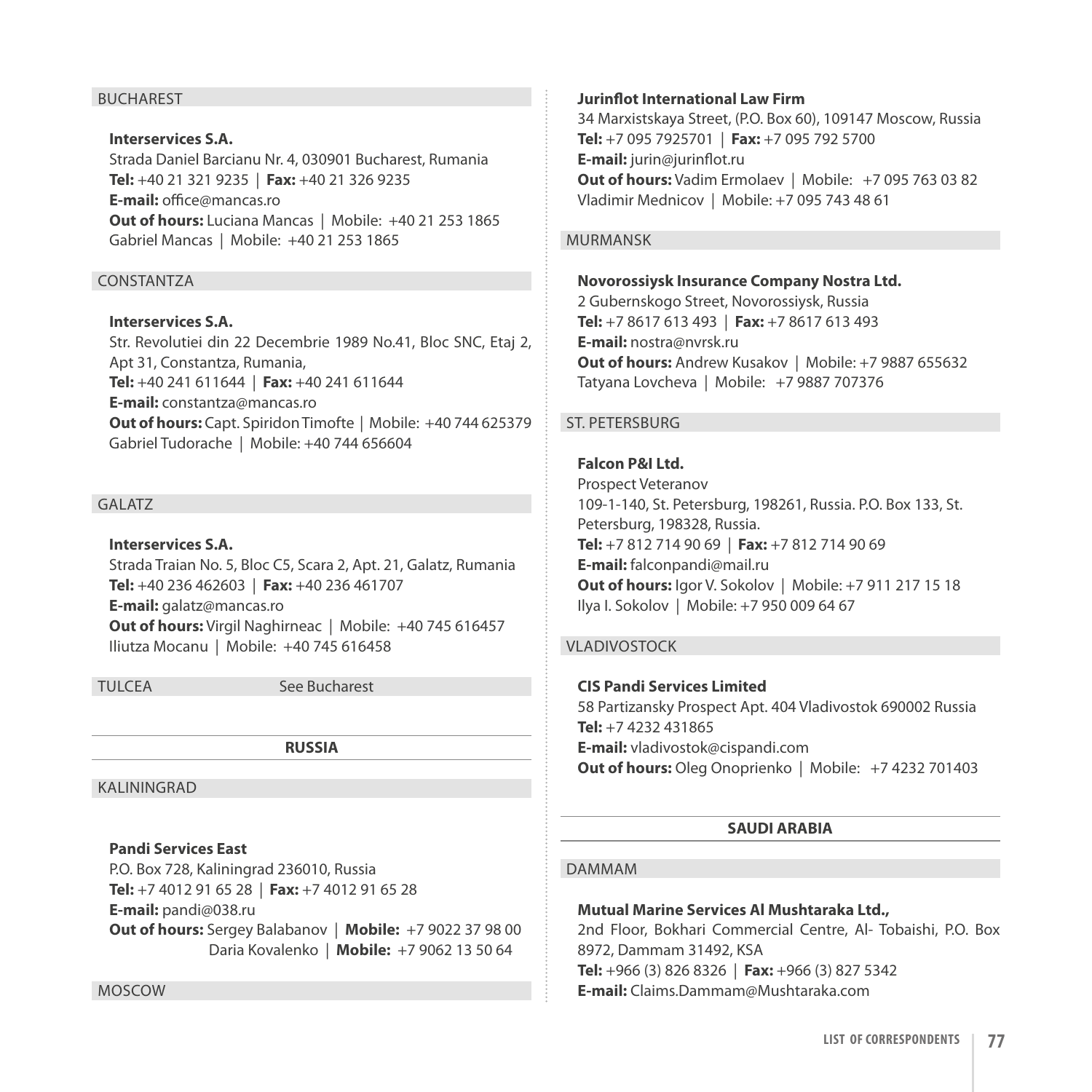# **Out of hours:** Nizamuddin Ahmed | Mobile: +966 (3) 827 1579

#### **JEDDAH**

# **Mutual Marine Services Al Mushtaraka Ltd.**

3rd Floor, Saudi Business Centre, Medina Road, P.O. Box 12635, Jeddah 21483, KSA **Tel:** +966 (2) 652 2666 | **Fax:** +966 (2) 652 1944 **E-mail:** claims@mushtaraka.com larry.heron@mushtaraka.com **Out of hours:** Capt. Larry C. Heron | Mobile: +966 504 667 728 Mahmood Mattar | Mobile: +966 5 569 7553

**SENEGAL**

#### Dakar

#### **Africa P&I / Senegal P&I**

Sarl Rue Jean Jaures, Immeuble Aicha - B.P.48 100 Dakar Senegal **Tel:** +221 33 842 90 93 | **Fax:** +221 33 842 90 93 **E-mail:** senegalpandi@yahoo.fr | dakar@africapandi.com **Out of hours:** Guillaume Bell | Mobile: +221 77 510 83 51 Boubacar Mane | Mobile: +221 77 630 12 49

#### **Budd Senegal**

4 Rue Mage X Parchappe, 3rd Floor, BP. 23048 Dakar, Senegal **Tel:** +221 33 821 37 22 **E-mail:** budd.senegal@budd-pni.com **Out of hours:** Elisabeth Ndiaye | Mobile: +221 77 637 41 95 Samba Cor Fall | Mobile: +221 77 636 5558

# **SEYCHELLES**

#### **MAHF**

# **Indoceanic-Grandcourt**

Mare Anglaise, Mahe, Seychelles **Tel:** +248 424 73 37 | **Fax:** +248 424 78 39 **E-mail:** indoceanic@wanadoo.fr | isles@indoceanic.com **Out of hours:** Pierre Grandcourt | Mobile: +248 2 50 07 81 Dominique Thomson | Mobile: +262 692 01 77 77

#### **SIERRA LEONE**

**FREETOWN** 

# **Africa P&I**

23 House Street, Freetown, Sierra Leone **Tel:** +232 76 99 12 99 **E-mail:** contact@africapandi.com **Out of hours:** Alexandra Roberg | Mobile: +33 671 45 41 65

# **SINGAPORE**

# Singapore

# **WK Webster**

Hull Claims Management Services, 20 Cecil Street, #22-03 Equity Plaza, Singapore **Email:** mterrell@wkwebster.com.sg **Out of hours:** Martin Terrell | Mobile: +65 9782 4761

# **SLOVENIA**

Koper

#### **Samer & Co Shipping Ltd.**

d.o.o. Vojkovo Nabrežje 32 Sl-6000 Koper, Slovenia **Tel:** +386 5 9935660 | **Fax:** +386 5 9935660 **E-mail:** samer.koper@samer.com **Out of hours:** Jana Rodica | Mobile: +386 30 277338 Vasja Dodic | Mobile: +386 40 474883

# **SOMALI DEMOCRATIC REPUBLIC**

#### **BERBERA**

**Omer Ali Dualeh & Co.**  P.O. Box 144, Berbera, Somalia **Tel:** +252 751 2085 | **Fax:** +252 2 740186 **E-mail:** Omaarco@yahoo.com

**Out of hours:** Abdul Kadir O. Ali | Mobile: +252 2 427016 Saeed M. Abu Ali | Mobile: +252 2 446096

MOGADISHU See Berbera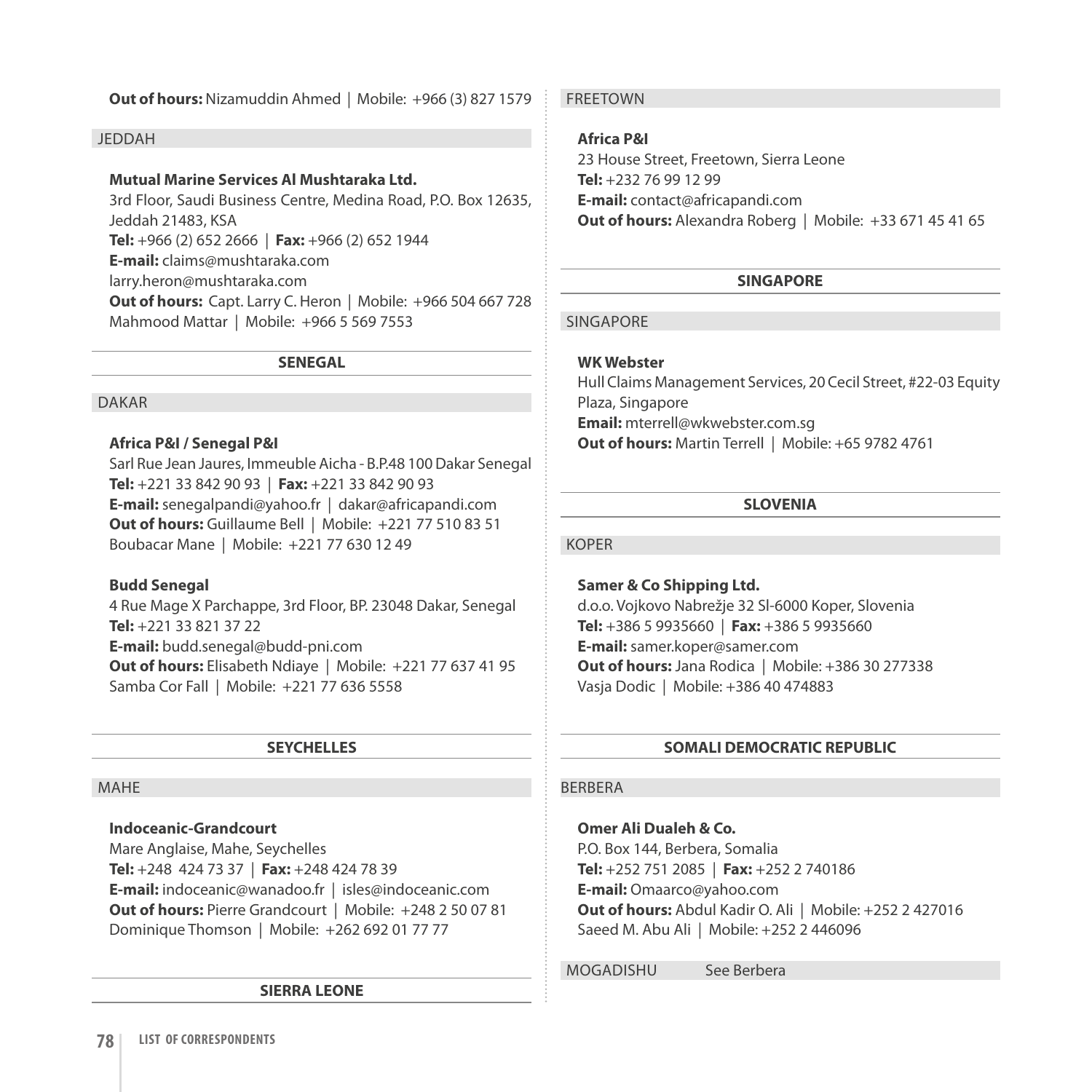#### **SOUTH AFRICA**

# Cape Town

#### **P&I Associates (Pty) Ltd.**

Unit 1 B, Foregate Square, Table Bay Boulevard, Cape Town 8001, South Africa **Tel:** +27 21 425 4924 | **Fax:** +27 21 421 1423 **E-mail:** pict@pandi.co.za **Out of hours:** Garth Hansen | Mobile: +27 83 255 6994 Alan Reid | Mobile: +27 83 250 3392

#### **DURBAN**

#### **P&I Associates (Pty) Ltd.**

1<sup>st</sup> Floor, 1 Kingsmead Boulevard, Kingsmead Office Park, Durban, 4001, South Africa **Tel:** +27 31 368 5050 | **Fax:** +27 31 332 4455 **E-mail:** pidurban@pandi.co.za **Out of hours:** Michael Heads | Mobile: +27 83 453 4899 Ron Evans | Mobile: +27 83 441 5685

#### Port Elizabeth

# **Bowman Gilfillan Findlay & Tait Suite**

132 Greenacres Village, Ascot Road, Port Elizabeth 6045, South Africa **Tel:** +27 (41) 582 1436 | **Fax:** +27 (41) 582 1435 **Out of hours:** John Dyason | Mobile: +27 82 806 6013 Jeremy Prain | Mobile: +27 72 596 7658

#### **SOUTH KOREA**

#### **BUSAN**

# **Hyopsung Shipping Corporation**

7<sup>th</sup> Floor, Yuchang Building No 25-2, 4-KA Chungang-Dong, Chung- Ku, Busan, South Korea **Tel:** +82 (51) 463-6551 | **Fax:** +82 (51) 462 3492 **E-mail:** mailhead@hyopsung.co.kr **Out of hours:** R.J.C. Kim | Mobile: +82 (51) 747 4241 H.S. Son | Mobile: +82 (51) 752 1585

#### **Hyopsung Shipping Corporation**

A-Dong Room No. 802, Jungsuk Building, No. 7-241, 3-Ka,Shinheung- Dong, Chung-Ku, Inchon, Korea **Tel:** +82 (32) 882-9010 | **Fax:** +82 (32) 887 8806 **E-mail:** inchonhs@hyopsung.co.kr **Out of hours:** C.S. You | Mobile: +82 (32) 322 8039 J.D. Shim | Mobile: +82 (31) 243 7947

#### Seoul

#### **Hyopsung Shipping Corporation**

9th Floor, Baiknam Building, 188-3, 1- ka Ulchi-Ro, Chung-Ku, Seoul, Korea **Tel:** +82 (2) 752 2963 +82 (2) 752 2964 | **Fax:** +82 (2) 771 7150 **E-mail:** seoulhs@hyopsung.co.kr **Out of hours:** Mr. K.H. Kim | Mobile: +82 2 3462 1229 Mr. K.B. Song | Mobile: +82 31 712 4450

#### **SPAIN**

# **ALGECIRAS**

**Maritima del Estrecho S.A.** Head Office Teniente Maroto no 2/2nd, 11201 Algeciras, Spain **Tel:** +34 956 585316 | **Fax:** +34 956 632110 **E-mail**: algeciras@maritima.com **Out of hours:** Valentin Revuelta | Mobile: +34 639132901 Javier Bernardos | Mobile: +34 629225335

# Barcelona

**Hispania P&I Correspondents** C/O Jonqueres, 18, 8°B 08003 Barcelona, Spain **Tel:** +34 93 268 1853 | **Fax:** +34 93 268 9978 **E-mail:** barcelona@pandihispania.com **Out of hours:** James McKinnell | Mobile: +34 670 458 646 Rosana Velasco | Mobile: +34 670 458 642

#### **BILBAO**

**Bereincua Hermanos S.L.**  Alameda de Mazarredo 9, 48001 Bilbao, Spain **Tel:** +34 944 354 530 | **Fax:** +34 944 354 538 **E-mail:** bereincua@bereincua.com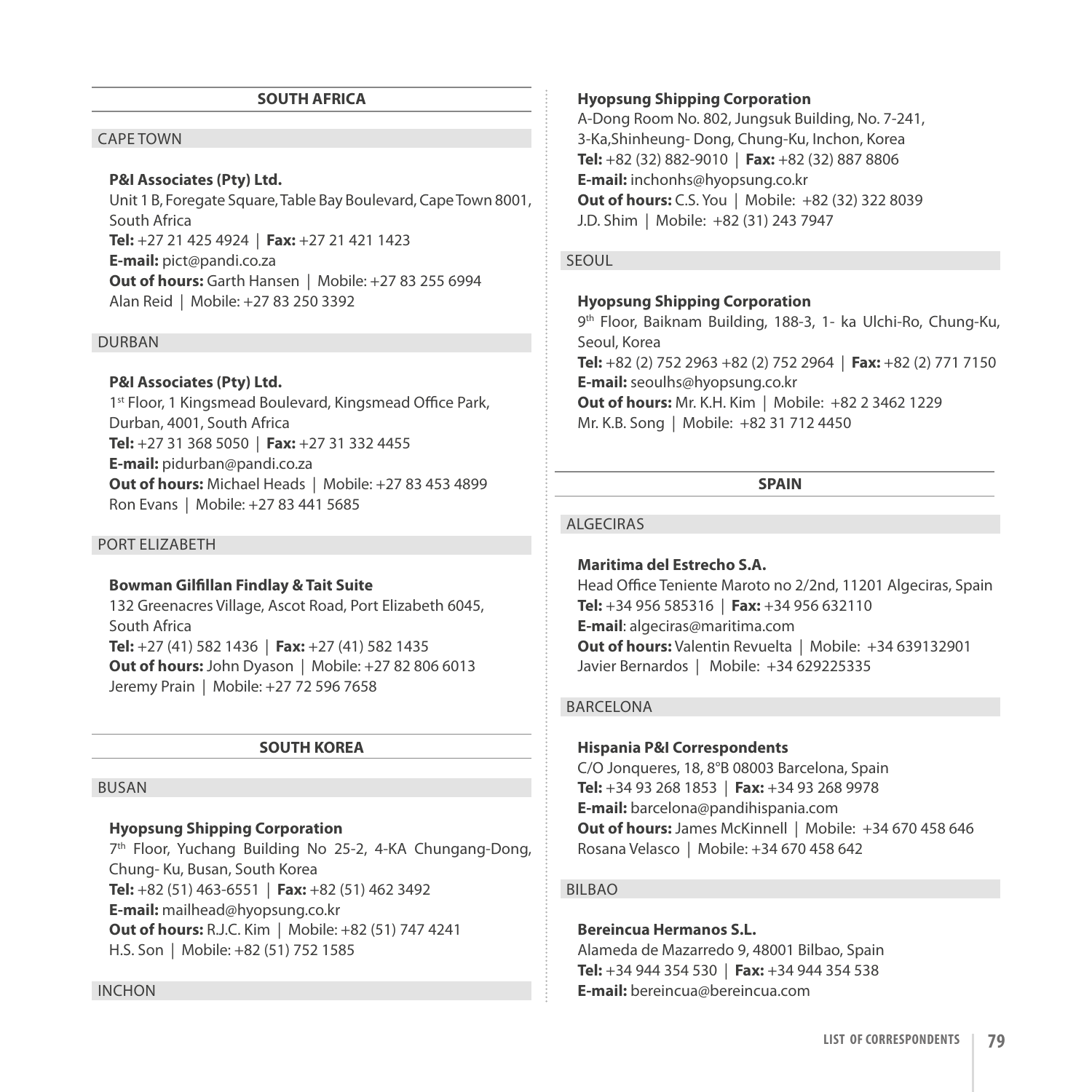**Out of hours:** Capt. Javier Apraiz | Mobile: +34 944 305 955 tziar. Zorriqueta | Mobile: +34 944 558 076

# CADIZ

#### **G & J Mac Pherson S.L.**

Fermín Salvochea, 4, 11004-Cadiz, Spain **Tel:** +34 956 808023 | **Fax:** +34 956 212656 **Email:** jmacpherson@macphersoncadiz.com **Out of hours:** Jaime MacPherson

#### CARTAGENA

#### **International VIKINGTransport S.L.**

C/Muralla del Mar 8,1°A, 30202 Cartagena, Spain **Tel:** +34 968 507 000 | **Fax:** +34 968 508 969 **E-mail:** vikingct@vikingct.com **Out of hours:** Diego Calderón | Mobile: +34 639 979 407 Patricia Siljeström | Mobile: +34 609 081 408

CEUTA See Barcelona

CORUNNA

**Rubine e Hijos S.L.**  Muelle de San Diego s/n, 15080 La Coruña P.O. Box 174, 15080 La Coruña **Tel:** +34 981 173217 | **Fax:** +34 981 173712 **E-mail:** pandi@rubine.net | rubine@nauta.es **Out of hours:** Luis del Moral | Mobile: +34 607497170 Steven Niederle | Mobile: +34 670762209

#### Gijon

# **Casimiro Velasco SL.**

Calle Alvarez Garaya 13, 1° D, 33206 Gijon, Spain **Tel:** +34 985 354643/4 | **Fax:** +34 985 355310 **E-mail:** general@casimirovelasco.com **Out of hours:** Heliodoro Ordas Gonzalez Mobile: +34 985 342557

Huelva See Seville

La Coruna See Corunna

# Las Palmas

# **VB Comisarios de Averias S.A.**

Avenida de las Petroliferas,s/n 35008 Las Palmas de Gran Canaria, Canary Islands, Spain **Tel:** +34 928 218806 | **Fax:** +34 928 218868 **E-mail:** bldcasa@vbcomisarios.com **Out of hours:** Jesus Alarcon | Mobile: +34 609 505 902 Pedro Perez | Mobile: +34 609 048 560

# MAI AGA

# **Thomas Wilson S.L.**

Plaza Poeta Alfonso Canales 4 29001 Malaga, Spain **Tel:** +34 952 21 21 95 | **Fax:** +34 952 21 01 58 **E-mail:** thomaswilson@vnet.es | admin@thwilson.com **Out of hours:** Thomas M. Tuite | Mobile: +34 670 61 41 93 Maria J. Rico | Mobile: +34 661 25 01 63

# **MOTRIL**

# **Maritima del Estrecho S.A.**

Avda. Nuestra Sra. de la Cabeza, 123, 18613 Motril (Granada), Spain **Tel:** +34 958 823363 | **Fax:** +34 958 822874 **E-mail:** motril@maritima.com **Out of hours:** Miguel Sanchez | **Mobile:** +34 62978235

# **SANTANDER**

**Modesto Piñeiro CyA S.A.**  Calderón de la Barca, 17A, 1° - Aptdo. 14, (39002) Santander, Spain **Tel:** +34 942 220000 | **Fax:** +34 942 222941 **E-mail:** mpineiro@mpineiro.com **Out of hours:** Daniel Crespo | Mobile: +34 619 200191 Modesto Piñeiro Garcia Lago | Mobile: +34 659 436443

# **SEVILLE**

**Tablada Pandi Services, S.L**. Reina Mercedes 19-C, 41012 Seville, Spain. **Tel:** +34 95 424 1212 | **Fax:** +34 95 424 1213 **E-mail:** tabladaservices@futurnet.es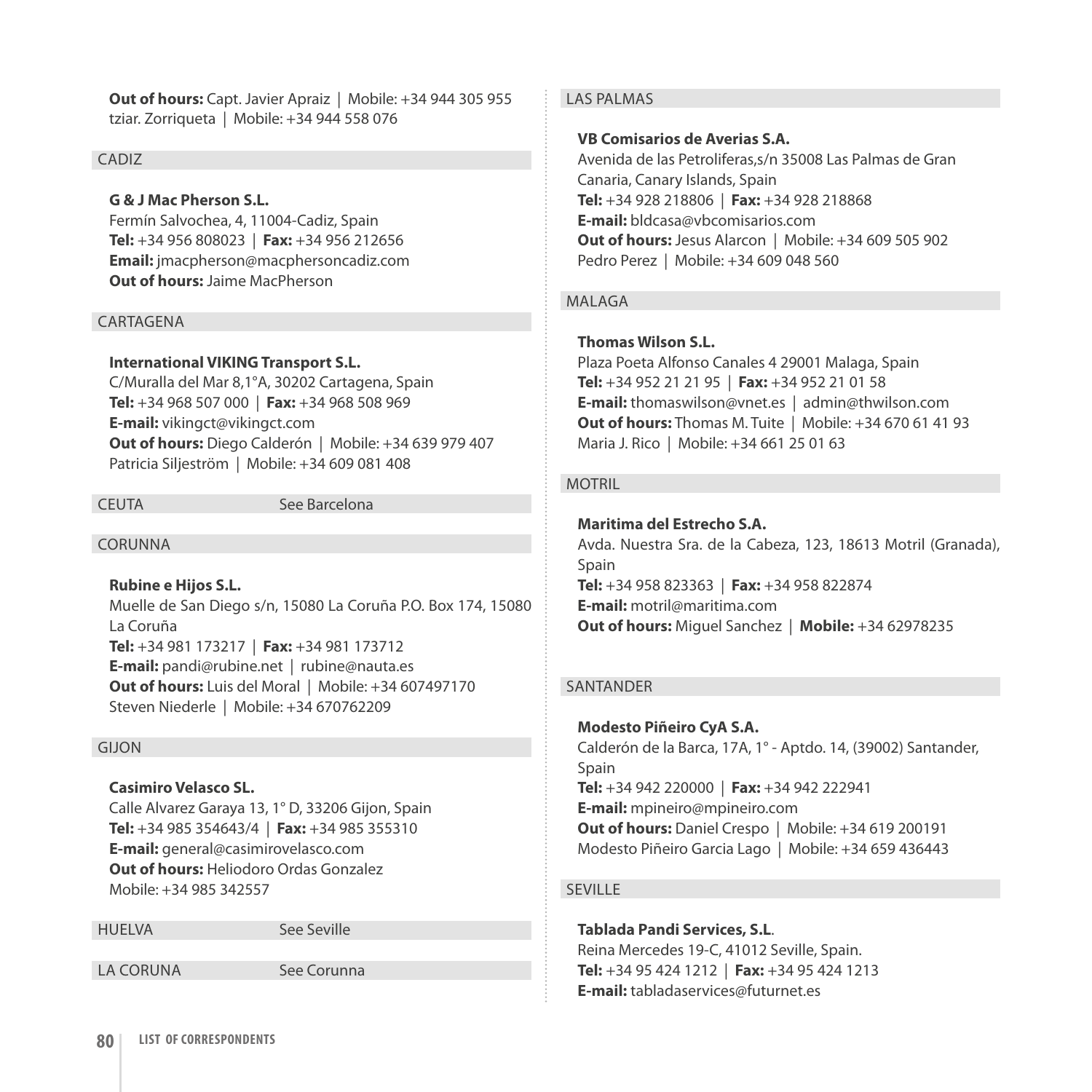**Out of hours:** J. Soriano | Mobile: +34 607 209997 Julia Soriano | Mobile: +34 687 344292

# Tarragona See Barcelona

# **TENERIFE**

# **Stier & Co.**

Avda Anaga. n° 11 - Office O1 izq., 38001 S/C de Tenerife **Tel:** +34 928 26 54 52 | **Fax:** +34 928 22 49 75 **E-mail:** pandi@stier.es | tenerife@stier.es | istier@stier.es **Out of hours:** Ida Stier | Mobile: +34 607 55 29 27 Pedro Marin | Mobile: +34 677 58 90 91

#### **VAI FNCIA**

#### **Nimes España S.L.**

Calle Almirante Cadarso 17-1a, 46005 Valencia, Spain **Tel:** +34 96 3952008 (24 hr) | **Fax:** +34 96 3954176 **E-mail:** pandiservices@nimes.es **Out of hours:** T.W. Nicholas | Mobile: +34 96 3344804 Dr. J.R. Nicholas | Mobile: +34 96 2589261

#### Vigo

#### **E. Durán Shipping P&I Services, S.L.**

C/O Arenal, 18-1º - Oficina 3, 36201 - Vigo, Spain **Tel:** +34 986 43 53 44 | **Fax:** +34 986 43 08 02 **E-mail:** vigo@estanislaoduran.com **Out of hours:** Ramiro Cobo | Mobile: +34 619 21 99 29

# **SRI LANKA**

#### COLOMBO

# **GAC Shipping Ltd.**

284 Vauxhall Street, Colombo 2, Sri Lanka **Tel:** +94 114 797900-5 | **Fax:** +94 114 797910 **E-mail:** pandi.srilanka@gac.com **Out of hours:** Walter Rodrigo | Mobile: +94 777 718001 Capt. Thusith Perera | Mobile: +94 777 718002

# **Intermarc Services**

30/63 Longdon Place Colombo 07 Sri Lanka 00700

**Tel:** +94 11 2585544 | **Fax:** +94 11 2585546 **E-mail:** intermarc@intermarc.lk **Out of hours:** Capt. Errol Dharmaratne | Mobile: +94 77 7760277 Ravi Randeniya | Mobile: +94 77 7760279

#### **SUDAN**

#### PORT SUDAN

# **Mutual Marine Services Al Mushtaraka**

Bohein Building, P.O. Box 1022, Port Sudan, Sudan **Tel:** +249 (311) 27654/27656 | **Fax:** +249 (311) 27660 **E-mail:** Claims.Sudan@Mushtaraka.com **Out of hours:** Abdulazim Badawi | Mobile: +249 9 1233 4920 Amir Hassan | Mobile: +249 9 1251 8463

#### **SWEDEN**

#### **GOTHENBURG**

#### **Mannheimer**

Swartling Box 2235, 403 14 Gothenburg, Sweden **Tel:** +46 31 355 16 00 | **Fax:** +46 31 355 16 01 **E-mail:** gbgrec@msa.se **Out of hours:** Stefan Brocker | Mobile: +46 31 355 1687 Jerkér Sellen | Mobile: +46 31 355 1604

#### **P&I Scandinavia AB**

Gullbergs Strandgata 4A SE-404 23 Gothenburg, Sweden **Tel:** +46 31 769 10 77 | **Fax:** +46 31 69 70 59 **E-mail:** infose@pandiscan.com | Amanda.bjork@pandiscan.com **Out of hours:** Martin Olofsson | Mobile: +46 706 10 20 73 Amanda Bjork | Mobile: +46 761 84 07 00

#### **STOCKHOLM**

# **P&I Scandinavia**

AB Master Samuelsgatan 60 111 21 Stockholm Sweden **Tel:** +46 10 10 20 503 **E-mail:** infose@pandiscan.com **Out of hours:** Martin Olofsson | Mobile: +46 706 10 20 73 Amanda Bjork | Mobile: +46 761 84 07 00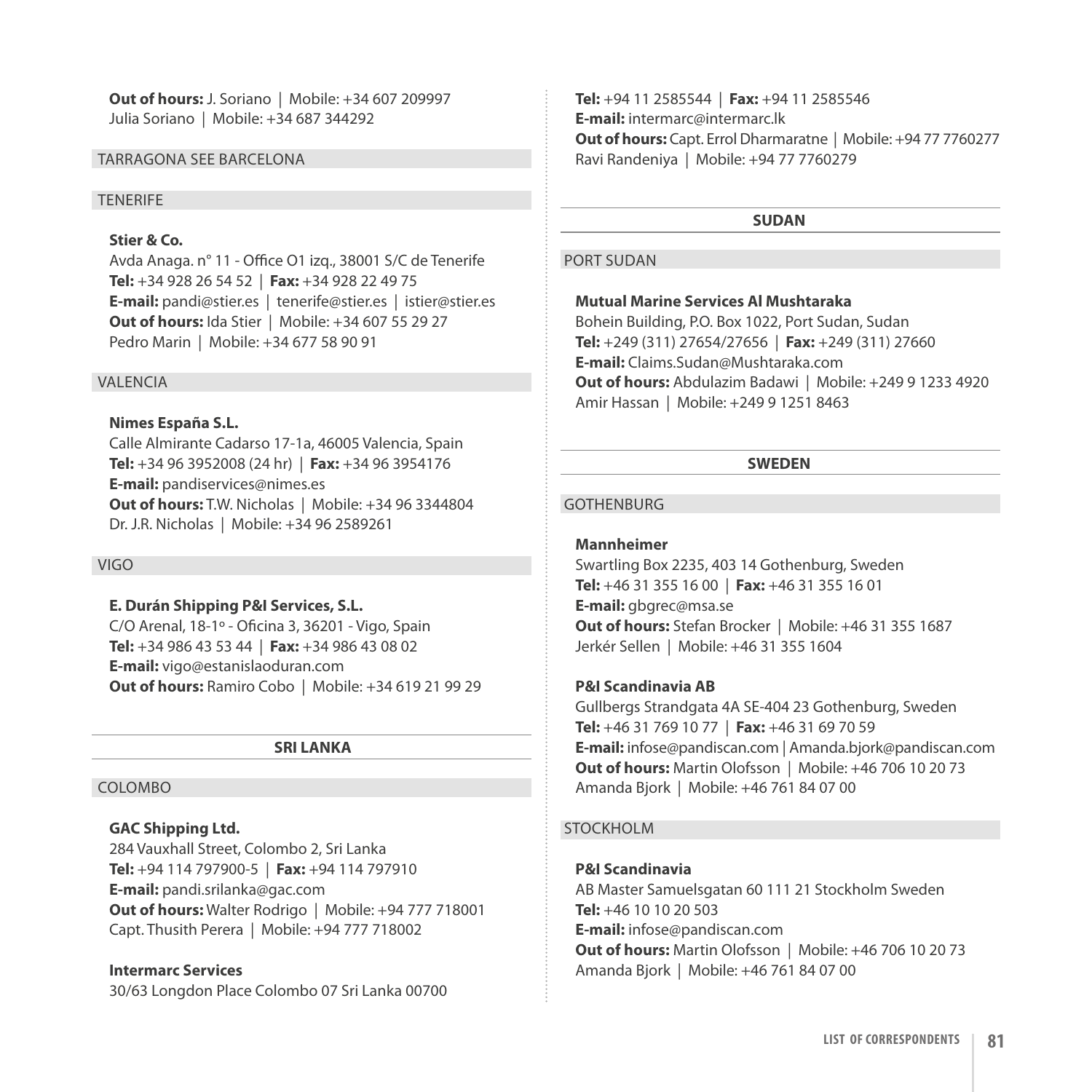#### **SWITZERLAND**

# **GENEVA**

#### **Schellenberg Wittmer**

10 Cours de Rive, (P.O. Box 3054),1211 Geneva **Tel:** +41 22 707 8000 | Fax: +41 22 707 8001 **E-mail:** bernard.vischer@swlegal.ch **Out of hours:** Bernard Vischer | Mobile: +41 22 348 2281

**SYRIA**

#### LATTAKIA

#### **John & Nagib Habeishy Law Firm**

8 Azar Street, Onji Building, 2nd Floor, Lattakia P.O. Box 132, Lattakia, Syria **Tel:** +963 41 461 333 | **Fax:** +963 41 461 332 **E-mail:** info@habeishylawfirm.com **Out of hours:** John Habeishy | Mobile: +963 933 412 555 Nagib Habeishy | Mobile: +963 944 656 644

#### **Raja & Omar Haroun**

P.O. Box 150, Lattakia, Syria **Tel:** +963 41 360060 | **Fax:** +963 41 360064 **E-mail:** rroharoun@net.sy | rohroun@scs-net.org **Out of hours:** Omar Haroun | Mobile: +963 93 482222 Raja Haroun | Mobile: +963 94 241023

#### **TAIWAN**

#### **TAIPEI**

#### **Taiwan Maritime Services Ltd.**

8F, 36-9, Fu Hsin South Road Sec.1 Taipei Taiwan **Tel:** +886 2 2741 2968 | **Fax:** +886 2 2740 **E-mail:** tmspis@ms1.hinet.net **Out of hours:** Allen Sun | Mobile: +886 933 169 436 Josephine Liu | Mobile: +886 0932 206 259

#### **SEASIA P&I Services – Taiwan**

Room 821, No 121 Chung Ching S. Road, Sec. 1, Taipei, Taiwan R.O.C. **Tel:** +886 2 2388 0235 | **Fax:** +886 2 2375 6946 **E-mail:** taiwan@seasia.com.sg **Out of hours:** Capt. Jimmy Chow | Mobile: +886 9 3390 5121 K.P. Wang | Mobile +886 9 1660 4712

#### **TANZANIA**

# Dar-es-Salaam

# **Robmarine P&I Services Ltd.**

(P.O. Box 9020), 291A Magore St, Upanga, Dar-es-Salaam, Tanzania **Tel:** +255 22 2152112 | **Fax:** +255 22 252112

**E-mail:** alan@robmarine.com | martin@robmarine.com **Out of hours:** Alan Sutton | +255 754 304 776 Martin Mshanga | Mobile: +255 754 304 783

#### **Inchcape Shipping Services**

Maktaba Complex Building P.O.Box 13836 Dar Es Salaam Tanzania

**Tel:** + 255 22 2152322 | **Fax:** +255 22 2152134 **E-mail:** iss.dar@iss-shipping.com **Out of hours:** Dharma Subasinge | Mobile: +255 784 324207 John Massawe | Mobile: +255 784 323020

#### **THAILAND**

# Bangkok

#### **Bangkok Marine Survey Co. Ltd.**

5th Floor, Thaicen Tower, 507/321 Soi Sathupradit 31, Yannawa Bangkok, Thailand **Tel:** +66 2 674 1731-3 | **Fax:** +66 2 674 1730 **E-mail:** bmsc@loxinfo.co.th **Out of hours:** Richard C. Allen | Mobile: +66 1 828 2138 Nitikorn Kowattanawongrak | Mobile: +66 1 921 9083

**TOGO**

# **LOME**

**TCI Lome** c/o IMS B.P. 9086, Lome, Togo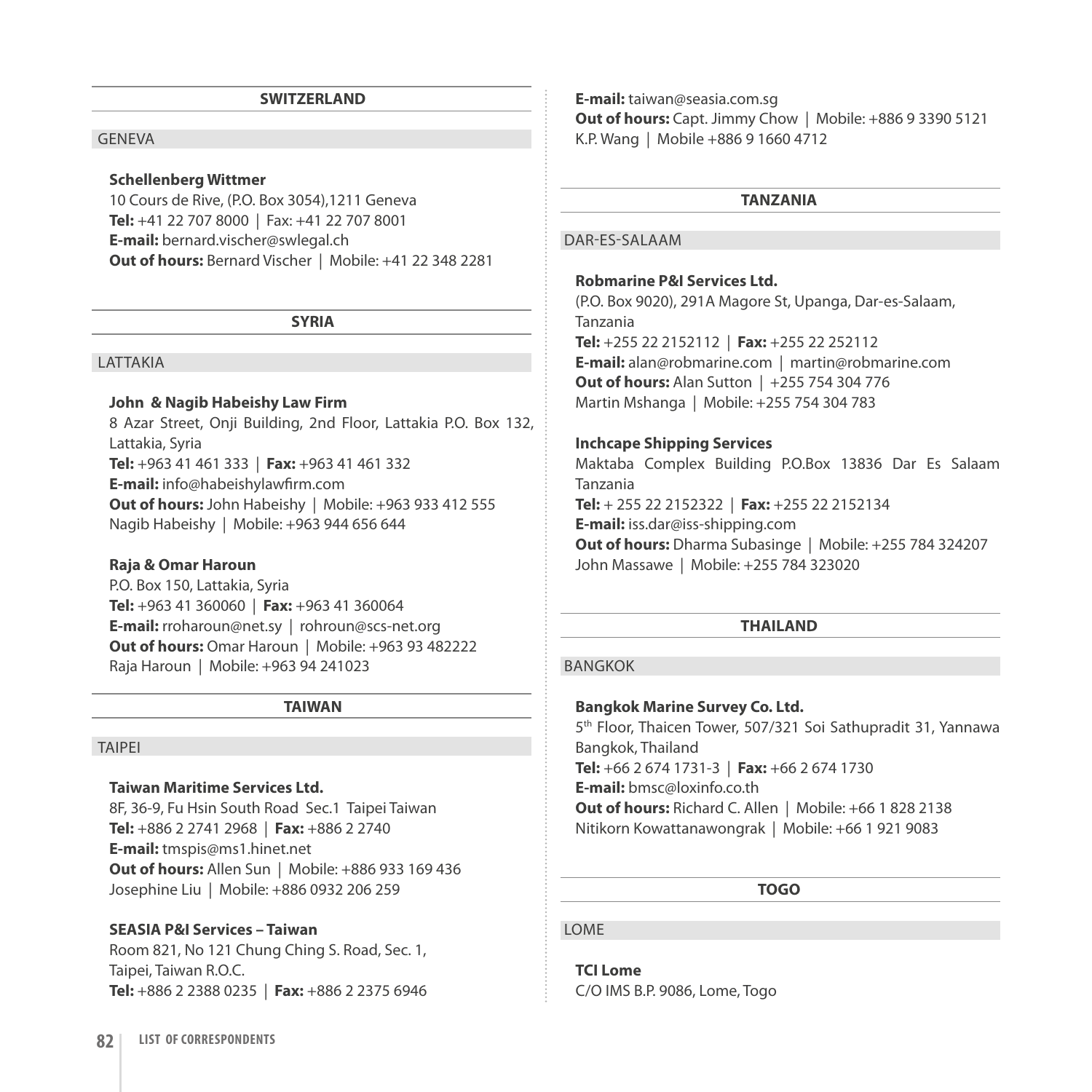**Tel:** +228 2 271 47 85 | **Fax:** +228 2 271 07 90 **E-mail:** tci-lome@tci-africa.com **Contacts:** Eric Patawolo | Mobile: + 228 90 35 33 83

#### **TRINIDAD**

# Port of Spain (GMT-4)

# **Teal Pandi and Marine Services Limited**

164 Duke of Edinburgh Avenue, Petit Valley, Trinidad PO Box 1407 Port of Spain, Trinidad **Tel:** +1 868 632 0506 | **Fax:** +1 868 633 1688 **E-mail:** mail@tealpandi.com **Out of hours: Paul Taylor | Mobile: +1 868 678 8518** Donna Taylor | Mobile: +1 868 678 8085

## **TUNISIA**

#### **BIZERTE**

#### **T.I.P.I.C.**

Bizerte Centre - Quai Tarak Ibn Ziad, Bizerte 7018, Tunisia **Tel:** +216 (72) 432 638 | **Fax:** +216 (72) 433 599 **E-mail:** exploitation.pi@planet.tn **Out of hours:** Makrem Mejri | Mobile: +216 (72) 535 151 Makrem Mejri | Mobile: +216 98 34 67 43

# Sfax

# **T.I.P.I.C.**

Immeuble Marhaba Centre Intersection, Rue Tahar Sfar et Aboulkacem Chebbi, Sfax, Tunisia **Tel:** +216 (74) 298 734/221 400 | **Fax:** +216 (74) 221 400 **E-mail:** tipic.sfax@planet.tn **Out of hours:** Mr. Jalel Messaoud | Mobile: +216 98 33 74 91 Raouf Kochbati | Mobile: 216 98 34 67 43

#### Sousse

#### **T.I.P.I.C.**

5 Rue Habib Bourguiba, Immeuble Ghenima Apt. B 25 - 2nd Floor, Sousse 4002, Tunisia **Tel:** +216 73 213 740 | **Fax:** +216 73 219 022

**E-mail:** pandi.sousse@planet.tn **Out of hours:** Abdelfatah Ghachem | Mobile: +216 98 54 23 07 Raouf Kochbati | Mobile: +216 98 34 67 42

# **TUNIS**

# **Budd Tunisie**

Residence Sinbad, Bloc A 05 Rue Medhat Pacha 1001 Tunisia **Tel:** + 216 71 35 37 74 | **Fax:** + 216 71 35 13 31 **E-mail:** budd.tunisie@budd-pni.com **Out of hours:** Ms Hedia Ben Alaoui | Mobile: + 216 98 200 242 Elias Mami | Mobile: + 216 98 30 37 91

# **Tunisia Marine Claim Services**

106, bis rue de Palestine, 1002 Tunis **Tel:** +216 71 842 898/783 368 | **Fax:** +216 71 785 877 **E-mail:** tunmar.claimser@gnet.tn **Out of hours:** Miladi Samir | Mobile: +216 302557 Bouali Bechir | Mobile: +216 321912

#### **TURKEY**

#### Iskenderun

#### **Omur Marine Limited**

Ataturk Bulvari Cereb Han, No: 20 Kat:5 Iskenderun, Turkiye **Tel:** +90 326 617 76 35 | **Fax:** +90 326 613 97 37 **E-mail:** omurmarineltd@omurmarineltd.com k.dogan@omurmarineltd.com **Out of hours:** A. Kadir Dogan | Mobile: +90 532 311 91 63

# **ISTANBUL**

#### **Omur Marine Limited**

Acibadem Mah. Acibadem Cad. Aydin Apt. No: 109 K:3D:7 34718 Kadikoy - Istanbul, Turkey **Tel:** +90 216 326 99 49 | **Fax:** +90 216 326 78 38 **E-mail:** omurmarineltd@omurmarineltd.com **Out of hours:** Ahmet Can Bozkurt | Mobile: +90 532 285 89 94 Burcu Berrak | Mobile: +90 533 583 01 19

# **Vitsan Mümessillik Ve Ticaret A.S.**

Bilezik Sokak No 2, 80040 Findikli, Istanbul,P.O. Box 689, Sisli, Istanbul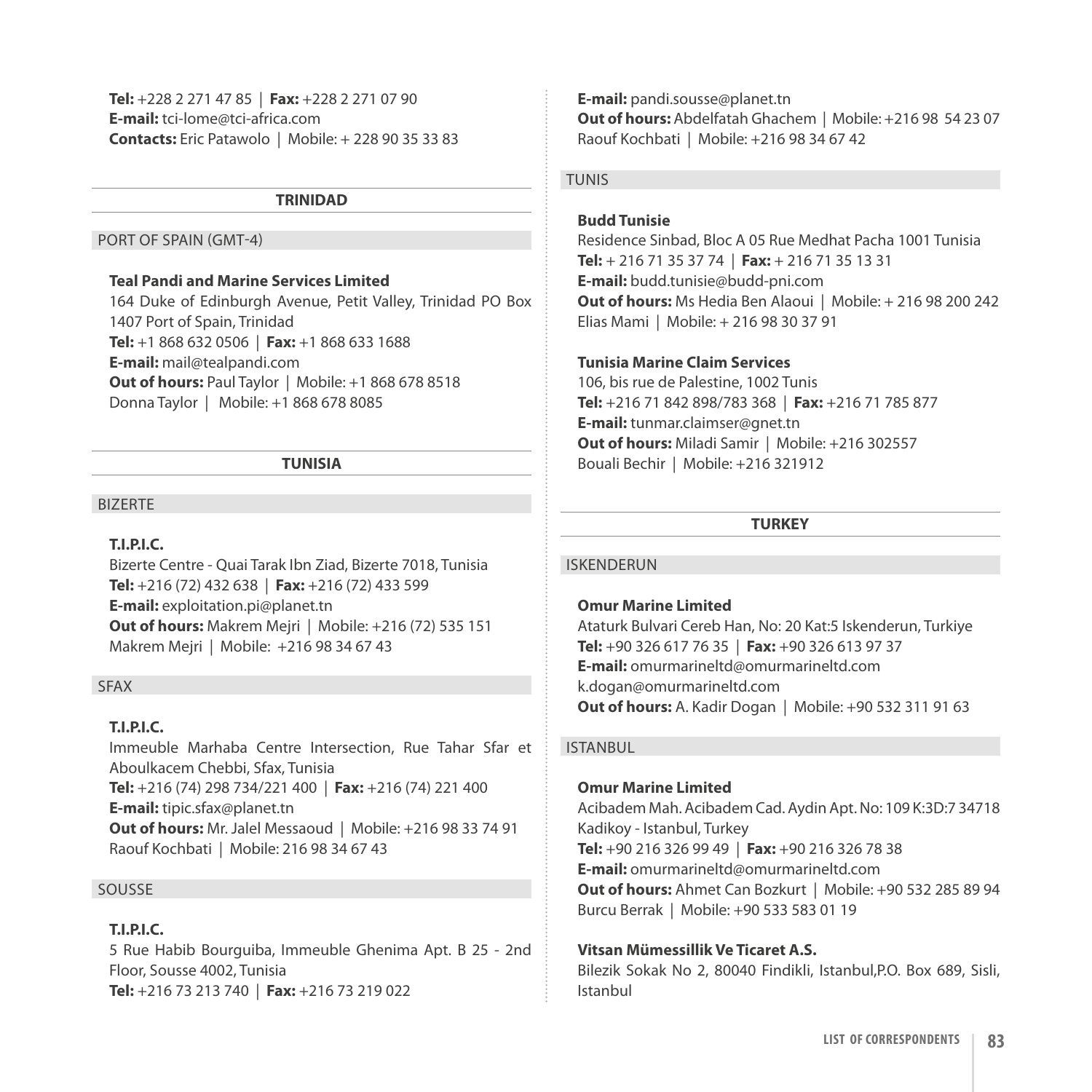**Tel:** +90 (212) 252 0600 | Fax: +90 (212) 249 4434/245 4511 **E-mail:** vitsan@vitsan.com.tr **Out of hours:** Namik Akyondem | Mobile: +90 533 317 6445 Isik Göktan | Mobile: +90 533 236 2380

#### **IZMIR**

# **Omur Marine Limited**

Kilicalipasa Mah. Simsirci Sok., No:10/2 34433 Cihangir - Istanbul, **Turkive Tel:** +90 232 463 31 69 | **Fax:** +90 232 463 20 47 **E-mail:** omurmarineltd@omurmarineltd.com **Out of hours:** Haluk Ozorten | Mobile: +90 532 613 85 37

#### **MFRSIN**

# **Omur Marine Limited**

Nusretiye Mah. Uray Cad., Guvenc Is Merkezi B Blok, Daire : 22, Mersin, Turkiye **Tel:** +90 234 232 29 53 | **Fax:** +90 324 463 20 47 **E-mail:** omurmarineltd@omurmarineltd.com **Out of hours:** A. Kadir Dogan | Mobile: +90 532 311 91 63

#### **U.S.A.**

#### **ANCHORAGE**

#### **Keesal, Young & Logan**

1029 West 3rd Ave., Suite 650, Anchorage, Alaska 99501 **Tel:** +1 907-279-9696 | **Fax:** +1 907-279-4239 **E mail:** doug.davis@kyl.com | bert.ray@kyl.com **Out of hours:** Doug Davis | Mobile: +1 907 229 4218 Bert Ray | Mobile: +1 907 229 4217

#### **BALTIMORE**

# **Ober, Kaler, Grimes & Shriver**

120 East Baltimore Street, Baltimore, Maryland 21202-1643, U.S.A. **Tel:** +1 410 685 1120 | Fax: +1 410 547 0699 **E-mail:** admiralty@ober.com **Out of hours:** M. Hamilton Whitman Jr. | Mobile: +1 410 370 0680 Geoffrey S. Tobias | Mobile: +1 410 802 6208

#### **BOSTON**

#### **Clinton & Muzyka**

P.C. One Washington Mall, 14th Floor, Boston, Mass 02108, U.S.A. **Tel:** +1 617 723 9165 | **Fax:** +1 617 720 3489 **E-mail:** c&m@clinmuzyka.com **Out of hours:** Thomas J. Muzyka | Mobile: +1 508 785 2275 Thomas Clinton | Mobile: +1 781 599 7359

# CHARLESTON

#### **Womble, Carlyle, Sandridge & Rice LLP**

5 Exchange Street, P.O.Box 999, Charleston, South Carolina 29407, U.S.A. **Tel:** +1 843 722 3400 | **Fax:** +1 843 723 7398 **E-mail:** admiralty@wcsr.com **Out of hours:** Julius H | Mobile: +843 343 7101 Sean D. Houseal | Mobile: +843 437 6620

#### Cleveland (Ohio)

#### **Ray, Robinson, Carle & Davies P.L.L.**

6480 Rockside Woods Boulevard, South, Suite 300, Cleveland, OH 44131-2222, U.S.A. **Tel:** +1 216 236 2400 | **Fax:** +1 216 236 2409 **E-mail:** rayrob@rayrob.com **Out of hours:** Gene B. George | Mobile: +1 440 821 1387 Robert T. Coniam | Mobile: +1 440 213 1542

# Corpus Christi

# **Royston, Rayzor, Vickery & Williams, L.L.P.**

1700 Wilson Plaza West, 606 N. Carancahua, Corpus Christi, Texas 78476 **Tel:** +1 361 884 8808 | **Fax:** +1 361 884 7261 **E-mail:** ralph.meyer@roystonlaw.com **Out of hours:** R.F. Meyer | Mobile: +1 512 992 2916 W.W. Pierson | Mobile: +1 512 993 2939

#### **DETROIT**

# **Foster, Meadows & Ballard, P.C.**

Shelby Congress Building, 607, Shelby, 7th Floor, Detroit, Michigan 48226, U.S.A. **Tel:** +1 313 961 3234 | **Fax:** +1 313 961 6184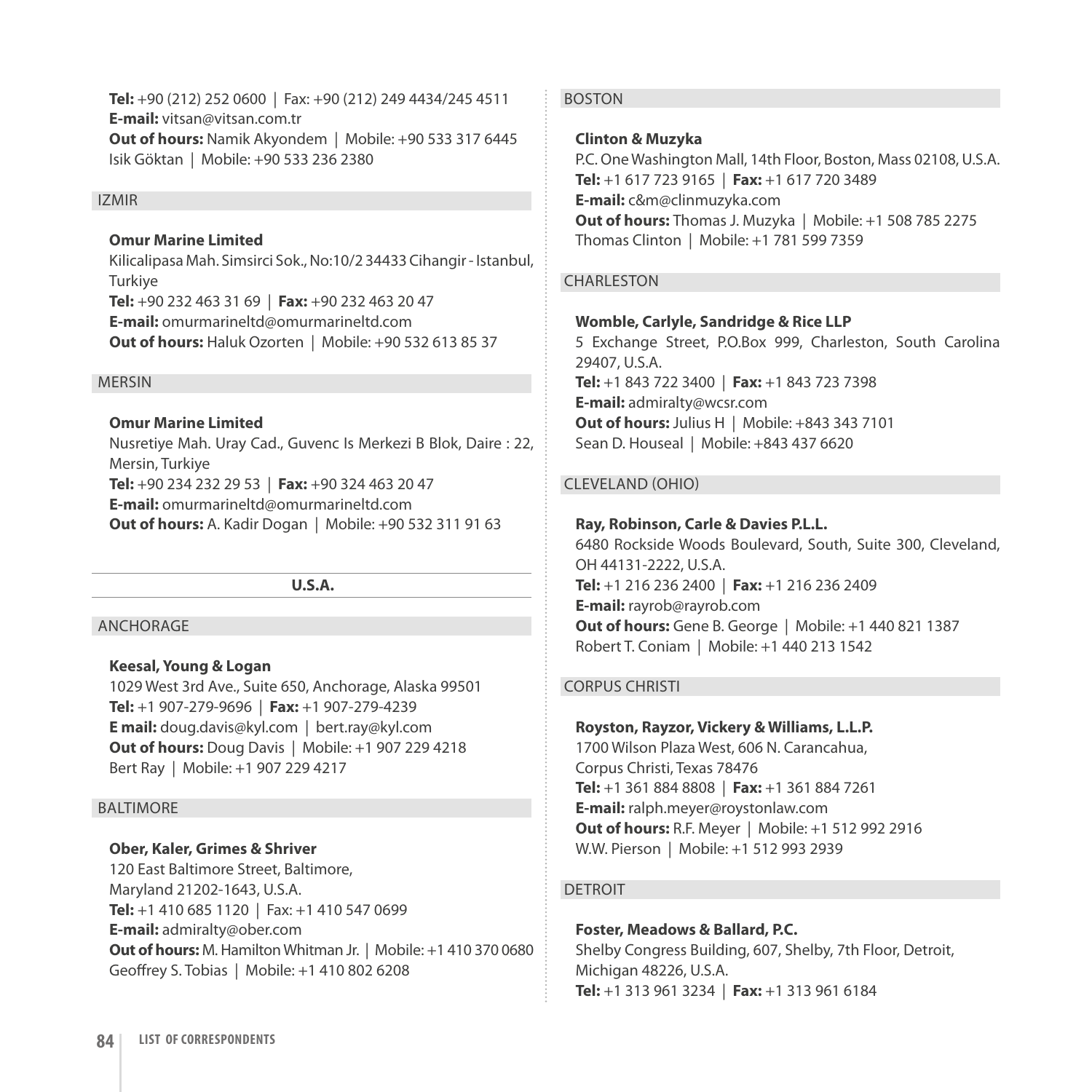**E-mail:** fostermeadows@fostermeadows.com **Out of hours:** Paul D. Galea | Mobile: +1 313 885 2922 Richard A. Dietz | Mobile: +1 313 822 8019

# Duluth (Minnesota)

# **Johnson, Killen & Seiler, P.A.**

230 West Superior Street, Suite 800, Duluth, MN 55802, U.S.A. **Tel:** +1 218 722 6331 | **Fax:** +1 218 720 3031 **Out of hours:** Joseph V. Ferguson III | Mobile: +1 218 590 3187 Joseph J. Roby, Jr | Mobile: +1 218 348 2172

#### Fort Lauderdale

# **Caribbean Marine and P&I (USA) Inc.**

24 Datura Street, suite 912 West Palm Beach Florida 33401 USA **Tel:** +1 561 336 7593 | **Fax:** +1 561 336 7773 **E-mail:** carimar@carimar-pandi.com **Out of hours:** Ralph Sugden | Mobile: +1 772 871 6154

# Galveston See Houston

# Houston

**Stepp & Sullivan, P.C.**  1010 Lamar Street, Suite 810, Houston, Texas 77002, U.S.A. **Tel:** +1 713 336 7200 | **Fax:** +1 713 336 7250 **E-mail:** jstepp@ss-pc.com | dsullivan@ss-pc.com **Out of hours:** Jad J. Stepp | Mobile: +1 713 412 1399 Dennis J. Sullivan | Mobile: +1 713 826 6314

# **JACKSONVILLE**

# **Moseley, Prichard, Parrish, Knight & Jones**

501 West Bay Street, Jacksonville, Florida 32202 U.S.A. **Tel:** +1 904 356 1306 (24hr) | **Fax:** +1 904 354 0194 **Out of hours:** Robert B. Parrish | Mobile: +1 904 631 6906 James F. Moseley, Jr | Mobile: +1 904 333 2986

# Lake Charles (Louisiana)

# **Plauche Smith & Nieset**

1123 Pithon Street, P.O. Box 1705, Lake Charles, LA 70602-1705, U.S.A.

**Tel:** +1 318 436 0522 | **Fax:** +1 318 436 9637 **E-mail:** jrnieset@iamerica.net **Out of hours:** Allen L. Smith | Mobile: +1 318 478 8845 James R. Nieset | Mobile: +1 318 439 3770

# Long Beach (California)

**McKasson & Klein L.L.P.**  2211 Michelson Drive Suite 320, Irvine, CA 92612, California, U.S.A. **Tel:** +1 949 724 0200 **Fax:** +1 949 724 0201 Mr. Neil Klein +1 562 822 0995 **E mail:** neilk@mckassonklein.com **Out of hours:** Michaël Fischer | Mobile: +1 949 525 5682

# Los Angeles

**Kaye, Rose & Partners, LLP** 1801 Century Park East, Suite 1500, Los Angeles, California 90067 **Tel:** +1 310 277 1200 | **Fax:** +1 310 277 1220 **E-mail:** brose@kayerose.com | la@kayerose.com **Out of hours:** Brad Rose | Mobile: +1 323 650 5417 Frank Brucculeri | Mobile: +1 562 682 7064

#### Miami

# **De Leo & Kuylenstierna P.A.**

Town Center One, Suite 1710, 8950 SW 74th Court, Miami FL 33156 **Tel:** +1 786 332 4909 | **Fax:** +1 786 518 2849 **E-mail:** cdeleo@dkmaritime.com **Out of hours:** Charles G. De Leo | Mobile: +1 305 588 7817 Jan M. Kuylenstierna | Mobile: +1 786 258 3761

#### Mobile (Alabama)

**Burr & Forman LLP** RSA Tower 11 North Water Street Suite 22200 Mobile Alabama 36602 U.S.A. **Tel:** +1 251 344 5151 | **Fax:** +1 251 344 9696 **E mail:** john.kavanagh@burr.com **Out of hours:** Abe Philips | Mobile: +1 251 490 6698 John Kavanagh | Mobile: +1 251 423 0826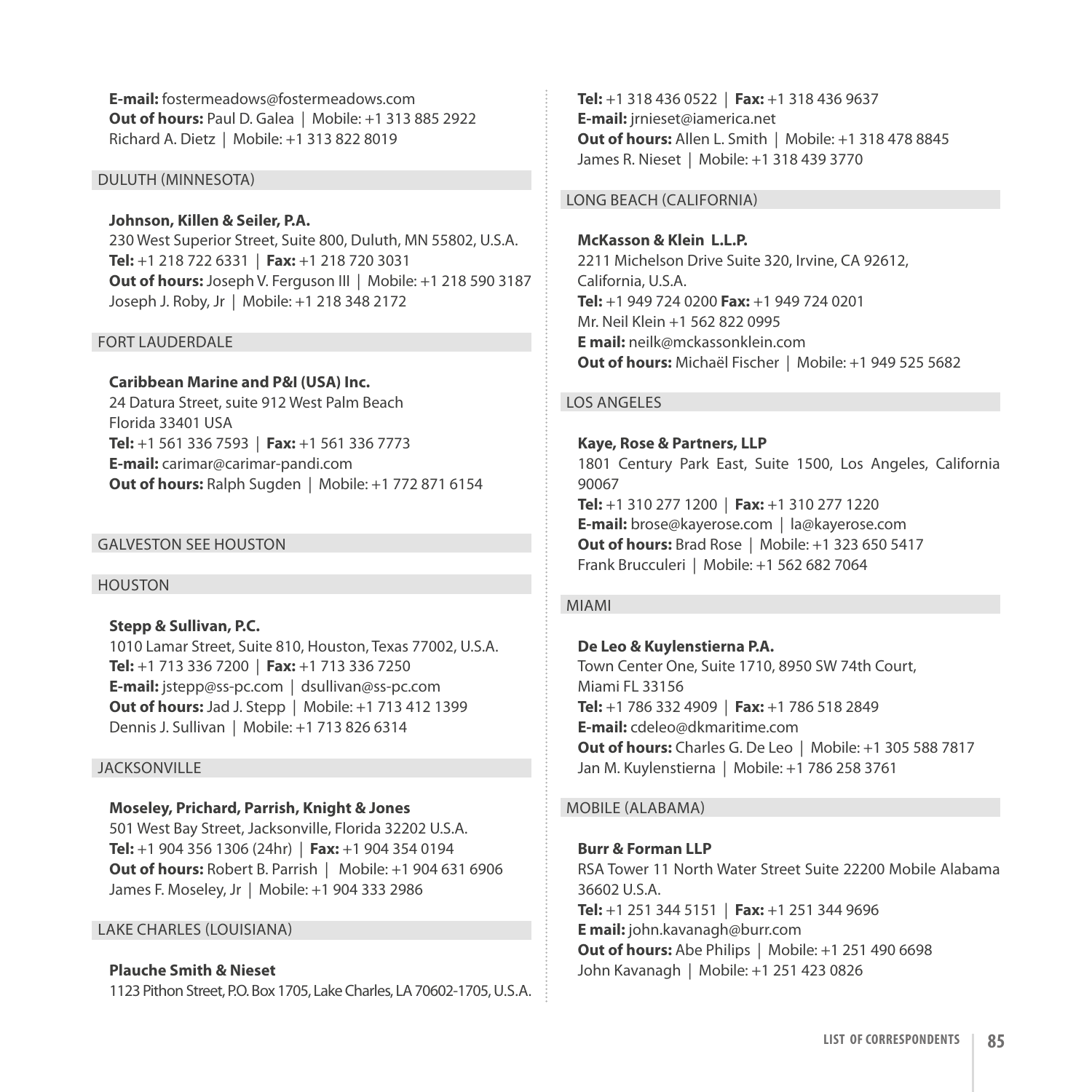#### NEW ORLEANS

# **Phelps Dunbar L.L.P.** Canal Place, 365 Canal Street, New Orleans 70130-6534, U.S.A. **Tel:** +1 504 566 1311 | **Fax:** +1 504 568 9130 **Out of hours:** Robert J. Barbier | Mobile: +1 225 938 4338 John A. Bolles | Mobile: +1 504 891 9054

#### New York

**Lamorte Burns & Co., Inc.** 64, Danbury Road-Suite 1000, Wilton, Connecticut 06897-4406, U.S.A. **Tel:** +1 203 761 6000 | **Fax:** +1 203 761 6007 **E-mail:** Headquarters@lamorte.com **Out of hours:** Charles Johnston | Mobile: +1 203 216 5565 John Gill | Mobile: +1 860 706 7885

# Newport News and Norfolk Va

**Vandeventer Black L.L.P.**  101 W. Main Street, Suite 500 500 World Trade Center, Norfolk, Virginia 23510-1699, U.S.A. **Tel:** +1 757 446 8600 | **Fax:** +1 757 446 8670 **Email:** mcoberly@vanblk.com | epowers@vanblk.com **Out of hours:** Mark T. Coberley | Mobile: +1 757 676 6771 Edward J. Powers | Mobile: +1 757 287 6788

#### **PHILADELPHIA**

**Rawle & Henderson**  The Widener Building, One South Penn Square, Philadelphia, PA 19107, U.S.A. **Tel:** +1 215 575 4200 | Fax: +1 215 563 2583 **Email:** cbuchholz@rawle.com **Out of hours:** C.D. Buchholz | Mobile: +1 215 206 9714

Portland (Maine)

#### **Thompson, Bull, Furey, Bass & Macoll, L.L.C.,**

P.A. 120 Exchange Street, P.O. Box 447, Portland, Maine 04112-0447, U.S.A. **Tel:** +1 207 774 7600 | **Fax:** +1 207 772 1039 **E-mail:** jbass@thomport.com **Out of hours:** J.R. Bass II | Mobile: +1 207 775 3627 M.G. Furey | Mobile: +1 207 774 1713

#### San Diego (California)

#### **Kaye, Rose & Partners, L.L.P.**

Emerald Plaza, 402 West Broadway, Suite 1300, San Diego, CA 92101- 3542, U.S.A. **Tel:** +1 619 232 6555 | **Fax:** +1 619 232 6577 **Email:** aeilert@kayerose.com | ggorman@kayerose.com **Out of hours:** Anita M. Eilert | Mobile: +1 619 218 9795 Gerald Gorman | Mobile: +1 619 852 5717

#### San Francisco

#### **Cox, Wootton, Griffin, Hansen & Poulos, L.L.P.**

190 The Embarcadero, San Francisco, CA 94105 Tel: +1 415 438 4600 Ext. 201 | **Fax:** +1 415 438 4601 **E-mail:** gpoulos@cwghp.com **Out of hours:** Greg Poulos | Mobile: +1 415 971 4211 Terence Cox | Mobile: +1 415 332 3145

# **SAVANNAH**

**Hunter, Maclean, Exley & Dunn, P.C.**  200 East St. Julian Street, P.O. Box 9848, Savannah, Georgia 31401, U.S.A. **Tel:** +1 912 236 0261 | **Fax:** +1 912 236 4936 **Email:** dsipple@huntermaclean.com cmcrae@huntermaclean.com **Out of hours:** David F. Sipple | Mobile: +1 912 238 4513 Colin A. McRae | Mobile: +1 912 484 0467

#### SEATTLE (WASHINGTON)

**Nicoll, Black & Feig, PLCC**  Pudget Sound Plaza, Suite 1650 1325 Fourth Avenue Seattle WA 98101 U.S.A. **Tel:** +1 206 838 7555 | **Fax:** +1 206 838 7515 **Email:** cnicoll@nicollblack.com | rblack@nicollblack.com **Out of hours:** Rivers Black | Mobile: +1 206 914 1215 Chris Nicoll | Mobile: +1 206 949 4370

Tampa (Florida)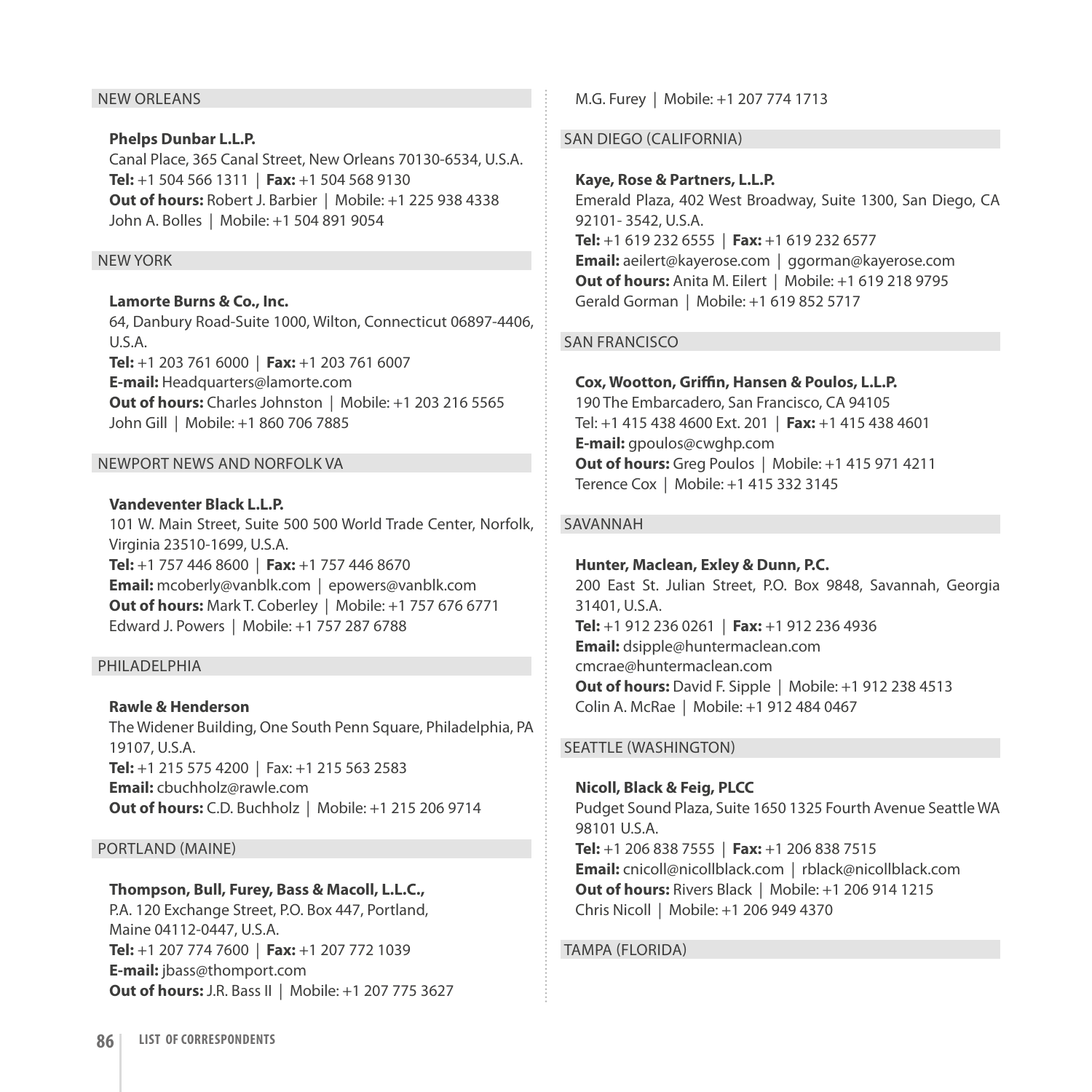# **Banker Lopez Gassler PA** 501 East Kennedy Boulevard, Suite 1600, Tampa, Florida 33602,  $I \cup S$ A **Tel:** +1 813 221 - 1500 | **Fax:** +1 813 222 -3066

**E-mail:** avonsp@bankerlopez.com dpope@bankerlopez.com

# Wilmington (N. Carolina)

**lark, Newton, Evans & Bryan, L.L.P.** 509 Princess Street, Wilmington, North Carolina, 28401, U.S.A. **Tel:** +1 910 762 8743 | **Fax:** +1 910 762 6206 **E-mail:** info@clarknewton.com **Out of hours:** D. T. Evans Jr. | Mobile: +1 910 262 3762 Seth P. Buskirk | Mobile: +1 910 442 6720

# **UKRAINE**

# Ilyichevsk

# **Azovlloyd Pandi Services Ltd.**

2/19 Lenina Street, 68001 Ilyichevsk, Ukraine **Tel:** +380 482 304 133 | **Fax:** +380 482 304 137 **E-mail:** aps@mar.com.ua **Out of hours:** Igor Yavorskiy | Mobile: +380 50 390 3952

# Kherson

# **DIAS Marine Consultants Co. Ltd.**

5 Kommunarov Street, Kherson 423450, Ukraine **Tel:** +380 552 264 308 | **Fax:** +380 552 422 032 **Email:** kozak@poseidon.ks.ua **Out of hours:** Sergey Kozak | Mobile: +380 503 18 81 55

# Mariupol

# **Azovlloyd P&I Services Ltd.**

18 Lunin Avenue, Flat 3, Mariupol, Ukraine, 87510 **Tel:** +380 629 527004, 413025 | **Fax:** +380 629 527009 **E-mail:** aps@pandi.com.ua **Out of hours:** Alexander Nikityuk | Mobile: +380 67 621 1006

# **ODESSA**

# **CIS PandI Services**

76 Bazarnaya Str, Suite 7, 65011 Odessa, Ukraine **Tel:** +380 482 376 915 | **Fax:** +380 482 348 **E-mail:** odessa@cispandi.com | svertilov@sky.od.ua **Out of hours: Pavel Svertilov | Mobile: +380 67 484 6884** 

# **UNITED ARAB EMIRATES**

# **ABU DHABI**

# **Inchcape Shipping Services**

Ahmed Mohd Ali Al Hameli Bldg., Next to Zayed University, Muroor Street, Abu Dhabi **Tel:** +971 2 408 1596 | **Fax:** +971 2 446 7109 **E-mail:** survey.auh@iss-shipping.com **Out of Office:** Satya Prasad Vanamadi | Mobile: +971 50 668 3192 Pedro Villarete Jr. | Mobile: 971 50 441 4058

# **National Shipping Gulf Agency Co. (Abu Dhabi) Ltd. L.L.C.**

Plot 211, Freeport Area, Mina Zayed, Abu DhabiP.O. Box 377, Abu Dhabi, U.A.E. **Tel:** +971 2 673 0500 | **Fax:** +971 2 673 1328 **E-mail:** abudhabi.@gac.com **Out of hours:** Das Gopal | Mobile: +971 50 614 9687

# **DUBAI**

# **Inchcape Shipping Services**

Office Court Building, Oud Metha Road, Oud Metha, P. O. Box 33166, Dubai, UAE **Tel:** +971 4 3038593 | **Fax:** +971 4 3345176 **E-mail:** pandi.dubai@iss-shipping.com **Out of hours:** Peter Valles | Mobile: +971 50 645 3894 K. A. Gopalkrishnan | Mobile: +971 50 451 8537

# **Gulf Agency Co. (Dubai) L.L.C.**

P.O. Box 17041, Jebel Ali Free Zone, Dubai, United Arab Emirates **Tel:** +971 4 3035 006 | **Fax:** +971 4 3035 050 **E-mail:** claims.dubai@gac.com **Out of hours:** Meena Mathews | Mobile: +971 50 653 5762 George Mathews | Mobile: +971 50 454 2918

# **URUGUAY**